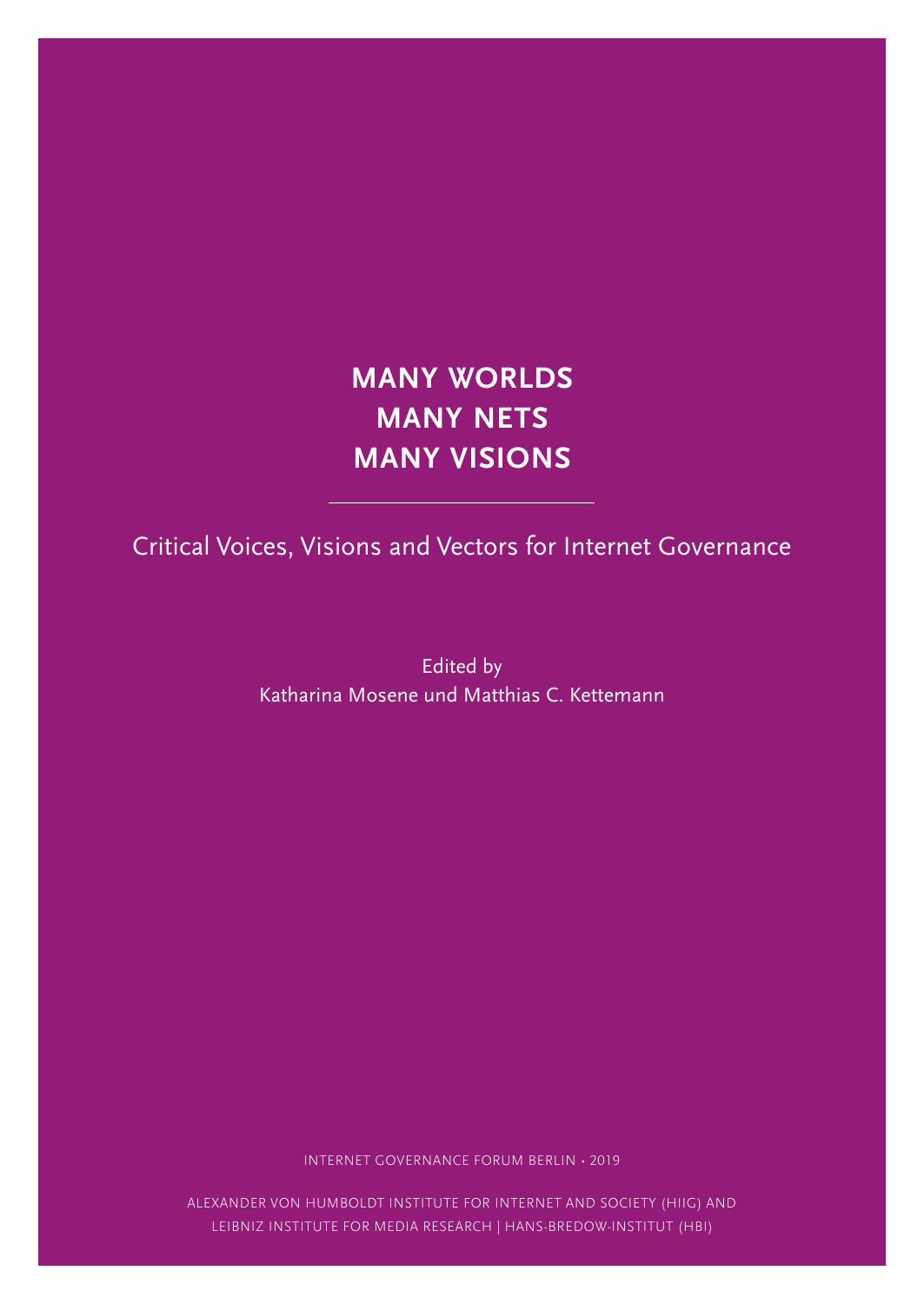



LEIBNIZ-INSTITUT<br>FÜR MEDIENFORSCHUNG<br>HANS-BREDOW-INSTITUT







Internet Governance Forum Berlin • 2019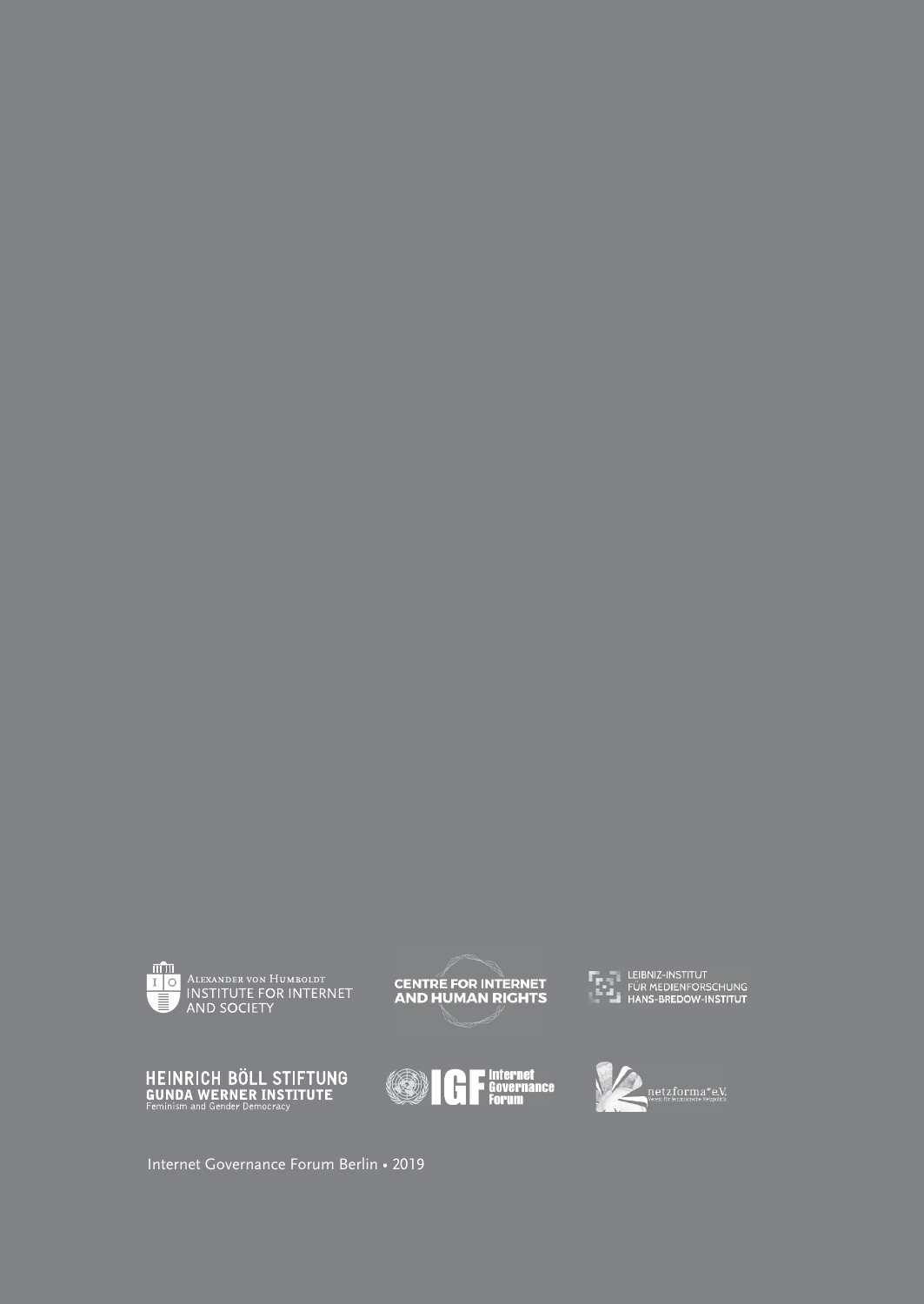# **CONTENTS**

#### **PREFACES**

|1| Space for all, Voice for all! Towards a more inclusive Internet Governance 2020+ Matthias C. Kettemann and Katharina Mosene, Humboldt Institute for Internet and Society (HIIG) | Leibniz-Institute for Media Research | Hans-Bredow-Institut (HBI) . . 7

| [2] A roadmap for a feminist internet policy |
|----------------------------------------------|
|                                              |
|                                              |

| [3] Towards an internet that empowers those who foster democracy through human |
|--------------------------------------------------------------------------------|
| rights based research                                                          |
|                                                                                |

|4| Between borrowed identities and online self-fashioning: a case for content diversity Baldeep Grewal, Igf Dynamic Coalition on Gender and Internet Governance (DC GIG) . 21

|5| Feminism affects everyone Christina Dinar, Katharina Mosene, Francesca Schmidt, Netzforma\* . . . . . . . . . . . . . 22

### **CONTRIBUTIONS**

| [6] Offline or online. Mine!                                                          |
|---------------------------------------------------------------------------------------|
|                                                                                       |
|                                                                                       |
| [7] Dealing with the cause, rather than trying to clear up afterwards:                |
| changing men's attitudes to women and technology                                      |
| Tim Unwin, Chairholder, UNESCO Chair in ICT4D26                                       |
| 8 Online Freedom of Expression in the Era of #MeToo                                   |
|                                                                                       |
| [9] Digitalisation is not just bounded to technology, it affects our society at large |
|                                                                                       |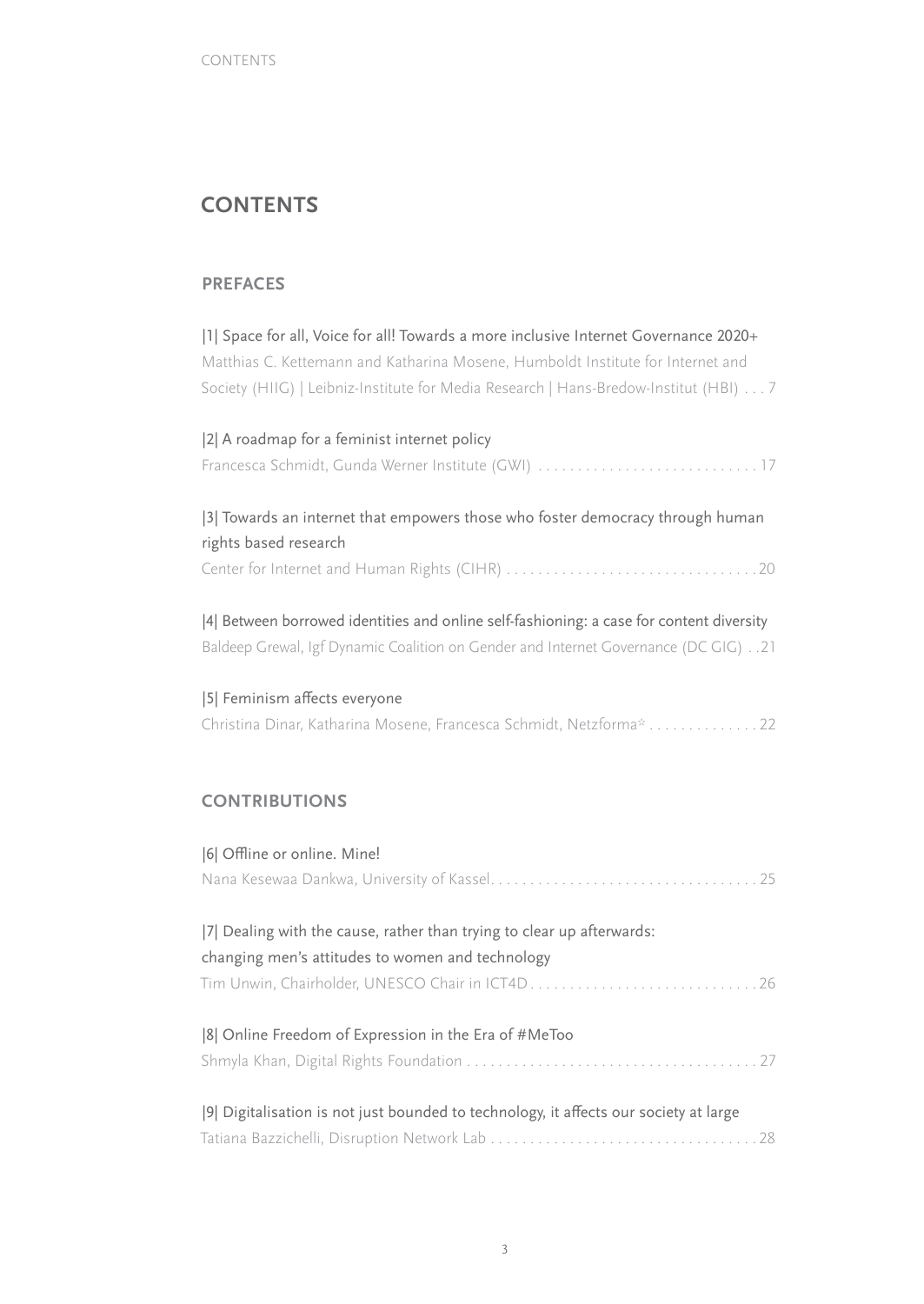| 10  Youth voices in Internet Governance - visibility beyond tokenism?              |
|------------------------------------------------------------------------------------|
| Elisabeth Schauermann, German Informatics Society 29                               |
| [11] The Portals to the World are Locked for Millions                              |
|                                                                                    |
| [12] Effective legal protection against hate speech online as                      |
| anti-discrimination measure                                                        |
| Kathrin Ganz & Kathy Meßmer & Kelda Niemeyer, Otherwise Network e.V 31             |
| [13] Tyranny by Database in Kenya                                                  |
|                                                                                    |
| [14] Non-discrimination by design?!                                                |
|                                                                                    |
| [15] How EU norms impact marginalized communities around the world                 |
|                                                                                    |
| [16] Something has got to give                                                     |
|                                                                                    |
| [17] Governing the Flows of Information in Control Societies                       |
| Josef Barla, Goethe University Frankfurt & Christoph Hubatschke,                   |
|                                                                                    |
| [18] Towards a Feminist Data Future                                                |
|                                                                                    |
| [19] Against Prediction - The Power of Imagination in the Age of Codes and Numbers |
| Katrin Fritsch & Diana Kozachek & Helene von Schwichow,                            |
|                                                                                    |
| [20] Making Internet Access for All a Reality                                      |
| Matthias C. Kettemann, Leibniz Institute for Media Research   Hans-Bredow-Institut |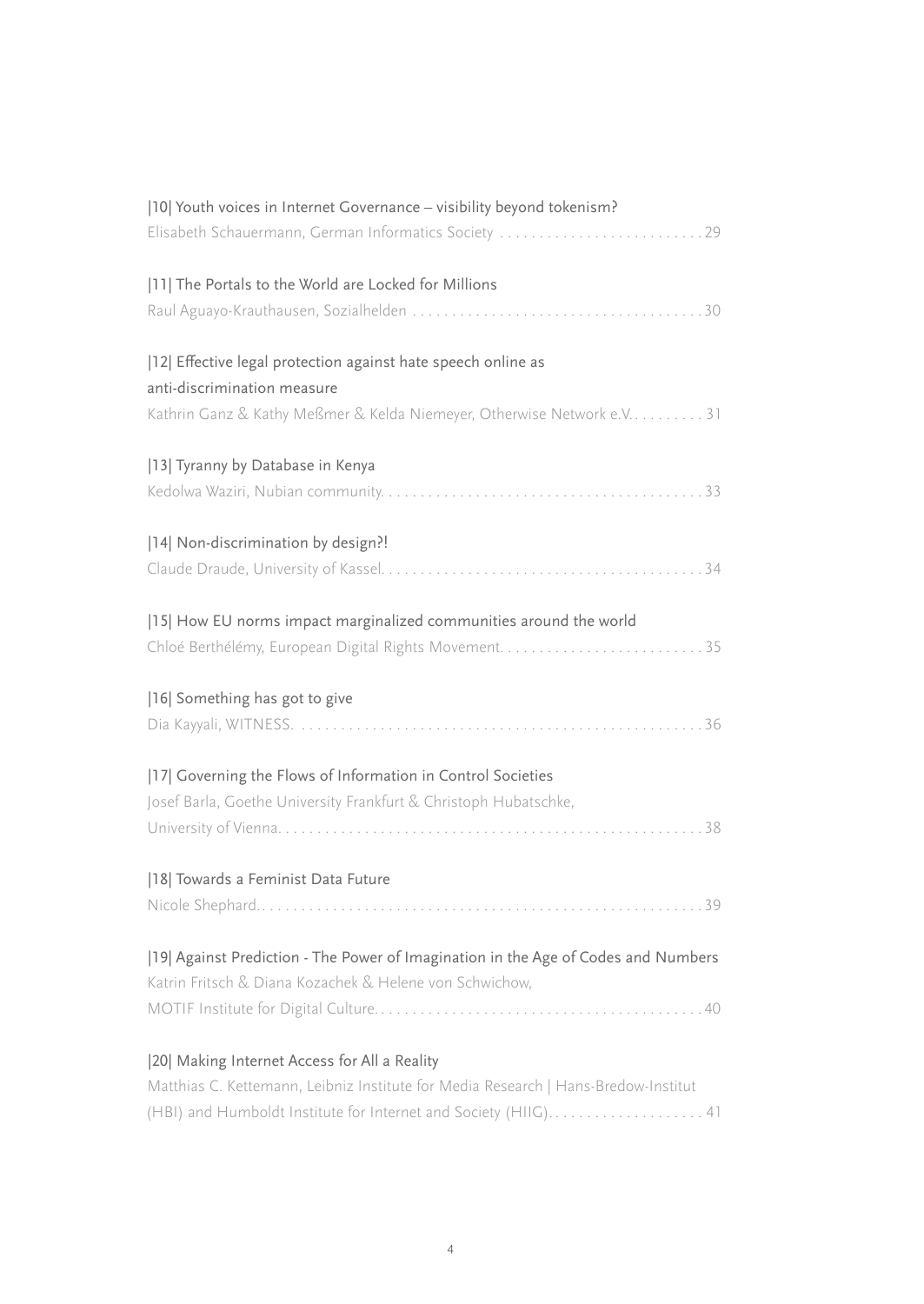| [21] Designing a better internet                                                                                                                                                                                                                                                                         |
|----------------------------------------------------------------------------------------------------------------------------------------------------------------------------------------------------------------------------------------------------------------------------------------------------------|
| [22] Challenges to a safer and more inclusive Internet to children and teens: should<br>we rely so much on consent and informed decisions?<br>Kelli Angelini & Marina Feferbaum & Guilherme Klafke & Stephane Hilda Barbosa Lima<br>& Tatiane Guimarães, Pontifícia Universidade Católica de São Paulo44 |
| [23] 'Solidarity is our weapon'                                                                                                                                                                                                                                                                          |
| [24] Enabling Youth Participation in Internet Governance                                                                                                                                                                                                                                                 |
| [25] Restriction of Rights or Right of Restriction? An Inclusive Internet Depends on<br>Proactive, Protective Legislation                                                                                                                                                                                |
| [26] Making a Feminist Internet<br>Association for Progressive Communications (APC)49                                                                                                                                                                                                                    |
| [27] If you can't stand the heat, get out of the kitchen<br>Katharina Mosene, Leibniz Institute for Media Research   Hans-Bredow-Institut (HBI),<br>Humboldt Institute for Internet and Society and netzforma* e.V. 51                                                                                   |
| [28] Non-Marginalized Groups laid the Groundwork for Toxic Online Dynamics Today<br>Jonathan Zittrain, Harvard University<br>therefore marginalized Groups have to be included in making Speech Policies                                                                                                 |
| [29] Because I am involved!<br>Nnenna Nwakanma, World Wide Web Foundation. 54                                                                                                                                                                                                                            |
| [30] Internet governance needs tough love                                                                                                                                                                                                                                                                |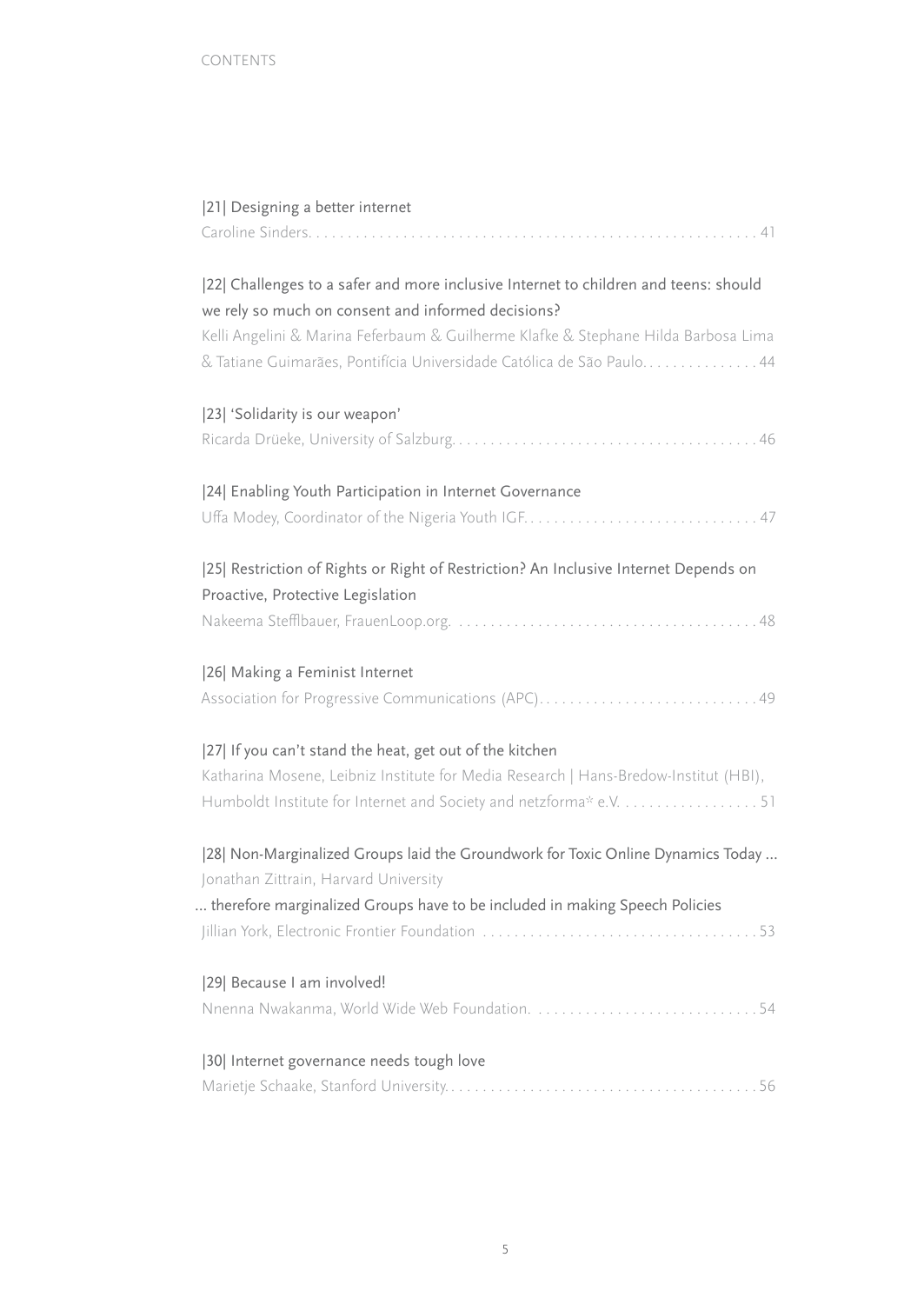# **PREFACES**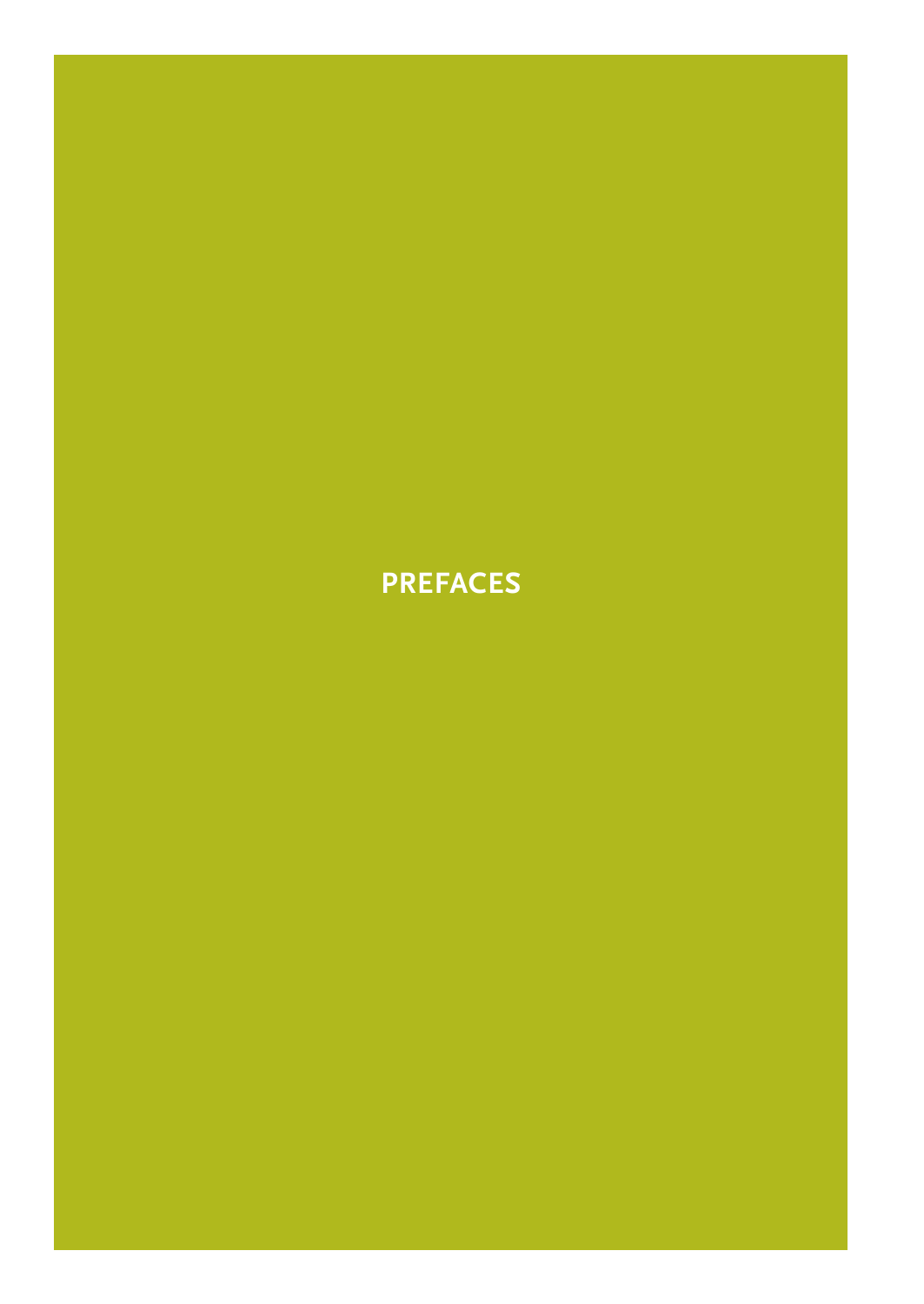# **|1| Space for all, voice for all! Towards a more inclusive Internet Governance 2020+**

**PREFACE BY MATTHIAS C. KETTEMANN AND KATHARINA MOSENE**

The Internet is a place of contrasts. Consider this: In 1996 John Perry Barlow wrote in his Declaration on the Independence of Cyberspace that

- "We are creating a world that all may enter without privilege or prejudice accorded by race, economic power, military force, or station of birth.
- We are creating a world where anyone, anywhere may express his or her beliefs, no matter how singular, without fear of being coerced into silence or conformity."

A world that all can enter on an equal footing? Can this be true? Has such a world emerged? A world where discrimination has no place, where freedom of expression reigns, where fear has no place? How can these beautiful words be made to fit the lived experience of so many all across the world?

Consider what Nana Kesewaa Dankwa from the University of Kassel wrote in this collection:

"I want to be bold and loud. I am afraid. I cannot.

I wish to make my voice louder and clearer and perhaps speak up as one who belonged."

John Perry Barlow would have told here that of course she belonged. But why the fear?

The fear of so many on the Internet comes from the lived experience. The Internet we have does not fulfill the emancipatory promise some have ascribed to it: a medium to change the world. The Internet has changed the world, but it has fundamentally destabilized, or even challenged, key societal power differentials.

Internet governance, as broad and multistakeholder-driven as it has become, still is not broad enough, not open enough, not flexible enough to encompass all voices. This collection provides space for some of them.

With a view to the 14th Internet Governance Forum in November 2019 in Berlin, we have developed a catalog of 30 visions for an Internet without discrimination in partnership with the Dynamic Coalition on Gender and Internet Governance (DC GIG), the Humboldt Institute for Internet and Society (HIIG), netzforma\* e.V., the Gunda-Werner-Institute, the Centre for Internet and Human Rights and the Leibniz Institute for Media Research | Hans-Bredow-Institut (HBI).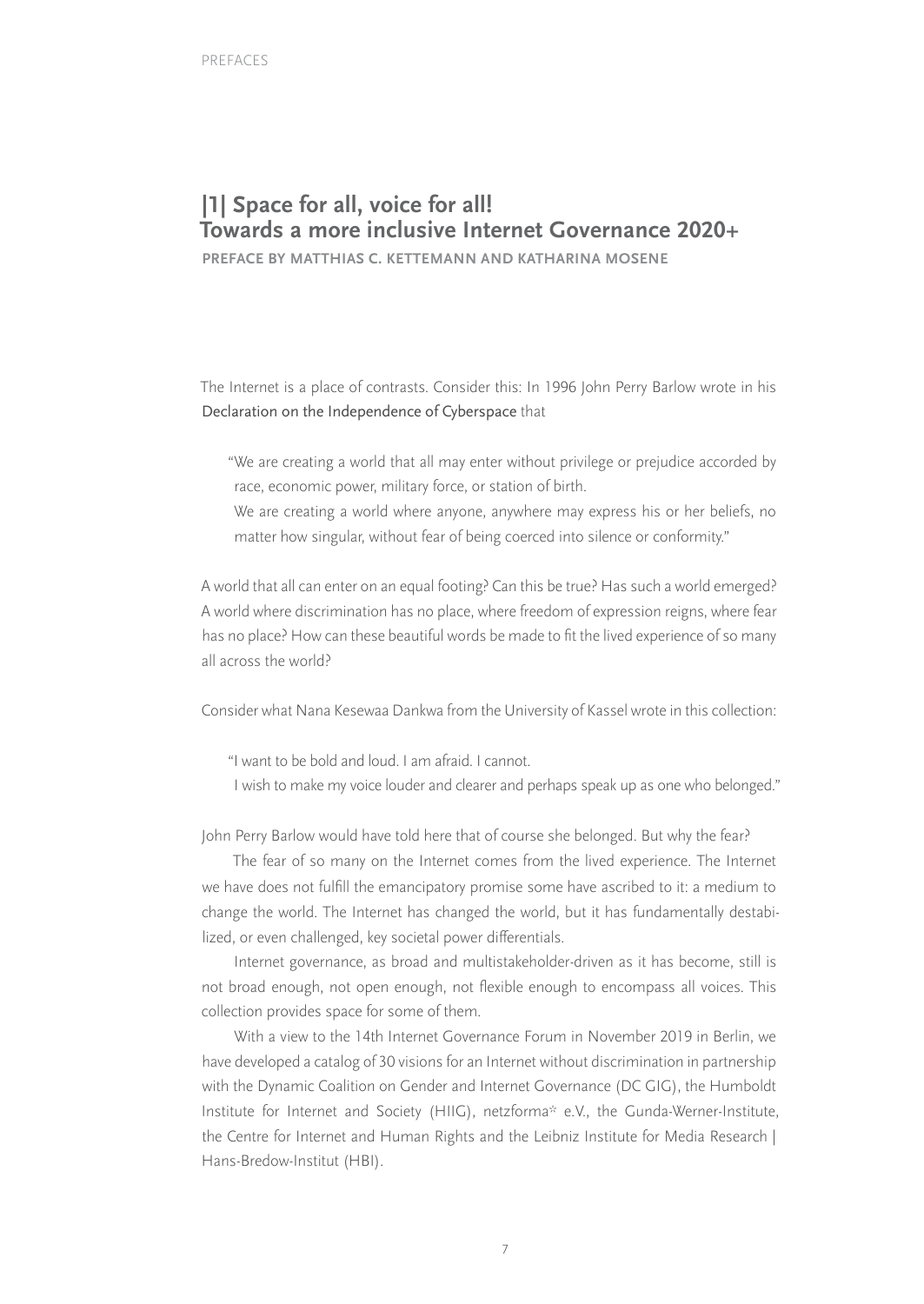Digital rights are human rights, womens' rights and LGBTQI\* rights. Our collection of visions aims to bring in sidelined perspectives on how to create a better Internet, including feminist perspectives on issues like surveillance, digital violence and regulation. We seek to broaden the debate with contributions from groups and individuals who have experienced marginalization(s) and help rethink the prevailing policy dispositifs.

We all know too well that, even though the Internet represents a space of communicative self-actualization for many marginalized social groups (#metoo, #metwo, #ThingsDisabledPeopleKnow), even in digitality these groups are still particularly affected by discrimination. Digital violence, continued exclusion practices and hate speech are still present - sometimes much stronger present - online. Sexism, racism, anti-Semitism, ableism, trans- and homophobia figure prominently in hate speech. Moreover, membership in more than one group which is targeted online increases the danger of becoming a victim of digital violence.

Technologies that create, organize and expand the digital are not neutral or unbiased, but are social constructions which are always tied to existing relations of power, domination and (potentially, at least) discrimination. The normalization and standardization of human bodies and lifestyles are implicitly inscribed in the code. Information and communication technologies mirror the structures of social power and domination in our societies. They are saturated with systems of discrimination and exclusion. Seen from the perspective of a member of a marginalized group, topics like content regulation, privacy, access and freedom of expression appear in a different light. As we see ever-greater efforts to regulate digital spaces and innovation, it is about time to open the discourse for everyone\* affected.

Ensuring gender equality and ending all forms of discrimination, including intersectional discrimination, are important international commitments. That's why we call for an inclusive Internet.

We have invited experts and activists from all over the world, representing all stakeholder groups to present their ideas how Internet Governance discussions should be further developed regarding marginalized groups and communities. The IGF in Berlin is a unique opportunity to push this debate. This collection will be presented on the sidelines of the event and on blogs and online before that date.

The book's contributions cover many fields: Regarding intersectional intertwining, we focus on the categories of sex and gender; class, race and ethnicity; language, age and ability. Tim Unwin's Vision is to change men's attitudes and behaviours towards women in and through digital technology, whereas Tatana Bazzichelli says, "Digitalisation is not just bounded to technology, it affects our society at large." Raul Aguayo-Krauthausen writes about accessibility and Claude Draude about her vision of "Non-discrimination by design". Where Nicole Shephard asks for a Feminist Data Future, Ricarda Drüeke claims for solidarity. As diverse as the opinions and visions may be, all of them agree in the fact that Internet Governance is still strongly biased.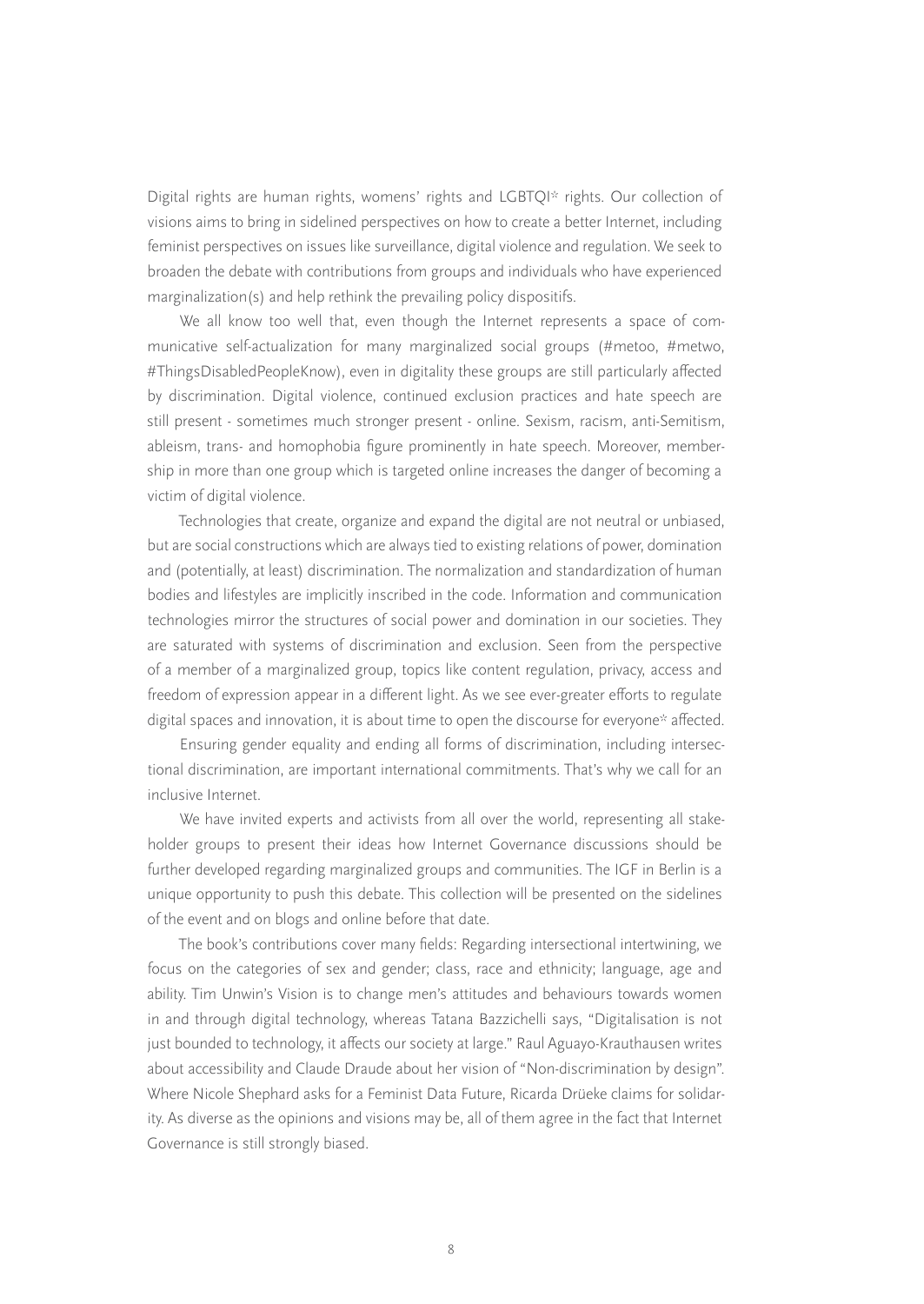As life is more diverse than a congress-title could ever be, we wanted to focus closely on the diversity of lifestyles, always based on context and resources. As the IGF in 2019 calls for One World. One Net. One Vision, we call for many.

With this publication we want to show a broad variety of different demands and opinions which help to broaden our minds, to deepen our understanding and to contribute to the way forward in global Internet policy making.

Globally, a more diversified, a more inclusive approach to Internet Governance is slowly gathering steam. Consider the recent Report of the UN Secretary-General's High-level Panel on Digital Cooperation of June 2019 on The Age of Digital Interdependence. The Panel goes to great length to establish its bona fide inclusiveness. When describing possible future Internet governance models, the report notes

"All three models highlighted below would need to take special steps to ensure that they are broadly representative and develop specific mechanisms to ensure equitable participation of developing countries, women and other traditionally marginalised groups who have often been denied a voice."

This focus on groups and people who have "often been denied a voice" is essential to ensure broad participation in all Internet governance processes. Later, the Panel reflects on its stakeholder engagement efforts and self-critically notes that the results show "that we did not wholly avoid a skew towards male and Western voices, though they compare favourably with many such exercises in the technology sector."

Digital policy-making is an endeavour all must be able to participate in. In this book, we have collected the key messages, or visions, that some of the most interesting voices on internet governance have. It sometimes makes for somber reading in that it shows what we still need to achieve, but it also points to a future we must strive for, a more inclusive Internet governance for a better Internet.

Let us follow Nana Kesewaa Dankwa, let us be "bold and loud". We do not 'belong' on the Internet. The Internet belongs to us.

Or as the High Level Panel put it: In designing Internet policy all " digital cooperation mechanisms" have to make "specific efforts to ensure inclusivity and to bring all groups and individuals previously sidelined into digital policymaking."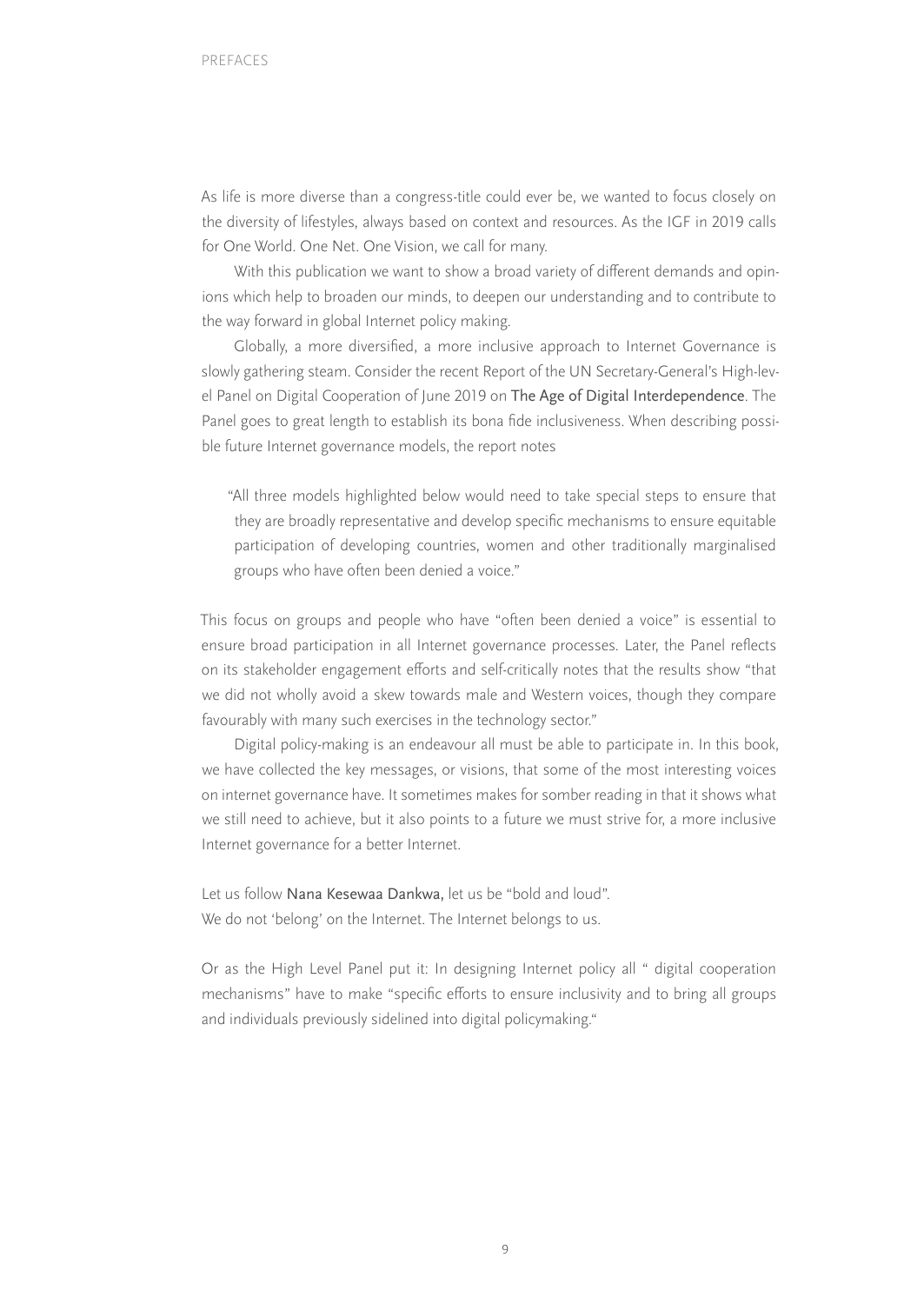# **30 VISIONS FOR A MORE INCLUSIVE INTERNET GOVERNANCE**

10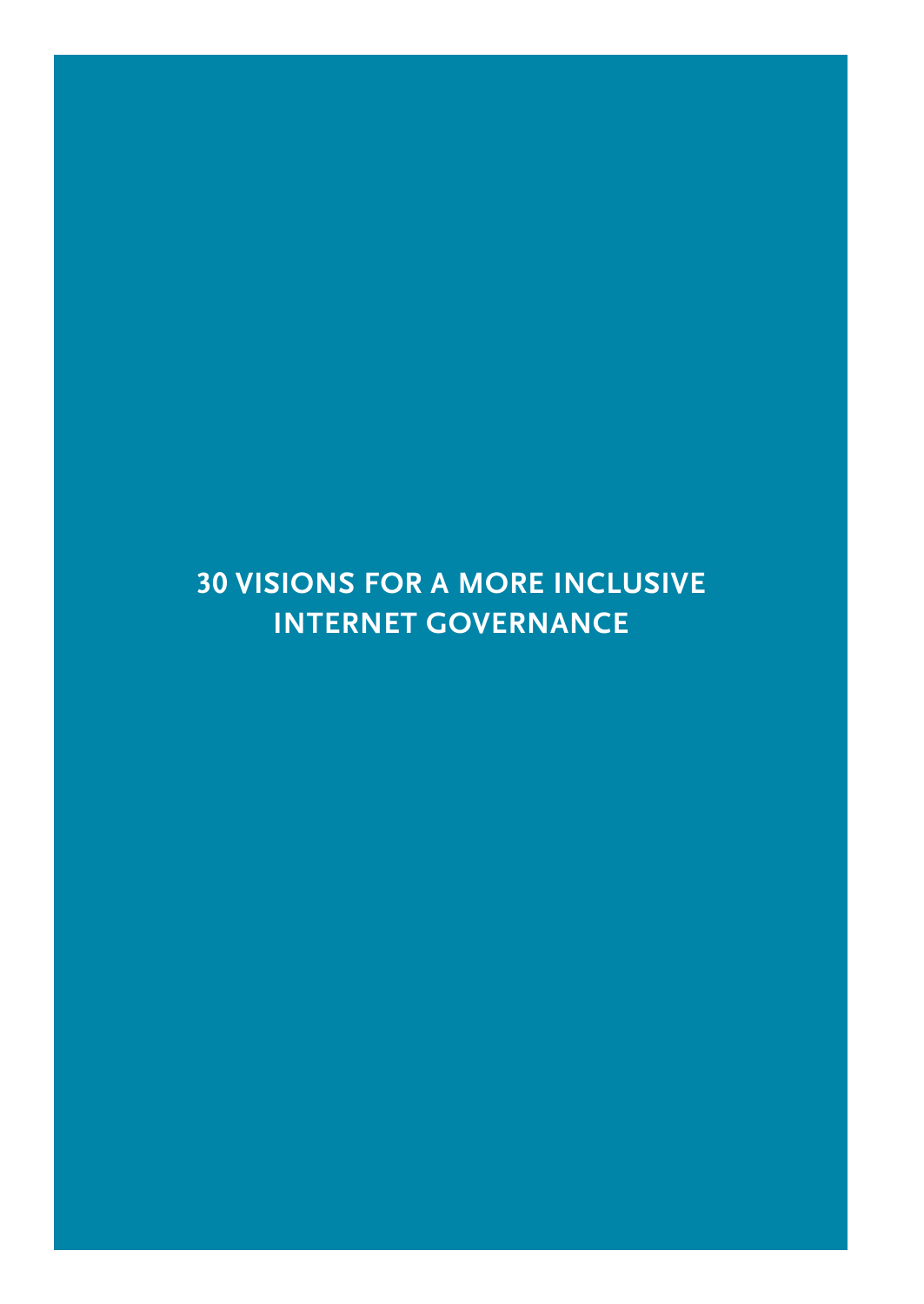### **1 HUMBOLDT INSTITUTE FOR INTERNET AND SOCIETY | LEIBNIZ-INSTITUTE FOR MEDIA RESEARCH | HANS-BREDOW-INSTITUT (HBI) | MATTHIAS C. KETTEMANN AND KATHARINA MOSENE**

Let us commit to bringing in sidelined perspectives on how to model a better Internet, including feminist perspectives on issues like surveillance, digital violence and access. We need to broaden the debate with contributions from groups and individuals who have experienced marginalization(s) and rethink the prevailing policy dispositifs.

#### **2 GUNDA WERNER INSTITUTE | FRANCESCA SCHMIDT**

We need to address structural imbalances and treat online violence as a collective problem, not just an individual problem.

#### **3 CENTER FOR INTERNET AND HUMAN RIGHTS (CIHR)**

To guarantee that online communities are free, safe, and truly democratic, we need to stop relying on technological solutions proposed by digital platforms. Only by including marginalized voices in debates about the future of technology can we make sure that human rights of all actors are protected.

### **4 IGF DYNAMIC COALITION ON GENDER AND INTERNET GOVERNANCE (DC GIG) | BALDEEP GREWAL**

We need content-diversity because the echo-chamber that normative content creates determines the range of options people think they can choose from when they go about fashioning their on/offline identities.

### **5 NETZFORMA\* | CHRISTINA DINAR, KATHARINA MOSENE, FRANCESCA SCHMIDT**

From a feminist perspective, we call for equal access to the Internet and digital content, the dismantlement of violent structures, protection against online violence and the creation of non-discriminatory spaces. We demand the right to personal data, to privacy, data security and data protection. We promote a critical digital public sphere and a sustainable copyright policy.

#### **6 NANA KESEWAA DANKWA, UNIVERSITY OF KASSEL**

I envision an Internet that is available in my cup but that this cup is mine which means it can only be used by me, when I want to and at my own will. I do not want others using it without my permission or hiding to use it when I am not looking. If it is indeed my cup, it should be mine whether offline or online.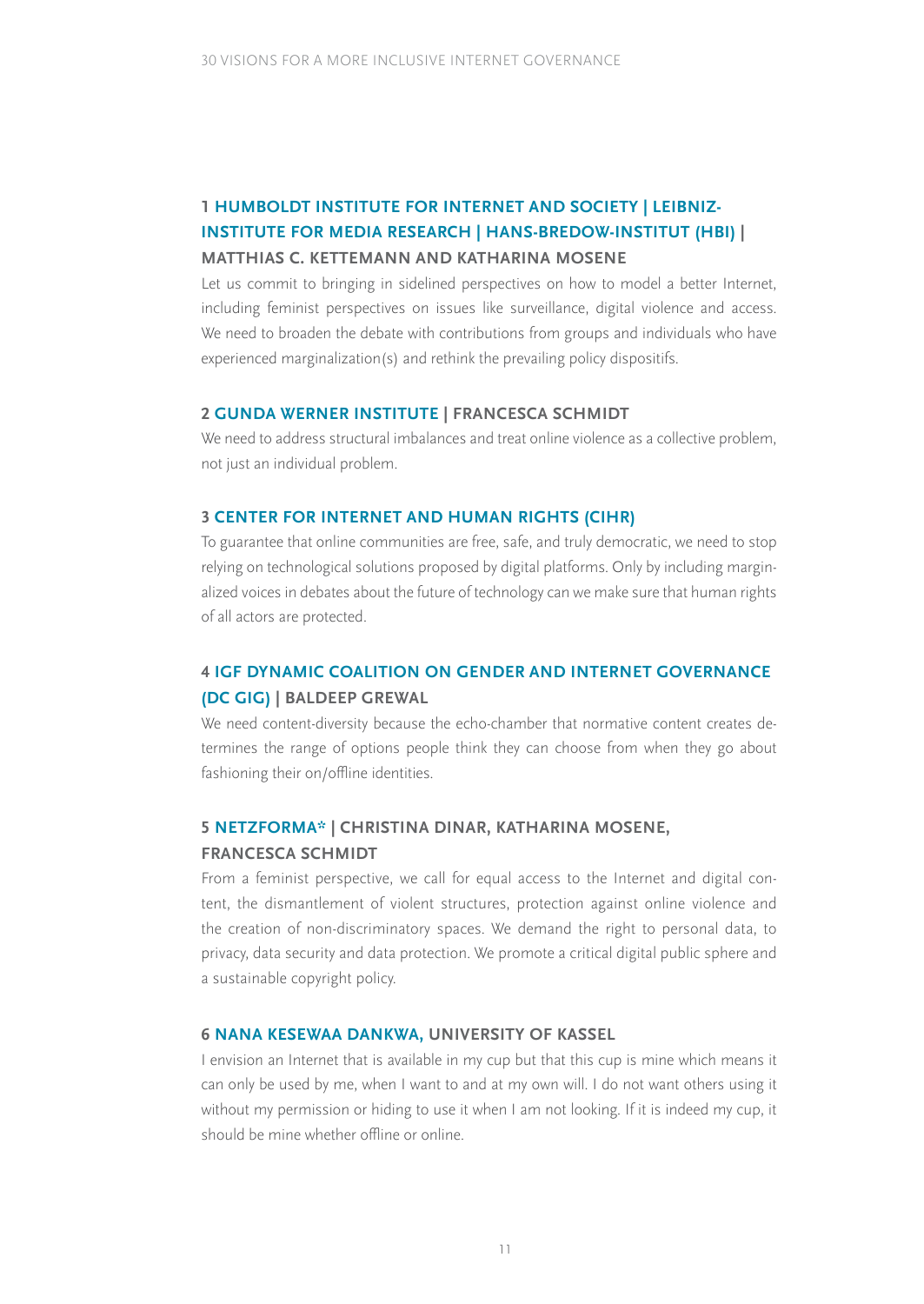#### **7 TIM UNWIN, CHAIRHOLDER, UNESCO CHAIR IN ICT4D**

We must change men's attitudes and behaviours towards women in and through digital technology if we are to have any fundamental impact.

#### **8 SHMYLA KHAN, DIGITAL RIGHTS FOUNDATION**

We demand that the lived experiences of women, non-binary folks, queer individuals and transgender community—along with intersectionalities of oppression such as race, class and ability that undercut gender and sexualities—be placed at the centre of policy discussions regarding speech and content regulation.

#### **9 TATIANA BAZZICHELLI, DISRUPTION NETWORK LAB**

The problem is not AI per se – but that this technology is developed in a biased context around gender, race and class. We need to build systems around the values we want our present and future societies to have.

#### **10 ELISABETH SCHAUERMAN, GERMAN INFORMATICS SOCIETY**

Young people under 25 are the most active Internet users, they are more networked, and they tend to adopt new services and technologies earlier than other demographic groups. However, digital inclusion of youth should go beyond teaching digital skills.

#### **11 RAUL AGUAYO-KRAUTHAUSEN, SOZIALHELDEN**

People with disabilities need to be at the table all the time, including during the development of internet governance policies and open data standards, so that their perspectives, their needs and their innovative ideas are brought into the process from the beginning.

#### **12 KATHRIN GANZ & KATHY MESSMER & KELDA NIEMEYER,**

#### **OTHERWISE NETWORK E.V.**

Where the current possibilities of criminal prosecution do not work, we need creative new approaches that at the same time protect fundamental rights. A digital violence protection act would enable victims to apply for blocking accounts that are misused for illegal statements. Without necessarily knowing the identity of the perpetrator, courts would be authorized to impose temporary or permanent locks against these accounts.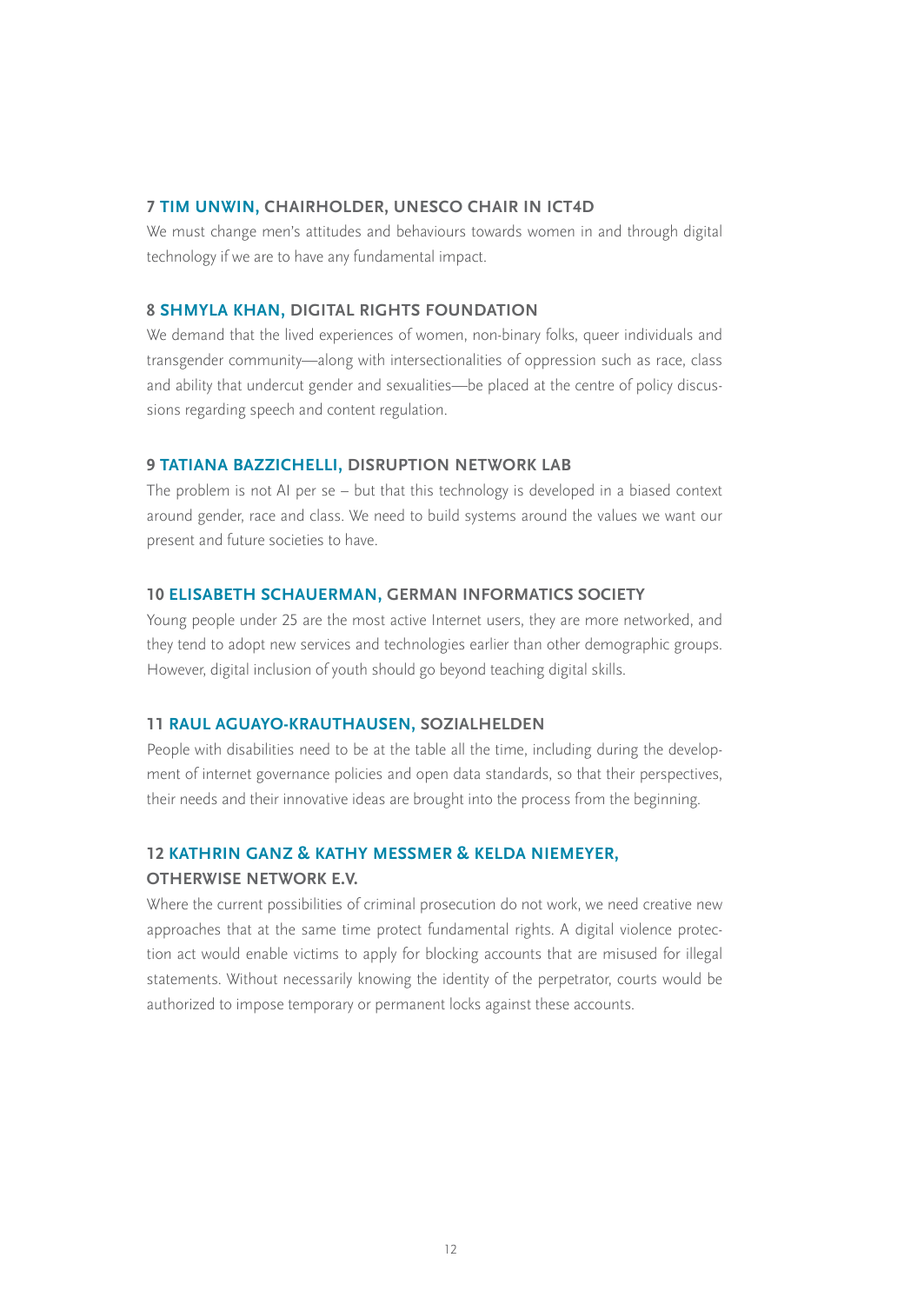#### **13 KEDOLWA WAZIRI, NUBIAN COMMUNITY**

Digitalization of identities in Kenya, coupled with the blatant lack of data protection laws and data security, is at present a tool to further entrench institutionalized discrimination and exclusion. It has the potential to undermine the rights of all Kenyans, and marginalized communities are especially at risk.

#### **14 CLAUDE DRAUDE, UNIVERSITY OF KASSEL**

Images of the typical user still largely inform IT development. Mostly, deviations are only considered when designing for a "special" group, like the elderly or people with disabilities. To counter this, a systemic integration of marginalized perspectives throughout all stages of IT artefact and infrastructure development is needed.

#### **15 CHLOÉ BERTHÉLÉMY, EUROPEAN DIGITAL RIGHTS MOVEMENT**

European digital laws and technologies are exported in other regions of the world, where marginalized groups can be negatively affected by the adoption of regulatory and technical standards that do not fit their cultural needs and realities.

#### **16 DIA KAYYALI, WITNESS**

Truly inclusive global internet governance requires dismantling existing power structures and addressing existing power dynamics in the Internet governance world, and it requires treating the needs and voices of the most vulnerable and marginalized people as central, rather than an afterthought.

### **17 JOSEF BARLA, GOETHE UNIVERSITY FRANKFURT & CHRISTOPH HUBATSCHKE, UNIVERSITY OF VIENNA**

Spreading manipulated photos and made up stories in order to influence the public opinion is power's reaction to protests in the age of control societies. Instead of pretending that nothing ever happened, an aggressive and extensive spread of information is employed in order to control the public image, demonstrating what Deleuze meant when he stressed that in control societies "marketing" becomes "the instrument of social control".

#### **18 NICOLE SHEPHARD**

The ongoing work of identifying gaps, bias, and the ways in which racism intersects with classism, sexism, or transphobia to exclude, discriminate and further marginalise those underrepresented and otherwise othered in data builds the basis for a more equitable data future. To do justice to the ever-increasing amount of data that the lived experience at the heart of many feminist movements produces (and relies upon), however, requires translating such critique into inclusive data practices.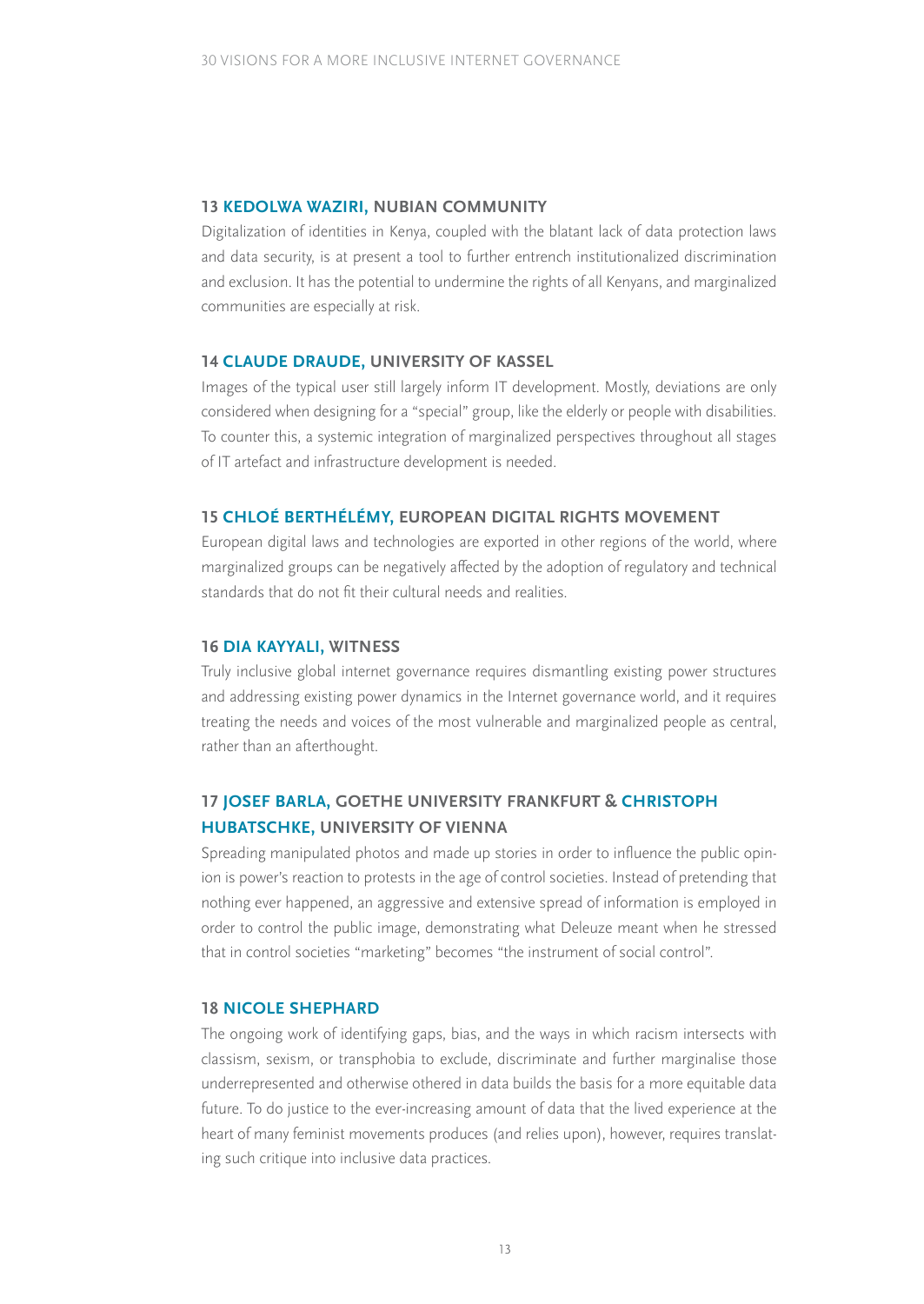### **19 KATRIN FRITSCH & DIANA KOZACHEK & HELENE VON SCHWICHOW, MOTIF INSTITUTE FOR DIGITAL CULTURE**

We need to advocate for free, imaginative spaces on the internet. We need more occasions in which we can practice and re-learn our ability to imagine. These spaces should not necessarily require knowledge of codes or numbers but should emphasise the irrational, the new, the unthought. They should not be bound to the technologically possible but to the socially desirable.

### **20 MATTHIAS C. KETTEMANN, LEIBNIZ INSTITUTE FOR MEDIA RESEARCH | HANS-BREDOW-INSTITUT (HBI) AND HUMBOLDT INSTITUTE FOR INTERNET AND SOCIETY (HIIG)**

States need to exercise their sovereignty in a way that reflects the global common interest in the integrity of the internet and in ensuring both dimensions of access for all. They need to follow up on their commitments to human development through the Internet, including in the Sustainable Development Goals. Online companies need to ensure that they respect their obligations under the Ruggie Framework and do not – consciously or inadvertently – develop communication spaces that enable discrimination and exclusion.

#### **21 CAROLINE SINDERS**

What we need is a delicate, intentional and designed balancing act – creating enough openness for users to make their own decisions, offset by a sufficient focus on privacy and augmentation. Design needs to give users the proper tools to mitigate harassment when they come into contact with it.

### **22 KELLI ANGELINI & MARINA FEFERBAUM & GUILHERME KLAFKE & STEPHANE HILDA BARBOSA LIMA & TATIANE GUIMARÃES, PONTIFÍCIA UNIVERSIDADE CATÓLICA DE SÃO PAULO**

We shall create an Internet that takes into account the existence of young users. In some cases, we'll need to create legal or technical locks to protect children and teens rights – for example, prohibiting tracking of data by default in some situations. In other cases, we'll need to be creative and think about new ways of using the web – for example, adding filters to messenger apps or changing how social platforms show their content. In sum, we need to build a virtual environment for children and teens as much as for adults.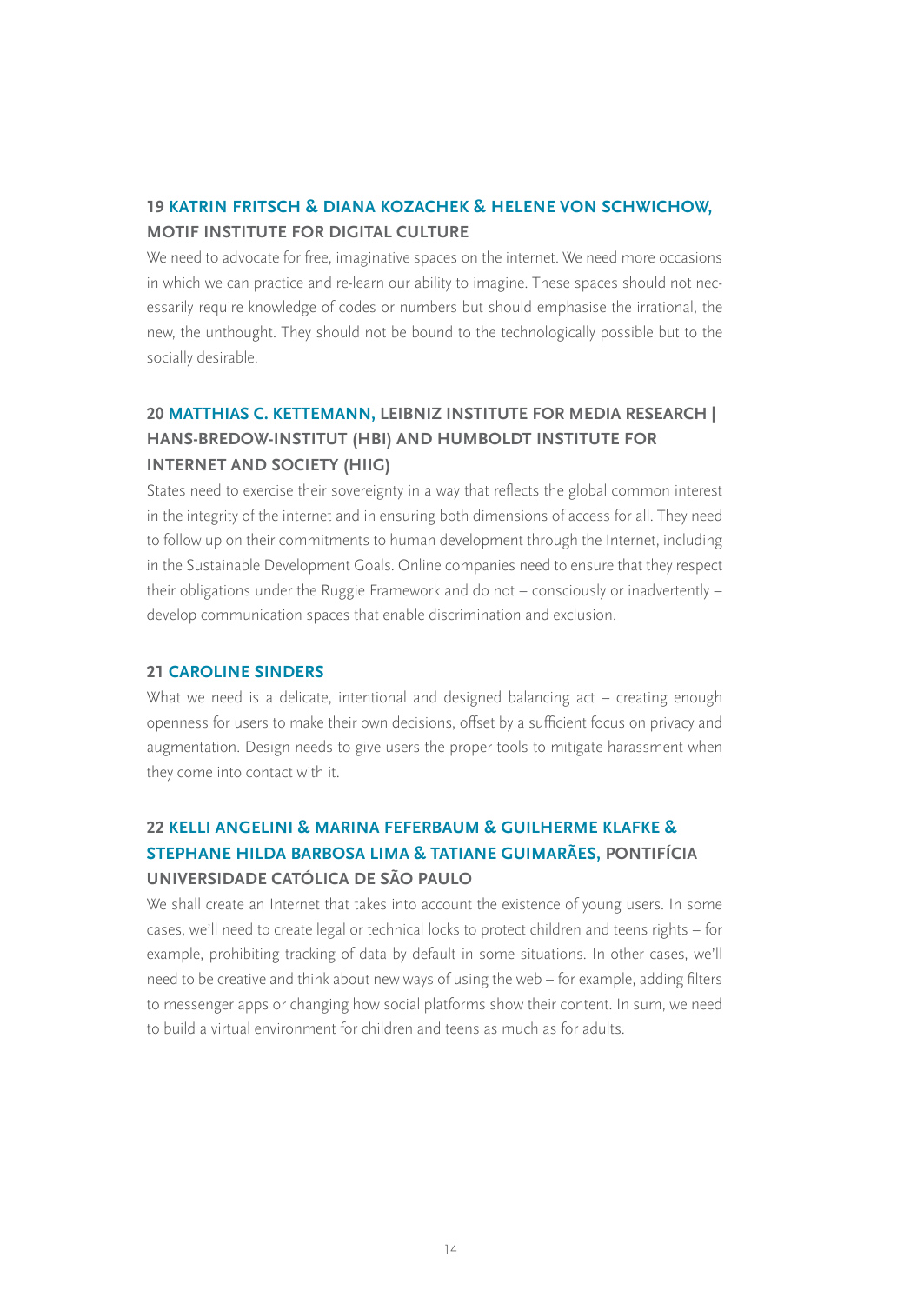#### **23 RICARDA DRÜEKE, UNIVERSITY OF SALZBURG**

Queer/feminist movements and actors in particular have repeatedly pointed out that while hate speech has found additional forms of expression through digital media, the linguistic patterns still correspond to traditional anti-gender and sexist narratives. Especially in view of the current backlash, it remains important not to lose heart, and instead to unite even more closely against these tendencies and show solidarity inclusive of the consideration of our own diverse perspectives. It is from alliances, from critiques of power, and from solidarity that agency can emerge.

#### **24 UFFA MODEY, COORDINATOR OF THE NIGERIA YOUTH IGF**

We need to do more in addition to the mentioned efforts for youth inclusion in Internet governance. Youth need support and encouragement from the community. Internet stakeholders should be able to ensure that young people are integrated into the plan for global sustainability through digital technology.

#### **25 NAKEEMA STEFFLBAUER, FRAUENLOOP.ORG**

Harmful, hateful and violent behaviours and expression of bigots must be actively held at bay through enforceable regulations that are updated regularly to reflect an ever changing internet. As GDPR forces businesses to inform internet consumers of their data collection practices so too should regulation inform individuals of how/whose data was used to devise predictive policing, financial creditworthiness, and facial-recognition algorithms.

#### **26 ASSOCIATION FOR PROGRESSIVE COMMUNICATIONS (APC)**

We believe a feminist internet empowers more women and people of diverse sexualities and gender expressions, to fully enjoy our rights, engage in pleasure and play, and dismantle patriarchy.

### **27 KATHARINA MOSENE, LEIBNIZ INSTITUTE FOR MEDIA RESEARCH | HANS-BREDOW-INSTITUT (HBI) AND HUMBOLDT INSTITUTE FOR INTERNET AND SOCIETY | NETZFORMA\***

We need to have inclusive discourses that are liberated of capital- and power structures, we need to question established systems and discuss them openly. We have to admit that equality and justice can only be reached if we bring everyone at the table and that the issue of empowerment will continue to matter in years to come.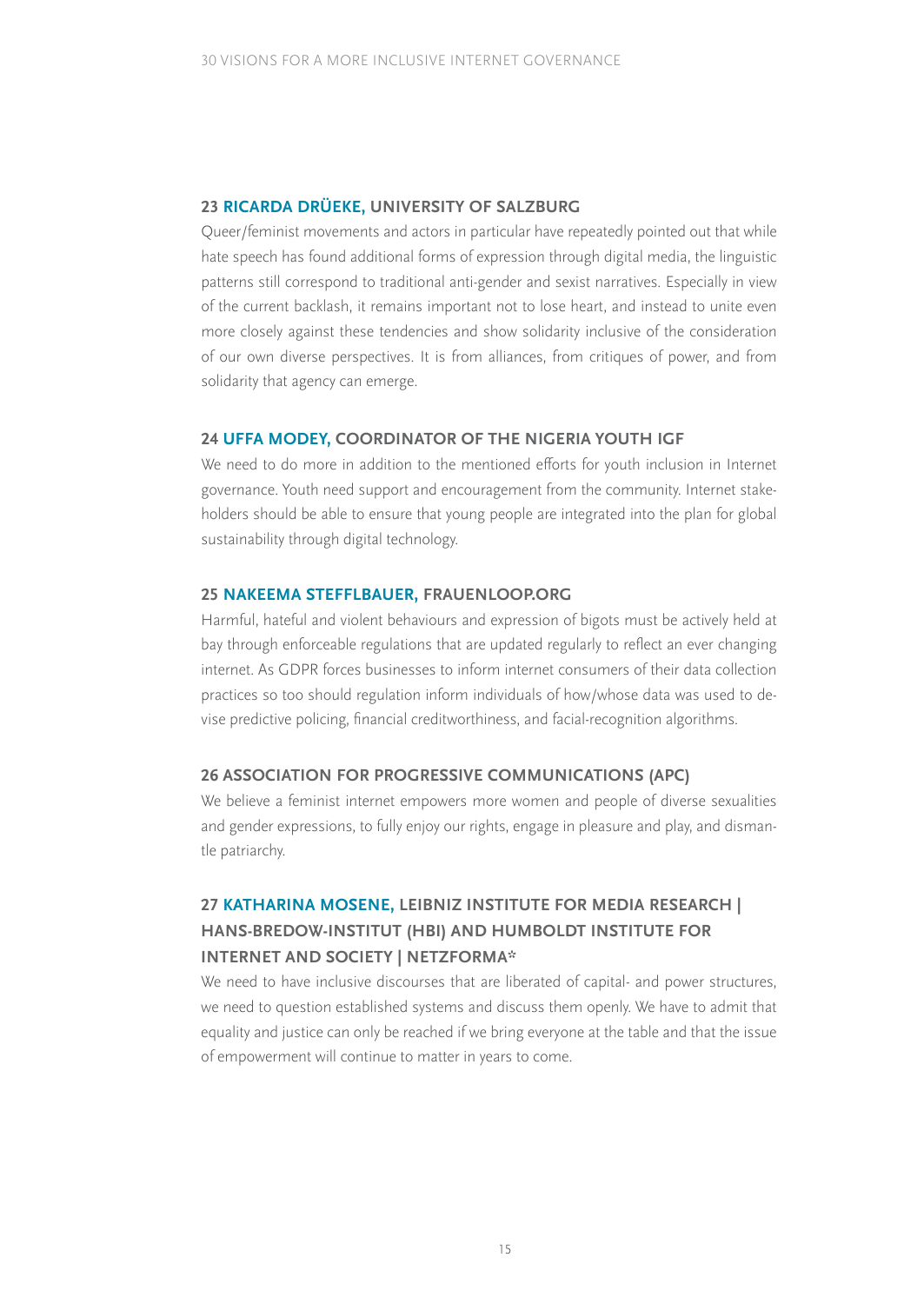#### **28 JONATHAN ZITTRAIN, HARVARD UNIVERSITY**

Early Internet libertarians were not marginalized, enjoyed trolling and thereby laid the groundwork for toxic online dynamics today.

#### **JILLIAN YORK, ELECTRONIC FRONTIER FOUNDATION**

Marginalized groups have to be included in making speech policies.

#### **29 NNENNA NWAKANMA, WORLD WIDE WEB FOUNDATION**

It is time to balance the negative drive of some actors to control and dominate others with the strong optimism of multiple others who seek to use digital tools for human development, poverty reduction and job creation. The age of digital interdependence is the ripe age to challenge the strength of digital pessimism with the power of resolute, concerted digital cooperation.

#### **30 MARIETJE SCHAAKE, STANFORD UNIVERSITY**

Internet Governance needs tough love - The internet would be a better place if it was actually be governed by the stakeholders who care to join in inclusive processes, to work towards shared declarations. In a time of zero-sum politics, they are a welcome relief, but in order to remain relevant and legitimate, it is now essential to move beyond words. The IGF is the perfect moment for a reality check and some tough love.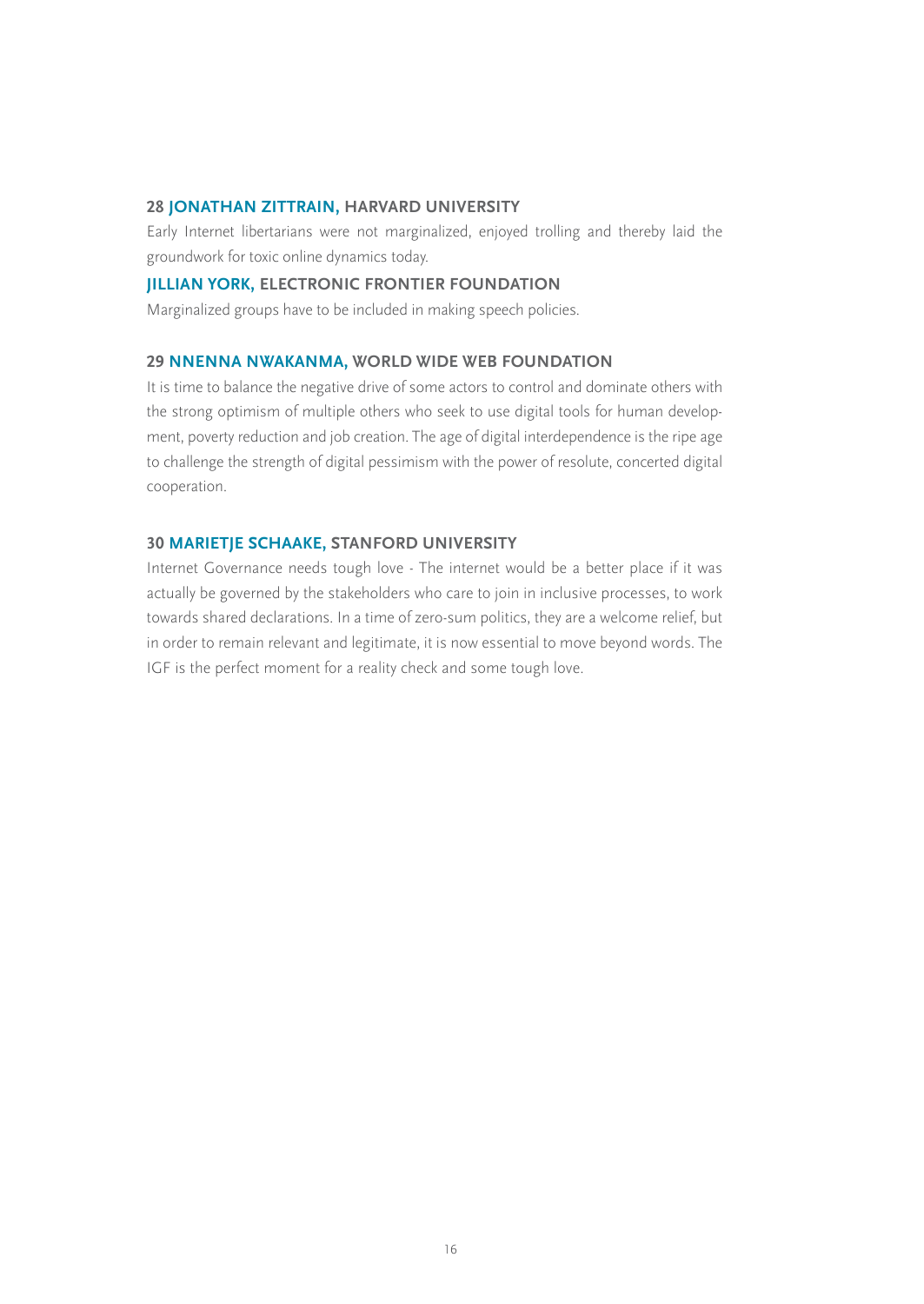# **|2| A roadmap for a feminist internet policy**

**FRANCESCA SCHMIDT, GUNDA-WERNER-INSTITUT / NETZFORMA\***

### **THE PUBLIC SPACE OF THE INTERNET IS A FAR MORE HAZARDOUS PLACE FOR WOMEN AND LGBTIQ PEOPLE THAN FOR OTHER GROUPS. WE MUST DEFEND AND EXPAND IT AS A FREE SPACE.**

Feminist internet policy focuses on four major areas: access to the internet, access to content, copyright, and data protection. The digital public is now considered the fifth major area. Each of them requires an intersectional feminist perspective that examines these new technologies for intersecting and overlapping forms of discrimination based on gender, origin, or skin colour.

In order to create strategies to counteract everyday discriminatory structures, we need to understand how they are perpetuated and even strengthened under governmental and corporate control.

First of all, access to the internet is unevenly distributed. Yet (gender-)equitable access is vital for the social, economic, and also educational development of every individual and every society. Feminist internet policy, in combination with feminist economics, can provide the guidelines we need to address this issue. Worldwide, 12 percent fewer women than men use the internet. Even in countries like Germany, where at least the group of 14- to 29-year-olds enjoys equal access to the internet, there are stark differences overall with regard to an individual's economic situation, often combined with gender, origin, and skin colour.

### **THE DEPICTION OF NON-CONFORMING FEMALE BODIES IS REGULATED. RAPE JOKES ARE NOT.**

Once people are online, it's about equal access to content, about the neutrality of the internet or in a technical term: net neutrality. Access to content includes the ability to create content and reach audiences, in other words, to blog, tweet, comment, or share photos on Instagram. Wikipedia is one of the few projects that have lasted beyond the internet's democratic peak in the nineties and early 2000s to the present day.

The platform's mission is to make the world's knowledge more accessible free of charge. But despite all its undeniable merits, the question remains: How diverse can this knowledge be if 90 percent of it is compiled by white, well-educated, middle-aged men?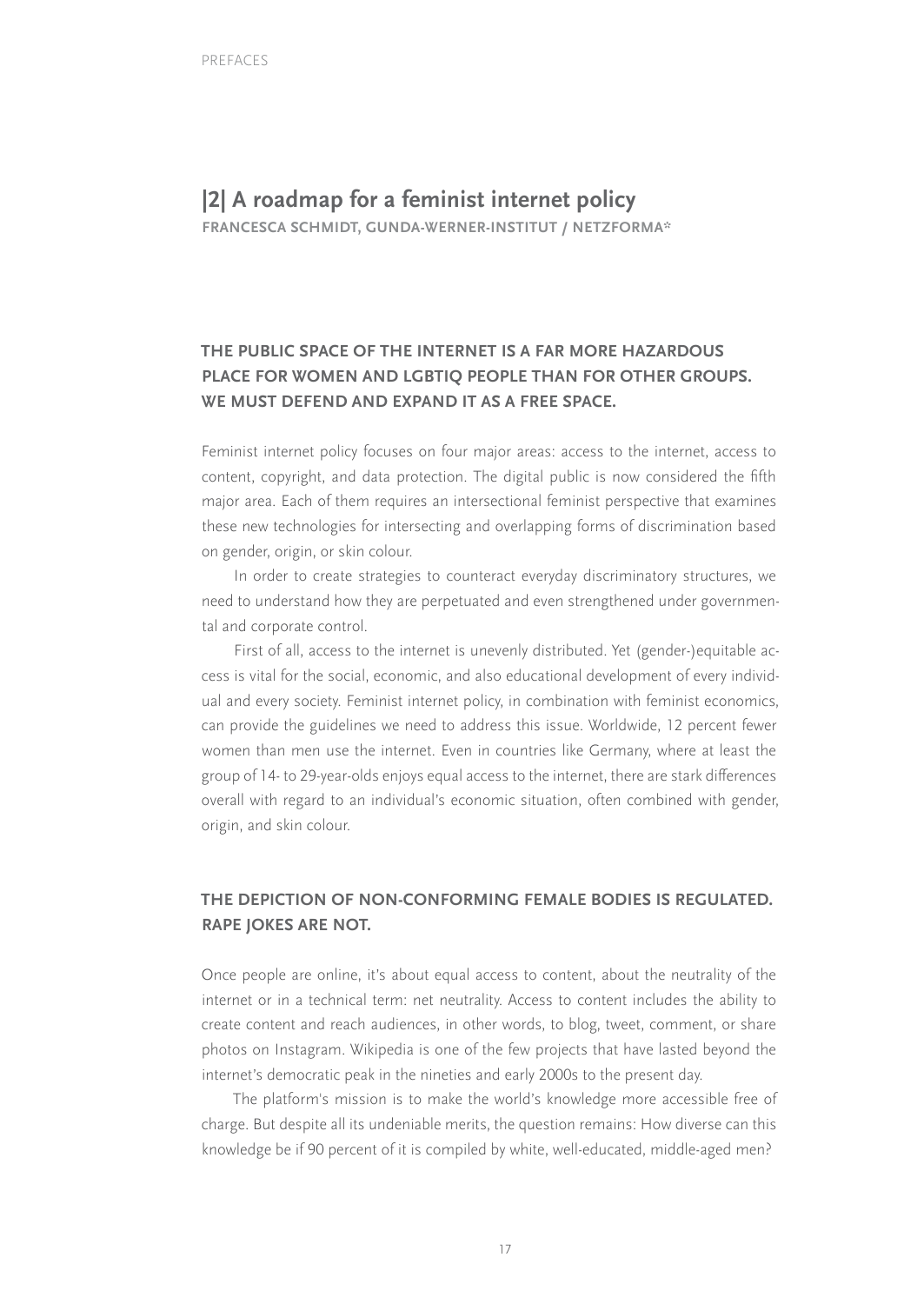This massive lack of diversity affects community standards, among other things. For instance, women and their knowledge are often treated very differently from men and their contributions – whether consciously or not. Women's perspectives are far more likely to be questioned in the comment sections, and their contributions are devalued by sexual innuendo and gender stereotypes. In the case of Facebook, that means that displays of non-conforming female bodies are regulated, whereas rape jokes are rarely or never sanctioned.

### **THE MEANS TO PROTECT PERSONAL DATA ON THE INTERNET ARE UNEVENLY DISTRIBUTED.**

Beyond being threats in themselves, hate speech and digital violence go hand in hand with the misuse of personal data. But the means to protect one's own data on the internet are as unevenly distributed as the vulnerabilities.

Thus, for women, women of colour, black women, and LGBTIQ people, the public space of the internet is far more hazardous than it is for other groups.

#### **DIGITAL VIOLENCE AS A FIELD OF ACTION**

The digital public sphere, our culture of communication, and the violence that is taking hold there are urgent issues because they lead to an exclusion of women, in particular. The internet's emancipatory and democracy-building potential is in danger. Feminist internet policy can help support processes that promote an open and non-violent society.

Digital violence has been a widespread problem since the commercialisation of the net in the 1990s, from hate speech to incitement to hatred, cybersexism, online harassment, cyberstalking, or doxing. All these threats have in common that they mainly target women, women of colour, black women, and LGBTIQ people.

Several studies have already proven this phenomenon at the international level, but there are no reliable figures for Germany. The Gunda-Werner-Institute, in collaboration with Civey (online opinion surveys at https://civey.com), has found that around 67 percent of women have stopped engaging in online debates altogether. Of the few who still do, two thirds said that they had withdrawn from debates in the face of hate comments made against them.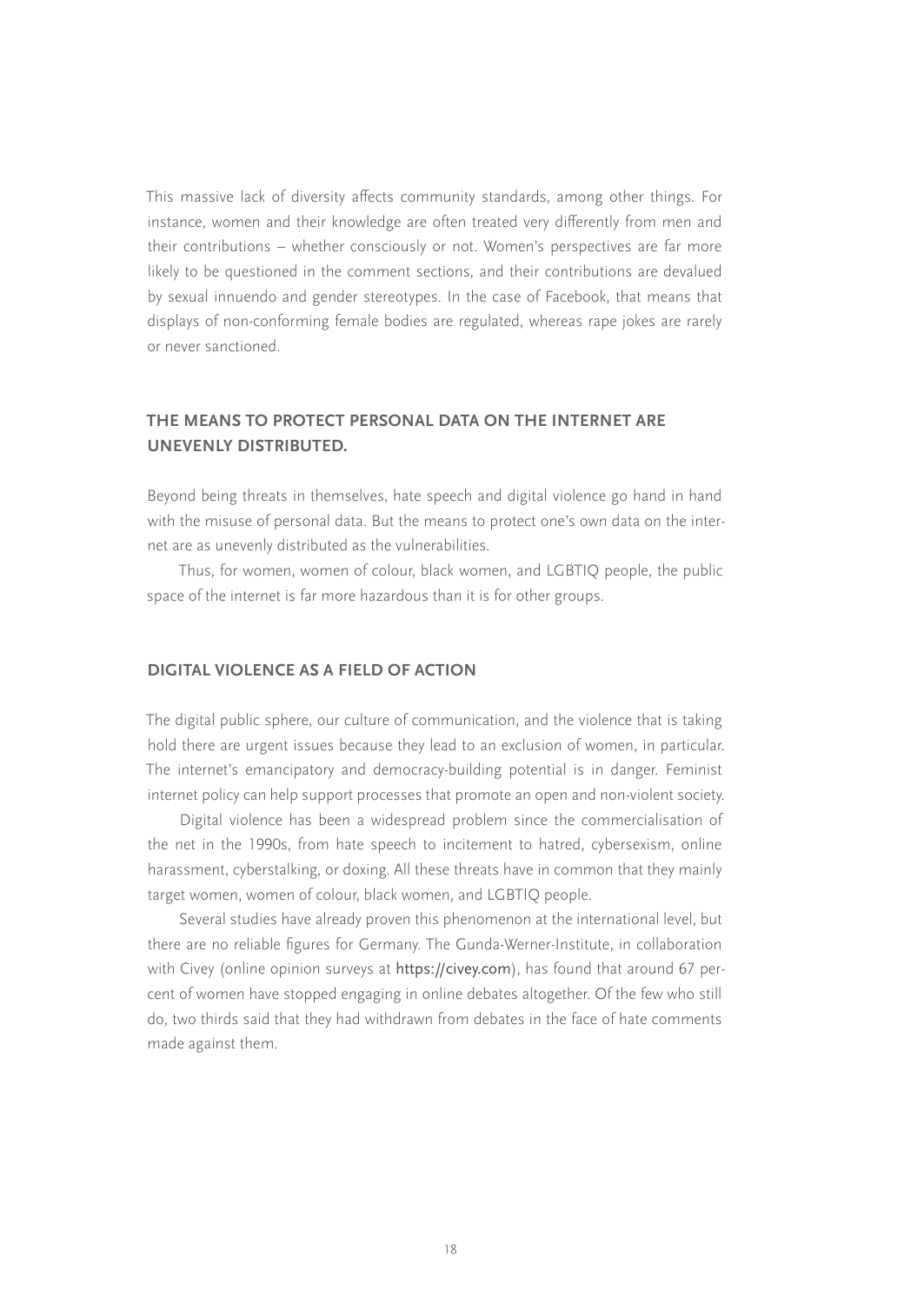### **SELF-REGULATION IS PREFERRED TO KEEP GOVERNMENTS FROM CURTAILING THE VALUABLE ASSET OF FREEDOM OF SPEECH.**

This means that the remaining, and thus dominating, voices in the discourse are patriarchal, right-wing populist, or right-wing conservative. Police complaints also indicate that women are frequent targets of online aggression. Very few people overall file criminal charges related to harassment on the internet, but those who do are mostly women.

So how can we regulate in a way that offers protection without restricting freedom of speech? How can we promote non-violent communication online? How does decency become the norm? For a long time, the favoured model was that of self-regulation: 'netiquette' guidelines or appeals to users to formulate hate-free, non-violent positions in the comments sections. Legal intervention was mostly rejected. From the point of view of the online community, there are several reasons to favour this approach. Firstly, there is a Sword of Damocles dangling over almost any attempt to solve problems via government regulation, and that is data retention - a considerable invasion of privacy. Self-regulation is thus the preferred solution to keep governments from curtailing the valuable asset of freedom of speech. There are justified fears that data-hungry governmental structures might become overbearing and end up restricting freedom of expression. That's why there is a need for a feminist debate on the extent of state interference that should be permitted in online communication.

Patriarchal values and norms have long dominated the legal and value systems even of Western liberal democracies. Moreover, many countries, among them Germany, suffer from institutional racism. Yet as soon as we call for more legal regulation, we are facing the threat of increased surveillance structures. The usefulness and effectiveness of (state) penalties is a controversial and yet unanswered question.

#### **OUTLOOK**

"We will create a civilization of the Mind in Cyberspace. May it be more humane and fair than the world your governments have made before." This is how John Perry Barlow concluded his "Declaration of the Independence of Cyberspace" in 1996. About 20 years later, we must admit that our digital world is primarily reigned by money and power. Therefore, it is vital that we address these structural imbalances and that we treat online violence as a collective, not just an individual problem.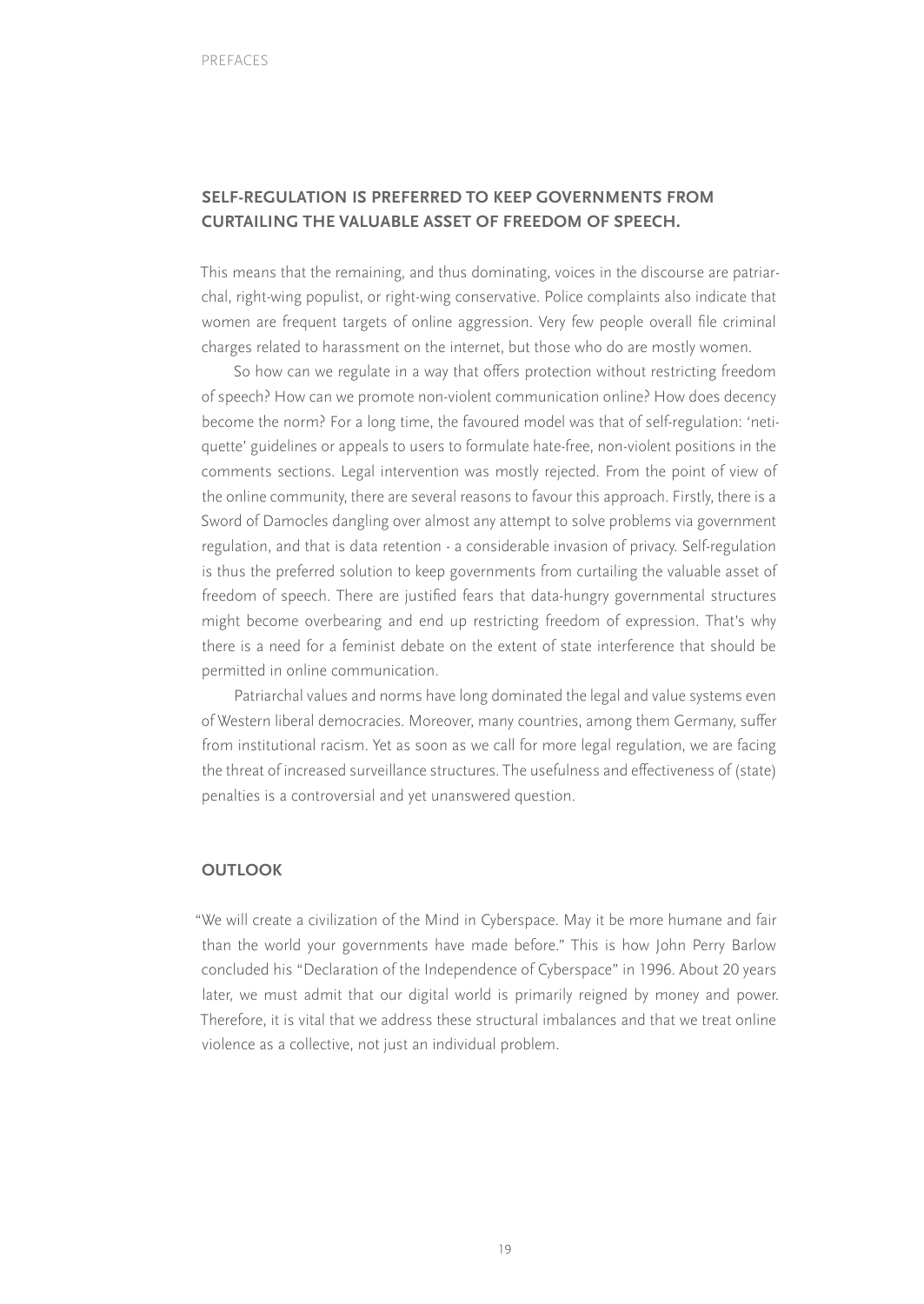# **|3| Towards an internet that empowers those who foster democracy through human rights based research**

**CENTER FOR INTERNET AND HUMAN RIGHTS**

Marginalized groups and individuals remain underrepresented in internet governance regimes. To guarantee that online communities are free, safe, and truly democratic, we need to stop relying on technological solutions proposed by digital platforms. Only by including marginalized voices in debates about the future of technology can we make sure that human rights of all actors are protected.

To strengthen democracy, we should support those individuals and organizations who defend human rights in adverse situations around the globe. In order to protect freedom of expression we also need to take a clear stand against those who try to silence others with hate and extremism.

Moreover, as automated decision-making becomes ever more pervasive in everyday life, it is crucial that states and businesses are required to comply with human rights law in the process of developing and deploying algorithms, and evaluating their impact. Human-centric design must go hand in hand with the strengthening of the legal frameworks protecting individual and collective rights.

Our own research about the impact of technology in the workplace shows that new tools of digital control undermine workers' rights and increase the power imbalance in the favor of companies. All workers, be they employees or self-employed, should have data protection rights, as well as the right to participate in the decisions about the technology they work with.

Research can play an important role in fostering more inclusive design and governance of technology, but only if research institutions apply principles of diversity and transparency in their daily work. Support for an open and heterogeneous research community from public institutions is instrumental to ensure that technology has a positive impact on human rights.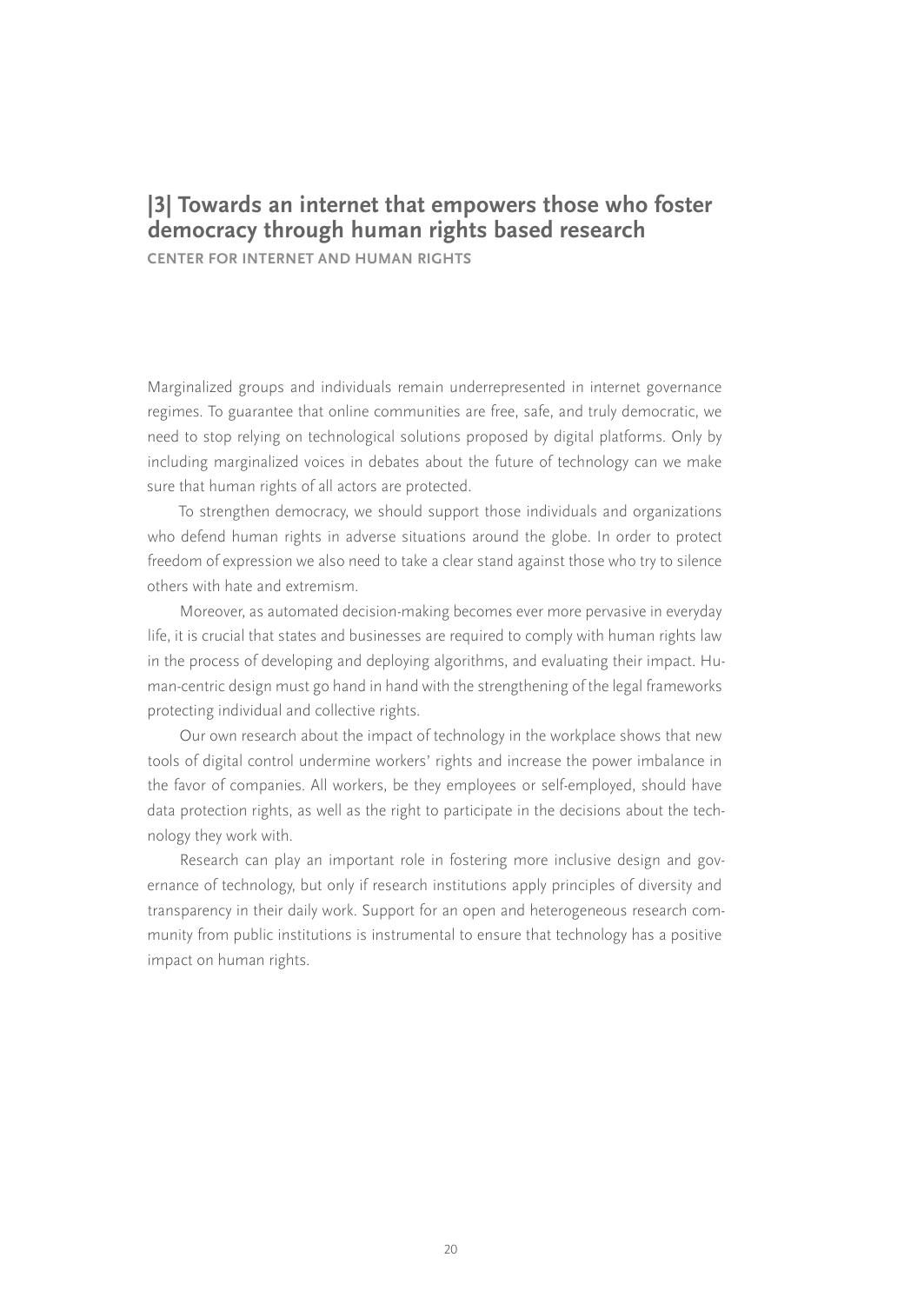# **|4| Between borrowed identities and online self-fashioning: a case for content diversity**

**BALDEEP GREWAL, IGF DYNAMIC COALITION ON GENDER AND INTERNET GOVERNANCE**

I have been thinking for some time now about spurts of irrational anger that erupt in social media against young girls $^\circ$  every now and then. The target varies from teenagers who like Twilight to poets like Rupi Kaur: the common attack is of deriding the content that this fan base admires and endorses, and by extension, the fans themselves. While it is debatable whether Twilight or Rupi Kaur are ideal role models for young girls\* , there is a case to be made for the protection of the content that speaks to them.

Growing up in India, the artists and influencers I followed the most online were all cis white women. There were several reasons for this: they enjoyed greater visibility, ease of sharing content, less restrictions and censorship, algorithms that played in their favor etc. Later, when I started following more relatable handles – specifically non-binary PoCs –, the content I received from them was noticeably riddled with a lot more violent feedback, frequent censorship by the social media platforms, shadowbanning, and, in some cases, entire profiles were taken down. And these were content-creators who had managed to carve a space for themselves online and build a public profile which is in itself a feat.

The echo-chamber that normative content creates has several offline ramifications: it determines the range of options people think they can choose from when they go about fashioning their on/offline identities, it influences the curricula of cultural studies and media classrooms, and, worst of all, it carries with it the implication that while the internet has room for all content, some content enjoys more protection than other content.

This connects to a larger problem where commercial platforms often steal from smaller, marginalized content-creators without endorsements or payments. In short, the average social media user is consuming a flat version of content without ever being aware of the 'minor' emotional and intellectual labor that this normative discourse is built on.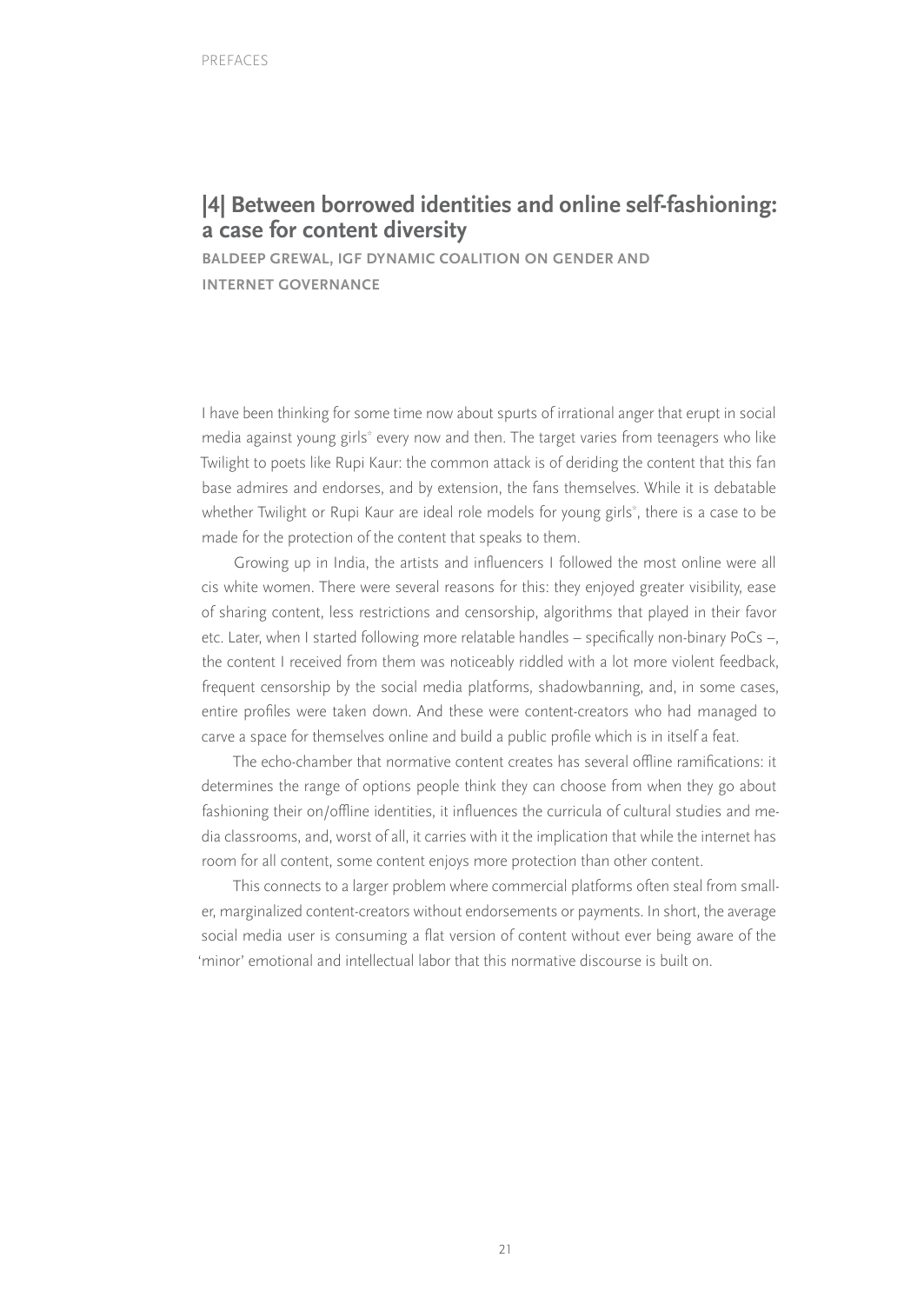## **|5| Feminism affects everyone**

**CHRISTINA DINAR & KATHARINA MOSENE & FRANCESCA SCHMIDT, NETZFORMA\***

**Digitization affects everyone, but not everyone benefits equally.** From a feminist perspective, we therefore call for equal access to the Internet and digital content, protection against online violence and the creation of non-discriminatory spaces. We demand the right to personal data, to privacy, data security and data protection. We call for and promote a critical digital public sphere and a sustainable copyright-policy.

#### **DIGITAL VIOLENCE**

**We need to fight Digital Violence.** Digital violence is a form of discrimination that aims at excluding people through sexist, racist, homophobic, transphobic or other inhuman hate speech. It is the violent continuation of discrimination. Digital violence undermines freedom of expression and poses a threat to democracy. It includes identity theft, rumours and false allegations, intimidation/pressing, insult, threat, stalking, defamation/ obeyance, doxing, swatting and threats of rape. Often feminist positions are tackled by digital violence, this is what we call "silencing". There are well-organized communities built upon anti-feminism in the area of gaming, in the context of Reddit's nerd supremacy, in right-wing extremist to right-wing populist milieus, and even in Incel forums.

#### **SURVEILLANCE**

**We need to fight unauthorized mass surveillance.** We're being watched every step of the way. Whether we travel by public transport, withdraw money, shop online or ask search engines. We are observed by various actors\*: the state, private security service providers\*, multinational corporations and not least ourselves. In public spaces, even our mere presence is enough to consent to video camera surveillance. Surveillance in public spaces comes with the promise of greater security and often feminist demands for the prevention of violence against women in public spaces are used as legitimation. But greater security always means greater control. Those groups who are most affected by this are marginalized groups. For LGBTQI\*, surveillance carries a much higher risk.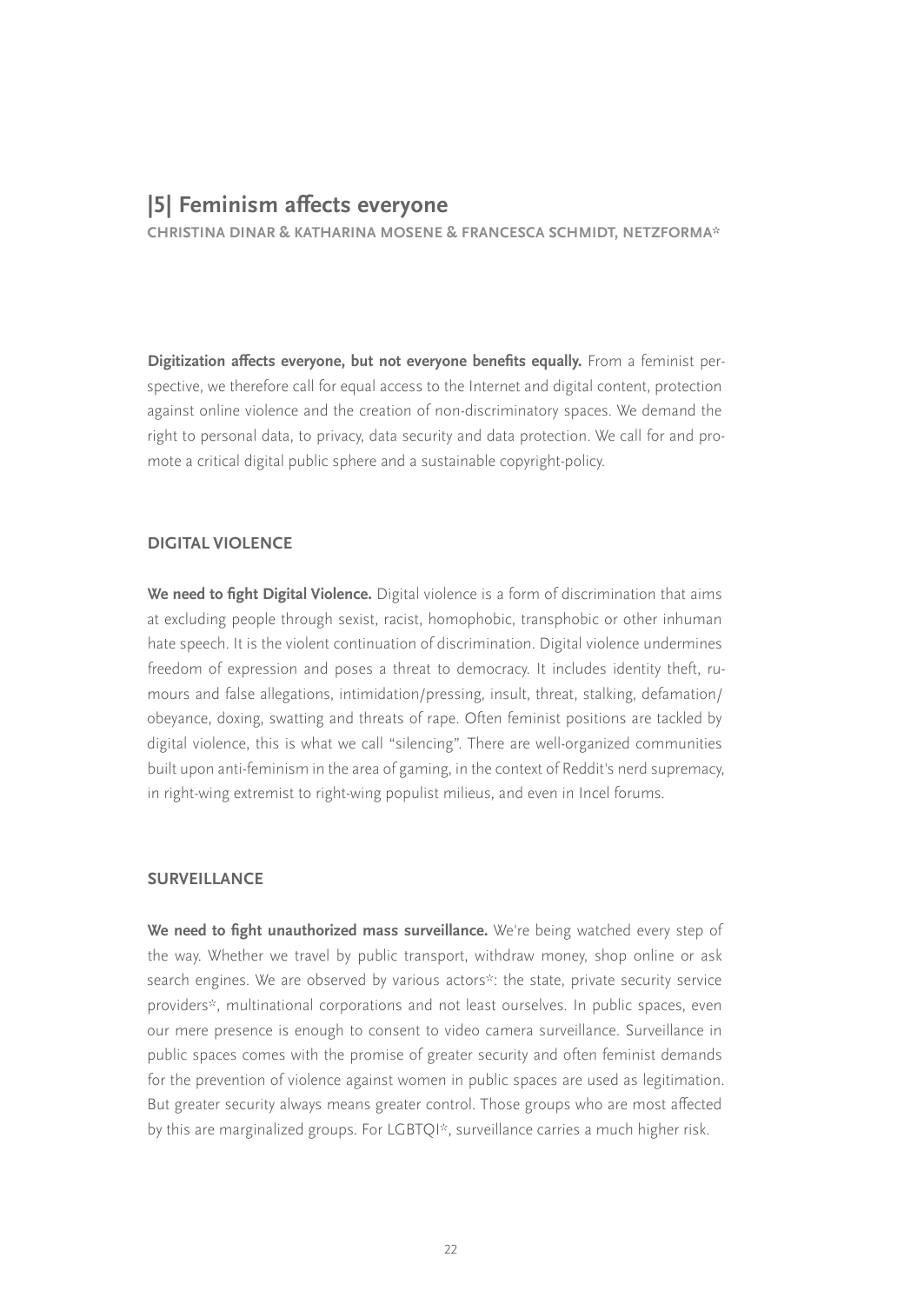#### **BIG DATA**

**We need to develop feminist AI.** Autonomous driving, household robotics and language assistants\* - the buzzword AI nearly pops up everywhere. One thing is clear: technology in general and algorithmic processes in particular are not conceivable without reference to power and domination. It is precisely for this reason that these systems must be viewed critically, evaluated and redeveloped against the background of feminist perspectives and values. The basic mathematical formula of the algorithms must therefore be as follows: If AI, then feminist.

Algorithms or artificial intelligence can enable or help if, for example, they detect tumours on X-ray images with much greater accuracy and much faster than would be possible for humans. But artificial intelligence can also restrict or discriminate against people if, for example, AI decides whether a person is creditworthy or gets health insurance. Neither the data basis nor the technologies are neutral. Discriminatory stereotypes, which have already manifested themselves in the world and thus in the data, are (unconsciously) transferred into the code. Lacking transparency then leads to a consolidation and intensification of discrimination.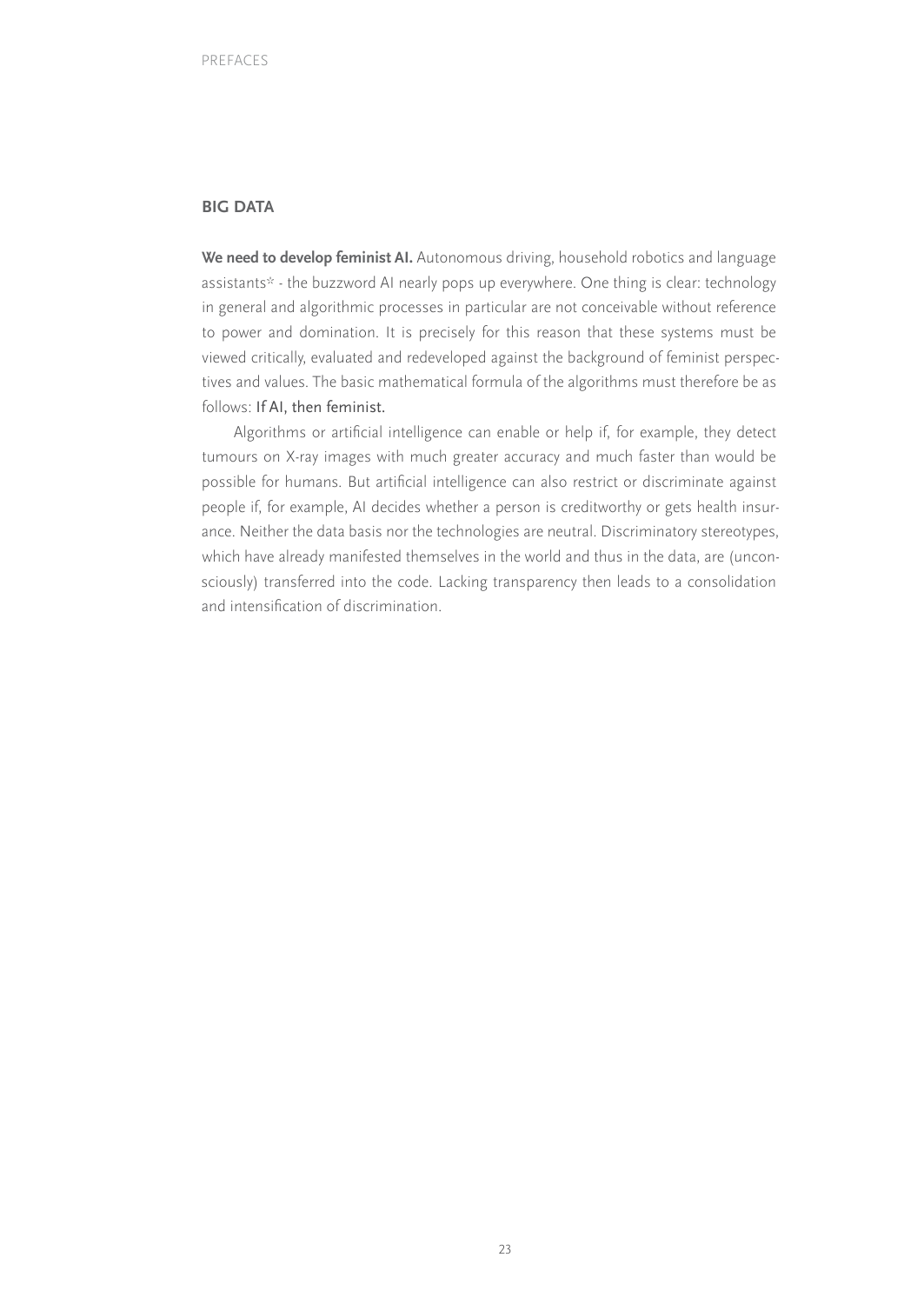# **CONTRIBUTIONS**

24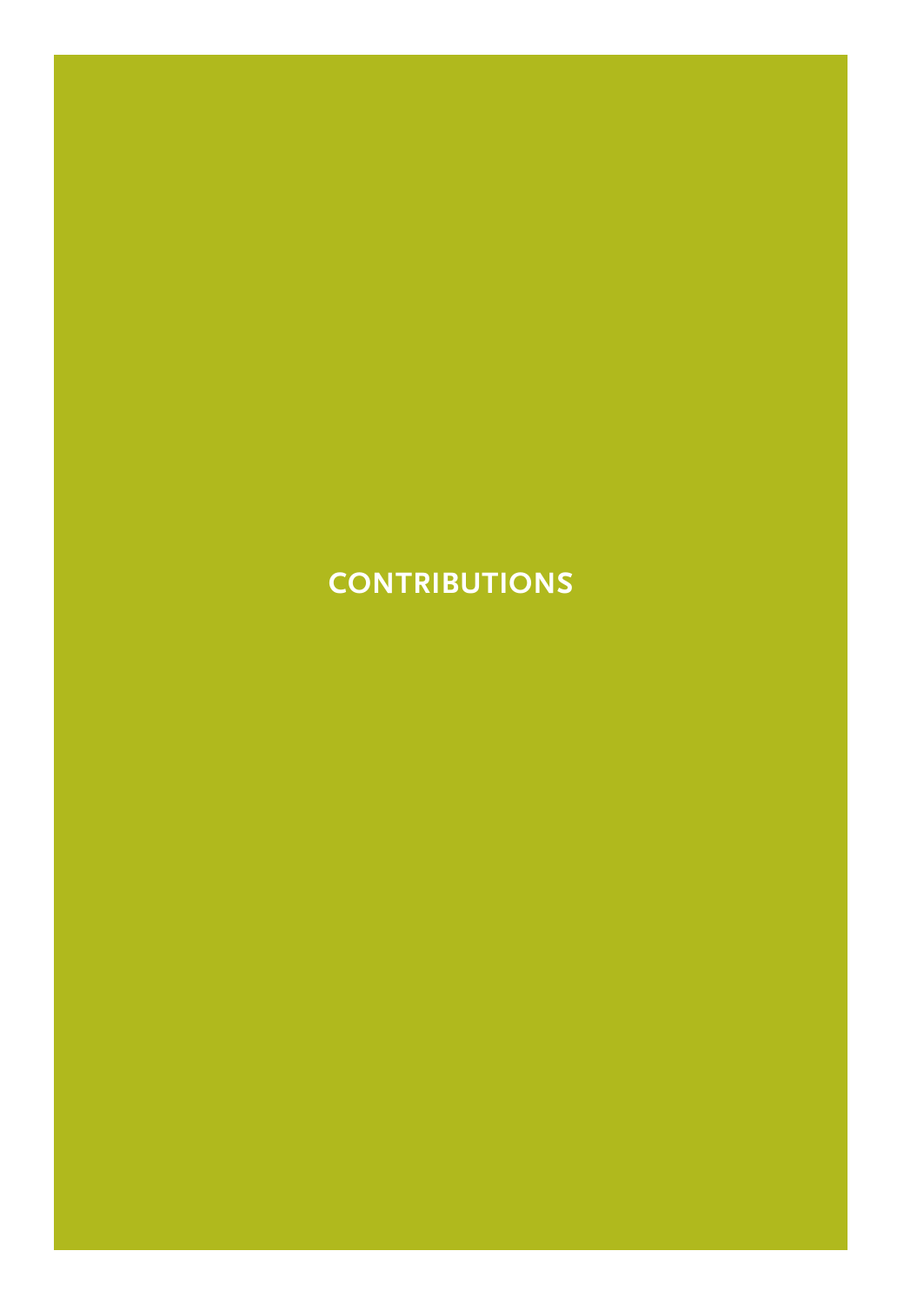# **|6| Offline or online. Mine!**

**NANA KESEWAA DANKWA, UNIVERSITY OF KASSEL**

As an African and woman living in Germany, I am over-cautious of what I post on Twitter. I am not that bold, I must confess, and not ready to put my sanity and life on the line yet for my posts. I wish I could comment, be more involved, making politically constructive contributions. I want to comment about the riots in Chemnitz, about the murder that occurred right here in my town of the person who stood up for the rights of migrants.

I want to be bold and loud. I am afraid. I cannot.

Because I know how easy it is to find me. I do not only know how easy it is to find me but also how easy it is for you to walk away untraceable. So I do not! I follow the conversations and hold on to my freedom to express and be heard. And even as a researcher of Gender in Technological Innovation, I feel my options of expression outside the research field are limited. I wish to make my voice louder and clearer and perhaps speak up as one who belonged.

Make my voice louder and perhaps assert the relevance of my research, especially now that the internet has moved beyond browser access and is available in your kettle and doorknob. Is it not time we acknowledged how diverse our skills, persons, and contexts are in designing things that can access the Internet in our spaces. With digital abuse and violence advancing as the new form of abuse and violence, we need to make this as clear and visible as possible as these devices empower abusers.

I envision an Internet that is available in my cup but that this cup is mine which means it can only be used by me, when I want to and at my own will. I do not want others using it without my permission or hiding to use it when I am not looking. If it is indeed my cup, it should be mine whether offline or online.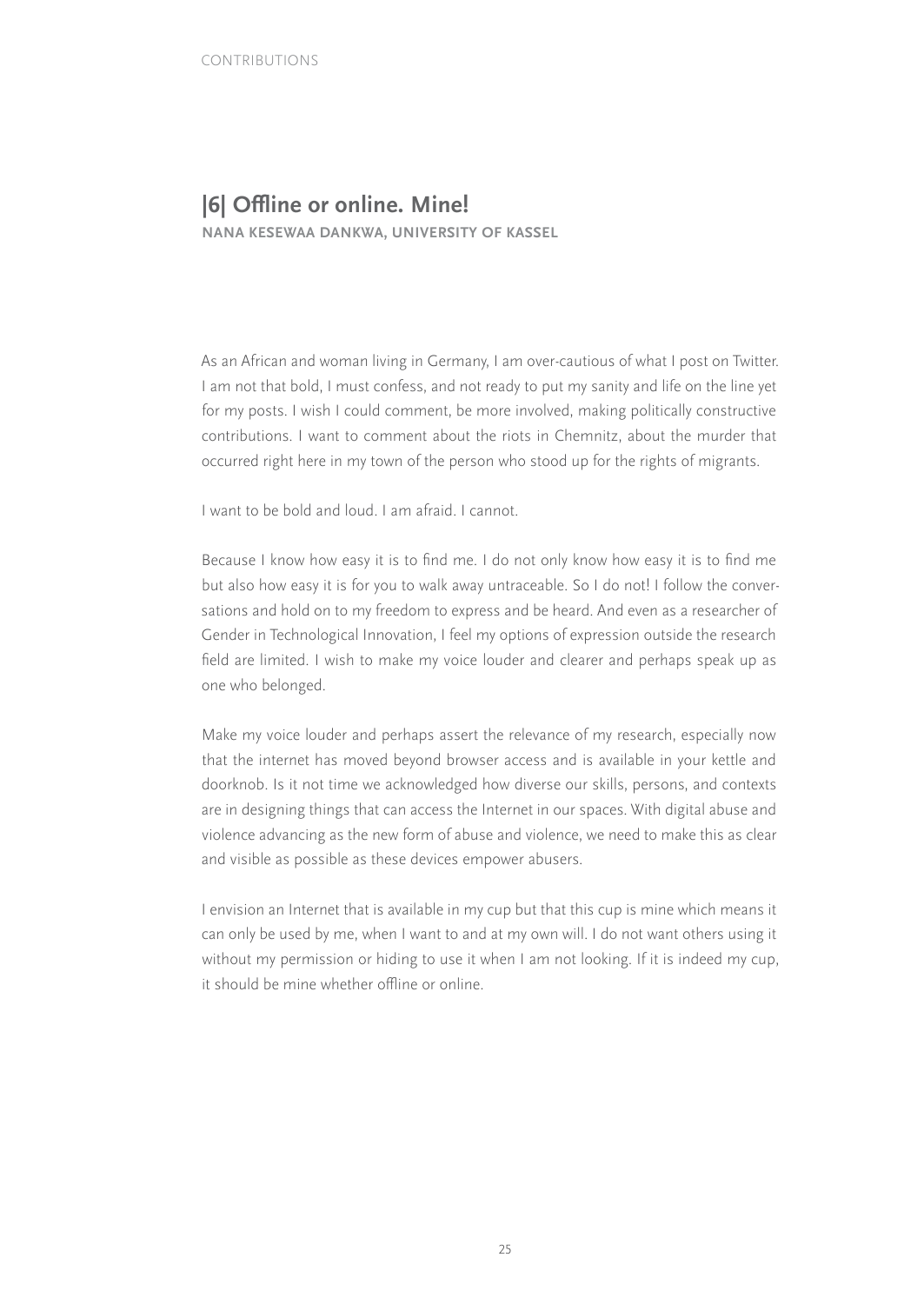# **|7| Dealing with the cause, rather than trying to clear up afterwards: changing men's attitudes to women and technology**

**TIM UNWIN, CHAIRHOLDER, UNESCO CHAIR IN ICT4D**

Digital technologies are created and sold primarily to generate profit; in contributing to economic growth, their use has been one of the most important reasons for increasing global inequalities. They are designed and crafted for particular purposes by people with very specific interests; these interests are usually not primarily to serve the poorest and  $\text{most marginalised.}$  It is therefore scarcely surprising that multifaceted poverty and marginalisation have increased alongside the global spread of digital technologies.

Poverty and marginalisation are multi-dimensional. Yet one of the most significant axes of inequality that the use of digital technologies continues to sustain is that between men and women.<sup>2</sup> Despite all of the initiatives created to reduce gender digital inequality, this still remains persistently high.<sup>3</sup>

One reason is that many of these initiatives have been developed by women for women. Most are trying to deal with the impact of male uses of technology, both intended and unintended, rather than with the root causes of the problem. We must change men's attitudes and behaviours towards women in and through digital technology if we are to have any fundamental impact. [TEQtogether](https://teqtogether.org) has been created to do just this: informing men how their actions impact gender digital inequality; providing [guidance](https://teqtogether.org/guidance-notes/)  [notes](https://teqtogether.org/guidance-notes/) on the actions they can take to change this; providing research evidence on the use of digital devices for sexual harassment; and reverse mentoring. Join us; only by working together can we indeed achieve gender digital equality.

<sup>&</sup>lt;sup>1</sup> See, Unwin, T. (2017) Reclaiming Information and Communication Technologies for Development, <[https://global.oup.com/academic/product/reclaiming-information-and-communication-technologies-for](https://global.oup.com/academic/product/reclaiming-information-and-communication-technologies-for-development-9780198795292?cc=gb&lang=en&)[development-9780198795292?cc=gb&lang=en&](https://global.oup.com/academic/product/reclaiming-information-and-communication-technologies-for-development-9780198795292?cc=gb&lang=en&)> Oxford: OUP.

<sup>&</sup>lt;sup>2</sup> Gender is much more complex than this binary might imply, and the interface between the LGBTIQ and digital technologies is likewise very important. This contribution, thought, just focuses on the single axis between men and women.

<sup>&</sup>lt;sup>3</sup> Sey, A. and Hafkin, N. (eds) (2019) [<https://cs.unu.edu/wp-content/uploads/EQUALS-Research-](https://cs.unu.edu/wp-content/uploads/EQUALS-Research-Report-2019.pdf)[Report-2019.pdf](https://cs.unu.edu/wp-content/uploads/EQUALS-Research-Report-2019.pdf)> Taking Stock: Data and Evidence in Gender Equality in Digital Access, Skills and Leadership, Geneva: UNU-CS and EQUALS Partnership.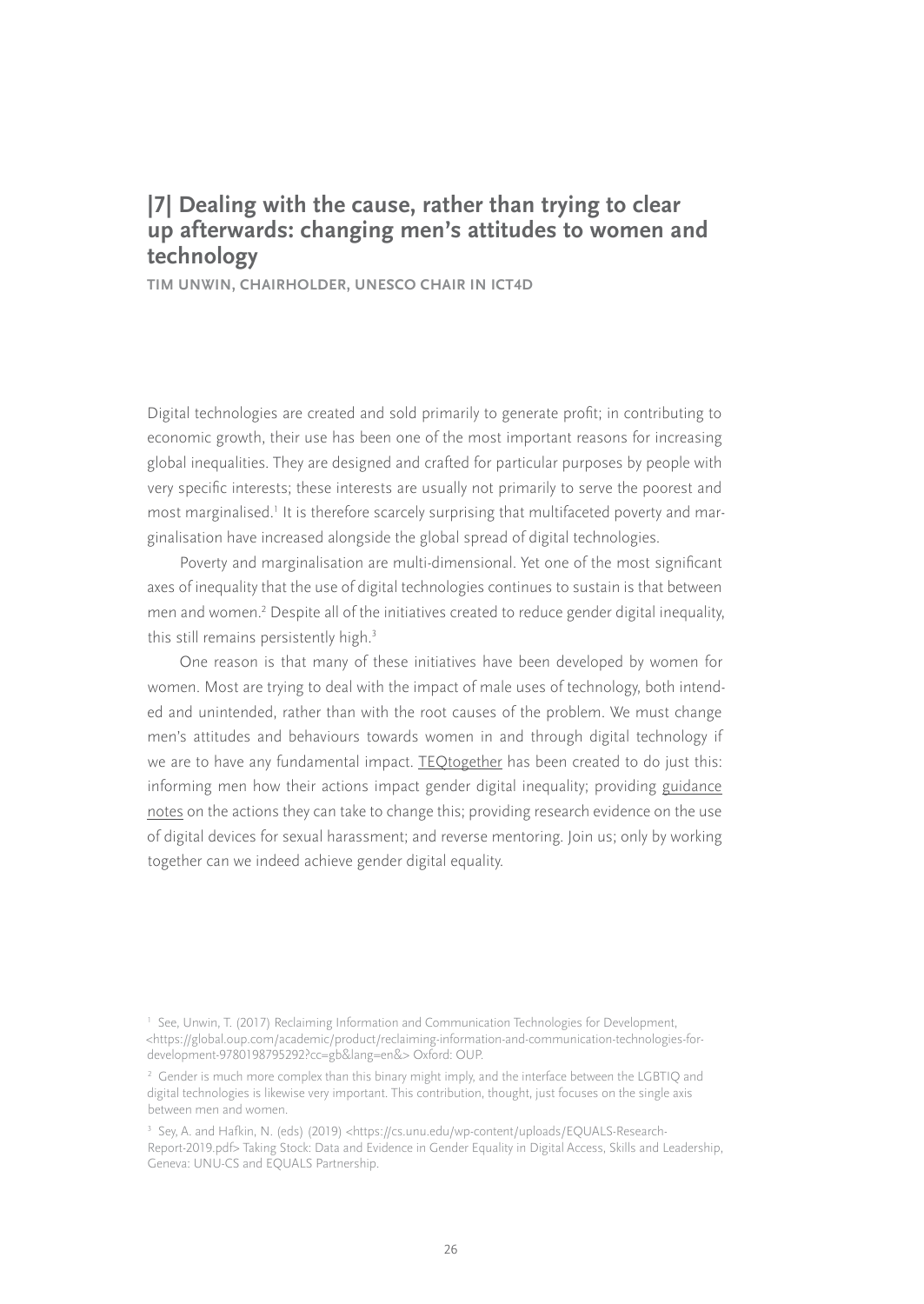### **|8| Online Freedom of Expression in the Era of #MeToo SHMYLA KHAN, DIGITAL RIGHTS FOUNDATION**

Freedom of Expression is widely accepted as a fundamental civil and political right, however within free speech discourse there is a tendency to ignore the particular claim feminists have to the right as a means of political emancipation and recognition. We call for a re-examination of the rigid prisms through which speech on the internet is viewed in light of feminist perspectives.

Spaces and opportunities for speech are often foreclosed for womxn even before they find their voice. Feminists and queer activists have carved out spaces for themselves on the internet, even when these spaces have been actively hostile towards them. Despite attempts to reclaim the internet, it seems that the patriarchy is fighting back. On one hand, the internet is the site of political expression for women, non-binary folks and transgender individuals; on the other, these individuals are being silenced through widespread, and oftentimes targeted, online harassment. The internet serves as a last resort for womxn who are failed by justice systems in their respective countries; but these very womxn are being silenced through the defamation notices and lengthy litigation for speaking up online—silenced by the very systems they sought to call out. The internet is paradoxically giving expression to both a new wave of the feminist movement and misogynistic speech of a percolating anti-feminist movement. Queer users who used the internet to assert their sexuality are being censored under ham-fisted content regulation policies of tech giants—their expression is now labelled 'obscene'.

The internet has always been the site of discourse, contestation and difference; however, it is important to recognise that our digital spaces are becoming unwelcoming and hostile for womxn. Fixing the internet requires deep soul-searching regarding who we envision as the subject of the internet and reforming laws that curtail and exclude womxn's speech. We demand that the lived experiences of women, non-binary folks, queer individuals and transgender community—along with intersectionalities of oppression such as race, class and ability that undercut gender and sexualities—be placed at the centre of policy discussions regarding speech and content regulation.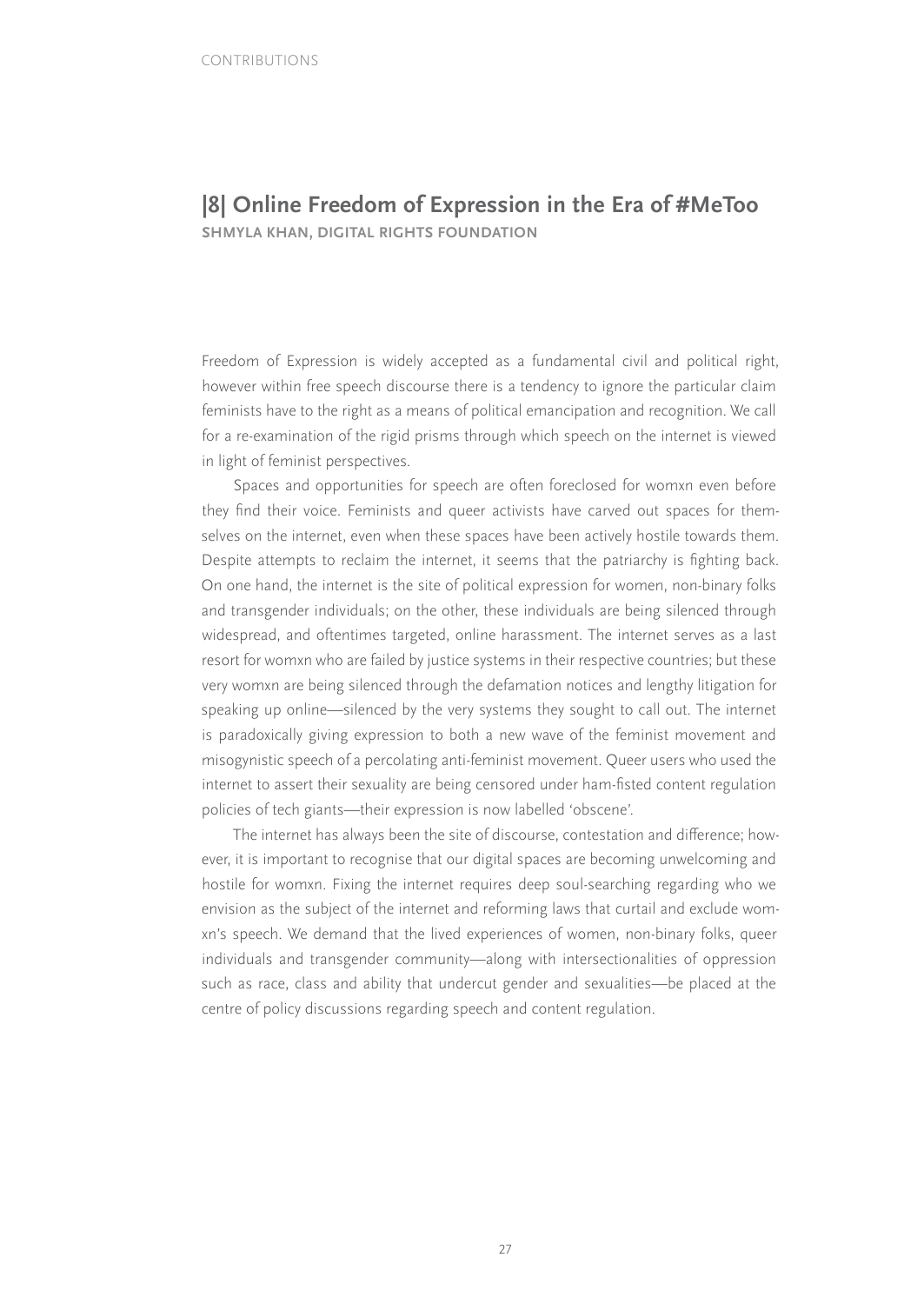# **|9| Digitalisation is not just bounded to technology, it affects our society at large**

**TATIANA BAZZICHELLI, FOUNDER & DIRECTOR DISRUPTION NETWORK LAB**

**A critical analysis of AI implies a close investigation of network structures and multiple layers of computational systems. It is our responsibility as researchers, activists and experts on digital rights to provoke awareness by reflecting on possible countermeasures that come from the technological, political, and artistic framework.**

In the current discussion around big data, deep learning, neural networks, and algorithms, AI has been used as a buzzword for proposing new political and commercial agendas in companies, institutions and the public sector.

Public debates should make an effort not only to address the topic of AI in general, but to focus on concrete applications of data science, machine learning, and algorithms. It is crucial to foster a debate on how AI impacts our everyday life, reflecting inequalities based on social, racial and gender prejudices. Computer systems are influenced by implicit values of humans involved in data collection, programming and usage. Algorithms are not neutral and unbiased, and the consequence of historical patterns and individual decisions are embedded in search engine results, social media platforms and software applications reflecting systematic discrimination.

At the Disruption Network Lab conference "AI TRAPS: Automating Discrimination" (June 14-15, disruptionlab.org/ai-traps), Tech Policy Advisor Mutale Nkonde, who was part of the team that introduced the Algorithmic Accountability Act to the House of Representatives, described how in the US police's "stop & frisk" programme mainly targets Black and Latinx: 90% are innocent. This activity allows them to collect biometric data like fingerprints, reinforcing criminalisation of people of colour.

ACLU tested Amazon's facial recognition software used by a number of police departments on photos of members of Congress, which were compared to a public database of mug shots. The test disproportionally misidentified African-American and Latinx members of Congress as the people in the mug shots. According to Os Keyes, Human-Centred Design Engineer at the University of Washington, a just AI should be bias free, and shaped and controlled by the people affected by it. Automated Gender Recognition is used by companies and the public sector to target advertising and to automate welfare systems, but it is based on old norms which divide genders into binary male and female, thereby excluding trans communities, and helping to cement and normalise discrimination.

The problem is not AI per se – but that this technology is developed in a biased context around gender, race and class. We need to build systems around the values we want our present and future societies to have.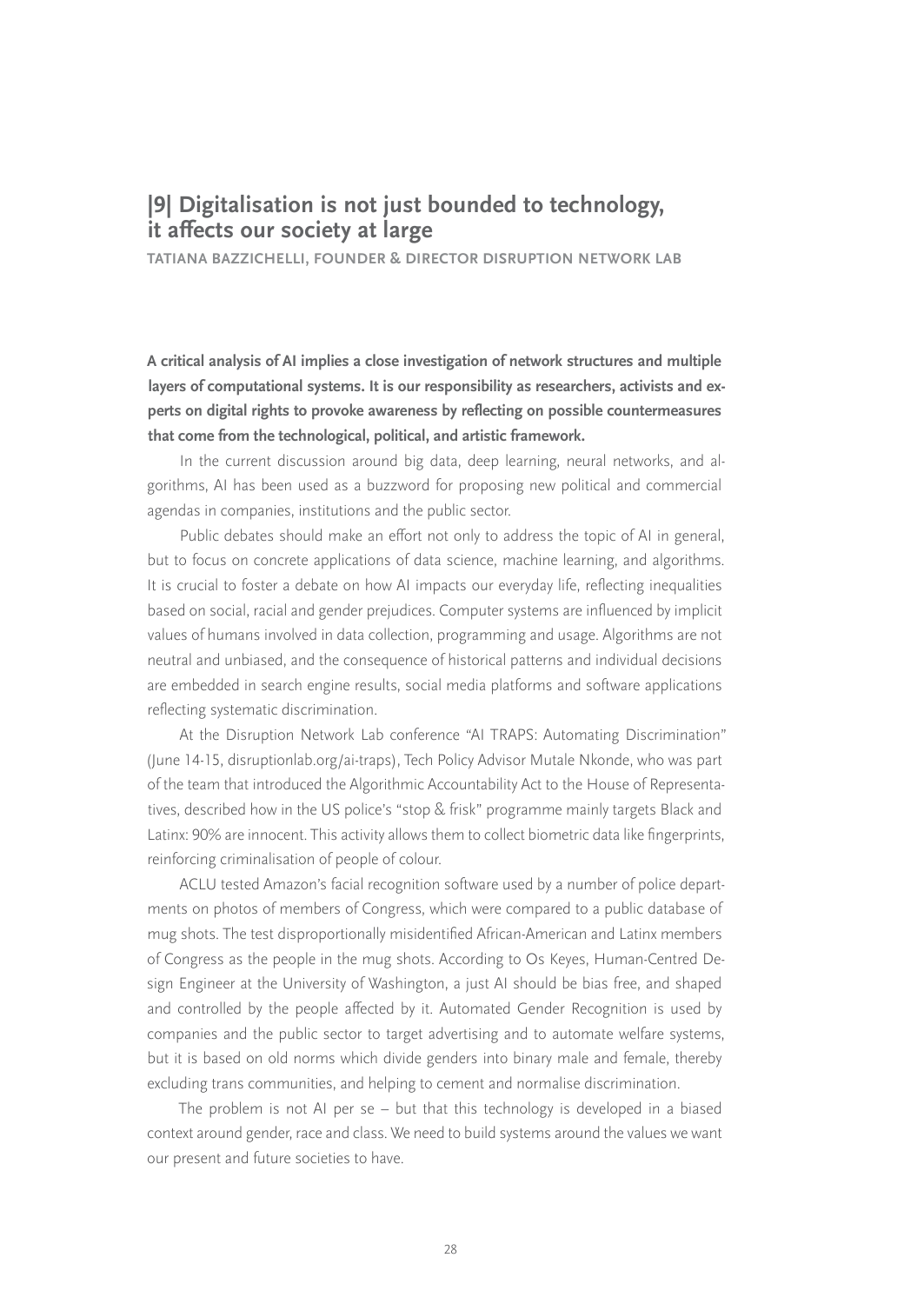# **|10| Youth voices in Internet Governance – visibility beyond tokenism?**

**ELISABETH SCHAUERMANN, GERMAN INFORMATICS SOCIETY**

### **Young people under 25 are the most active Internet users, they are more networked, and they tend to adopt new services and technologies earlier than other demographic groups.1 <sup>2</sup>**

However, digital inclusion of youth can – and should – go beyond teaching digital skills. Questions around the extent of meaningful youth participation have preceded the Internet. Ladder models visualize the idea that participation is not binary, but exists in degrees.3 In low degrees of participation, young people might be used as decoration to give a process a more inclusive appearance, without being included in the "important" conversations that the "adults" have somewhere else. In higher degrees, it is young people themselves who initiate and lead projects while being part of the larger process at hand.

In this context, the larger process is Internet Governance. By definition, Internet Governance initiatives have to be open, inclusive, transparent, and non-commercial.<sup>4</sup> This can create environments that are more accessible than other, more traditional, policy spheres. The multi-stakeholder model of Internet Governance allows for different groups to have a legitimate say in discussions, therefore gives youth the opportunity to become a recognized stakeholder group. The growing number of local, national, and regional Youth IGF initiatives shows rising interest and mobilization.

What is more, if judged by the effect that Internet regulations take on different parts of society, by mere numbers and exposure, young people are affected in many cases, and should be consulted. These are all obvious reasons to have youth participate and be visible in Internet Governance.

In any case, there are several preconditions for meaningful youth participation:

- Acceptance: understanding that youth have legitimacy in policy making
- Opportunity: active support of participation
- Capacity: education and opportunities for capacity building
- Advocacy: sustainable processes to further youth-relevant policies
- Inclusion: youth active on all levels of policy-making

This list is not exhaustive, but shall be a starting point to discuss how youth can actively shape Internet policy.

<sup>1</sup> see:<https://www.un.org/youthenvoy/wp-content/uploads/2015/06/YouthStatsICT21.pdf>

<sup>2</sup> see:<https://www.itu.int/en/mediacentre/backgrounders/Pages/digital-inclusion-of-youth.aspx>

<sup>&</sup>lt;sup>3</sup> i.e. based on: Hart, R., Children's participation from tokenism to citizenship, UNICEF Innocenti Research Centre, Florence, 1992

<sup>4</sup> see:<https://www.intgovforum.org/multilingual/content/igf-regional-and-national-initiatives>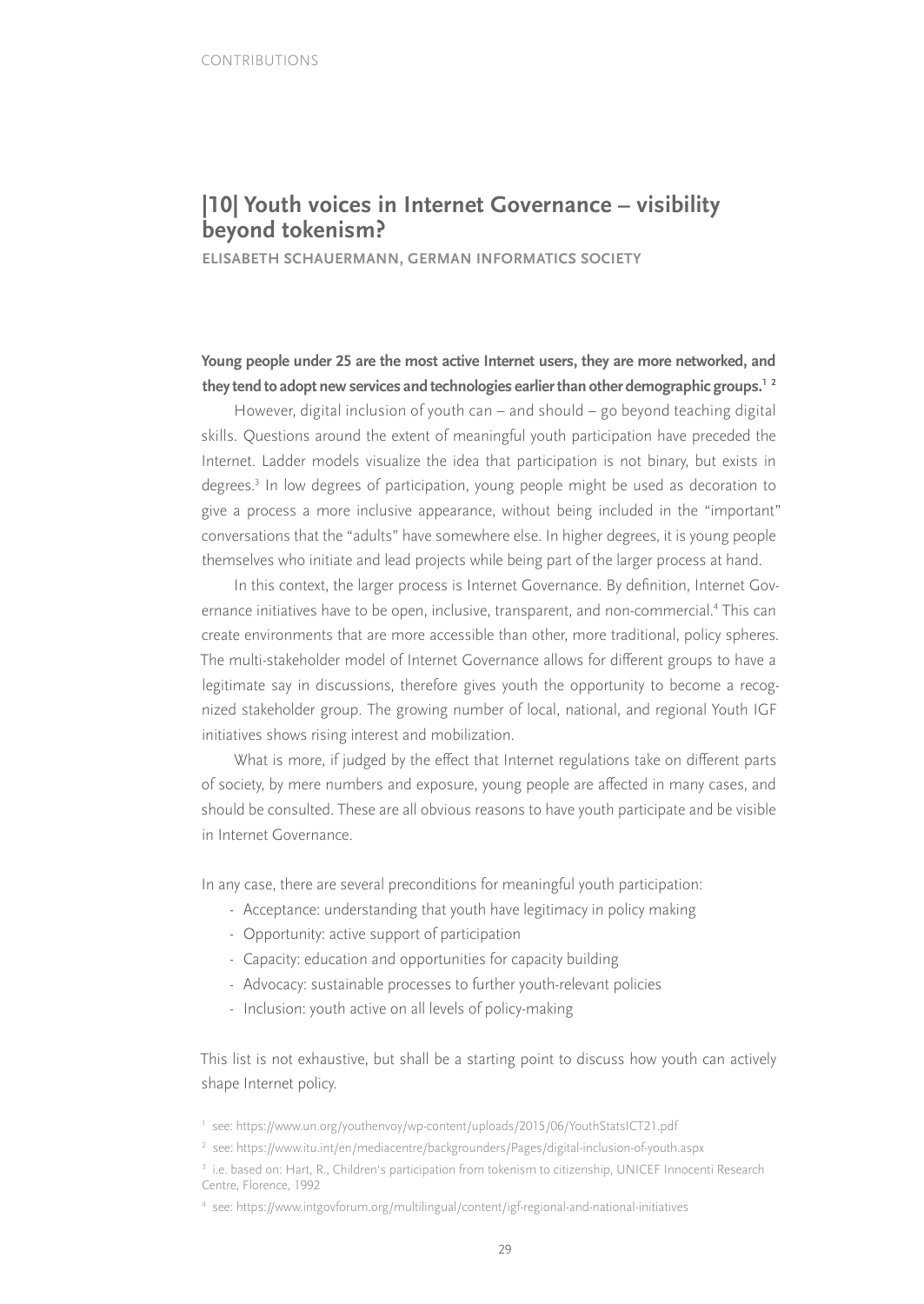## **|11| The Portals to the World are Locked for Millions**

**RAUL AGUAYO-KRAUTHAUSEN, SOZIALHELDEN**

**The internet offers possibilities for everyone. But its accessibility is still sorely wanting. In order to change that, we must reconsider its institutions, its premises and its technology - and along with that, the relationships between people with and without disabilities.** 

The invitation to this year's IGF meeting in Berlin contains the very welcome proclamation that "we must leave no one behind in accessing the benefits of the Internet and the digital age." Great, so let's do it!

The internet has all the potential for being a great equalizer among people of different backgrounds and abilities. The anonymity of the internet gives us the opportunity to be in contact with each other on equal footing and to create a digital age that is truly for everybody. But because the internet is also a mirror of our societies and of human nature, it also has the potential for perpetuating existing inequalities, prejudices and discrimination.

We have everything we need to make the vision of an inclusive internet a reality: legislation, guidelines, experience, best practices and capable people. Unfortunately, there are far too many people making decisions, writing code and designing apps who themselves do not have a disability, who do not listen to people with disabilities and who have not learned to take accessibility into account. Except maybe as an afterthought, after everything else has been decided, coded and designed.

This will only change if the disability rights movement's call for "Nothing about us without us" is finally put into practice. People with disabilities need to be at the table all the time, including during the development of internet governance policies and open data standards, so that their perspectives, their needs and their innovative ideas are brought into the process from the beginning.

Anyone who has watched a silly YouTube video at work is glad that subtitles are available, anyone trying to understand a website in a foreign language is relieved to find a version of the site in plain language. It's easy - everyone stands to gain from the internet becoming more accessible.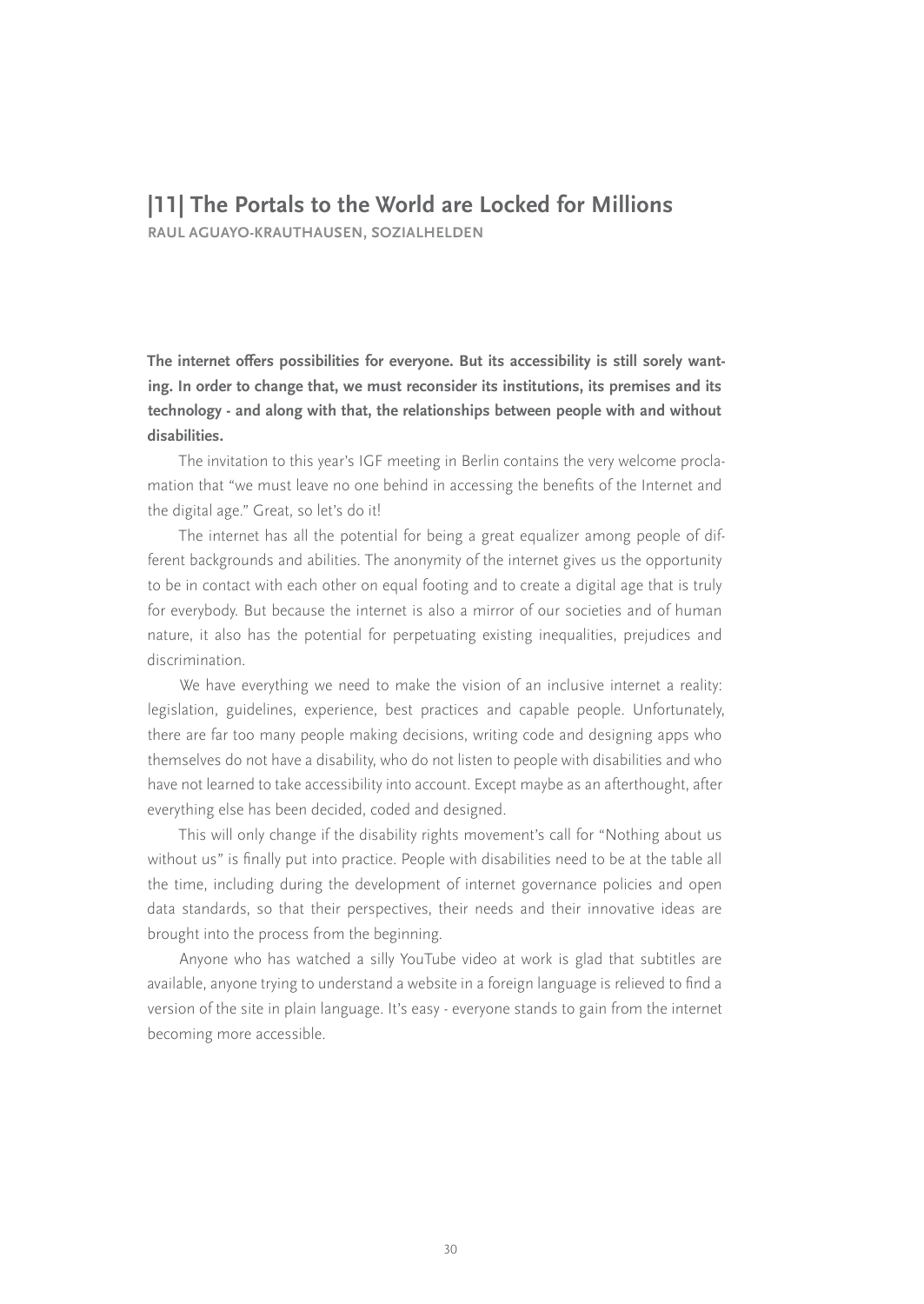# **|12| Effective legal protection against hate speech online as anti-discrimination measure**

**KATHRIN GANZ, KATHY MESSMER, KELDA NIEMEYER, OTHERWISE NETWORK E.V.**

**Online hate speech particularly affects members of marginalized communities that use the internet to fight against discrimination. In order to protect their freedom of expression, Internet Governance needs to find effective measures that take power imbalances into account.**

In current debates on legislative measures against online hate speech, the vulnerability of marginalized groups is often instrumentalized for political purposes.

Under the German Network Enforcement Act (NetzDG), social network providers are obliged to delete obviously illegal content within a short period. The NetzDG does not establish its own definition of a hate crime, but refers to 21 offences including insult, defamation, slander, and the loss of the most personal sphere of life through image recordings and threats.

Internationally, the NetzDG has been greeted as a bold approach against hate speech precisely because it places social media providers into the obligation to enforce the law. However, the deletion of content under the NetzDG cannot replace the effective investigation of criminal offenses and the prosecution of the offenders through governmental authorities.

To define the social rules of a new, dynamic communication environment, publicly accessible legal reasoning and commentary are indispensable. These do not come about if the decisions are taken by anonymous 'deletion teams' on behalf of private companies that work under dire, physically harming conditions and strict NDAs. First reports by network operators indicate that the majority of the reported content was not deleted after reviewing. From an anti-discrimination perspective, this is decisive: by focusing on individual punishable statements, the NetzDG is not suited to provide effective protection for discriminated groups.

While the NetzDG has many problems, other proposals are even worse: The duty to use a full legal name in online communication would strip marginalized communities not only of ways for expressing their identities but of the protection through pseudonymity.

Effective measures against digital violence must take power imbalances into account. In particular, legislation and authorities need to take into account the extensive impacts on victims of online offenses and governance needs to ensure equal access to authorities and civil justice.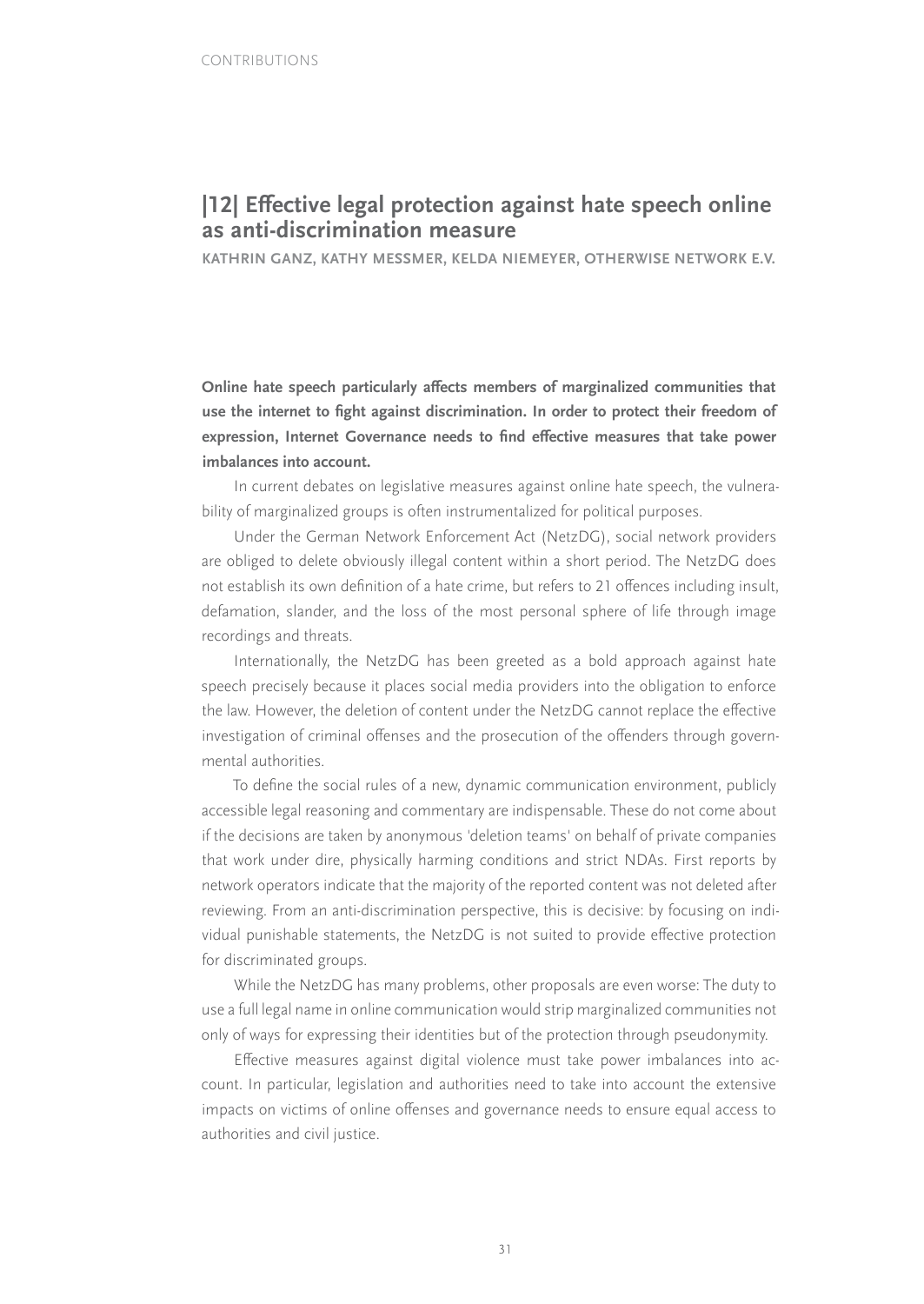Where the current possibilities of criminal prosecution do not work, we need creative new approaches that at the same time protect fundamental rights. For example, a digital violence protection act, as proposed by Ulf Buermeyer, would enable victims to apply for blocking accounts that are misused for illegal statements. Without necessarily knowing the identity of the perpetrator, courts would be authorized to impose temporary or permanent locks against these accounts. Notably, in this model decisions are issued by courts, not platforms, thus opening up the possibility of filing a legal appeal.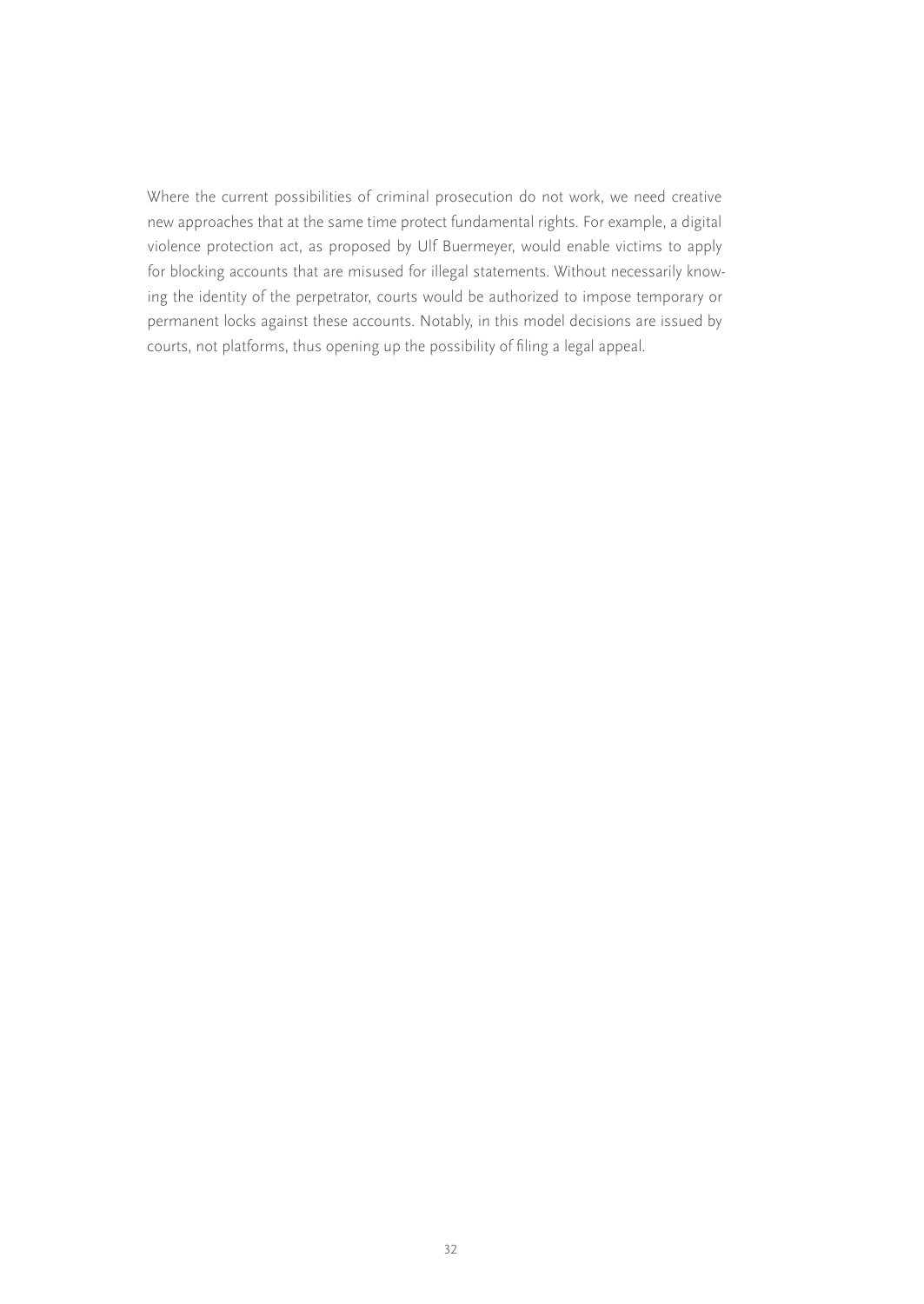# **|13| Tyranny by Database in Kenya**

**KEDOLWA WAZIRI, ACTIVIST AND REPRESENTATIVE OF THE NUBIAN COMMUNITY**

**Digitalization of identities in Kenya, coupled with the blatant lack of data protection laws and data security, is at present a tool to further entrench institutionalized discrimination and exclusion. It has the potential to undermine the rights of all Kenyans, and marginalized communities are especially at risk.**

Earlier this year, the Kenyan government launched the National Integrated Identity Management System (NIIMS) that was intended to facilitate the issuance of digital identities to all people residing in Kenya via the 'Huduma Namba', a single document that was to combine all the various identity documents issued to Kenyans. It was said that the Huduma Namba would transition Kenya into the age of digital belonging, ostensibly an unequivocal good.

However, this exercise, rolled out 'top-down' and conducted without the participation the Kenyan people, was impressed upon the public amid many threats and coercion from state authorities. And in the context of existing issues of discrimination and exclusion in the current identification systems, as well as the lack of a data protection framework, effectively make possible the permanent legal erasure of marginalized peoples, who already live at the risk of statelessness.

The proposed legislation, challenged in court by human rights groups, mandates that every Kenyan resident must present this number in order to participate in more than 15 civic, social and political aspects of daily life. What does this mean for the Nubians, and other sensitive groups such as refugees and border communities? Voting and access to public services will be further inaccessible, even marrying and even legally dying will be impossible.

Also proposed are penalties of imprisonment and hefty fines for any person who attempts to transact or take part in public life without this number. This will see to it that the most vulnerable and disenfranchised populations end up in even more vulnerable states of existence, either in debt, or in prison. If the bill rolls out as is, all Kenyans are at risk of intersectional discrimination and abuse of human rights. It will be a digital era of tyranny by database.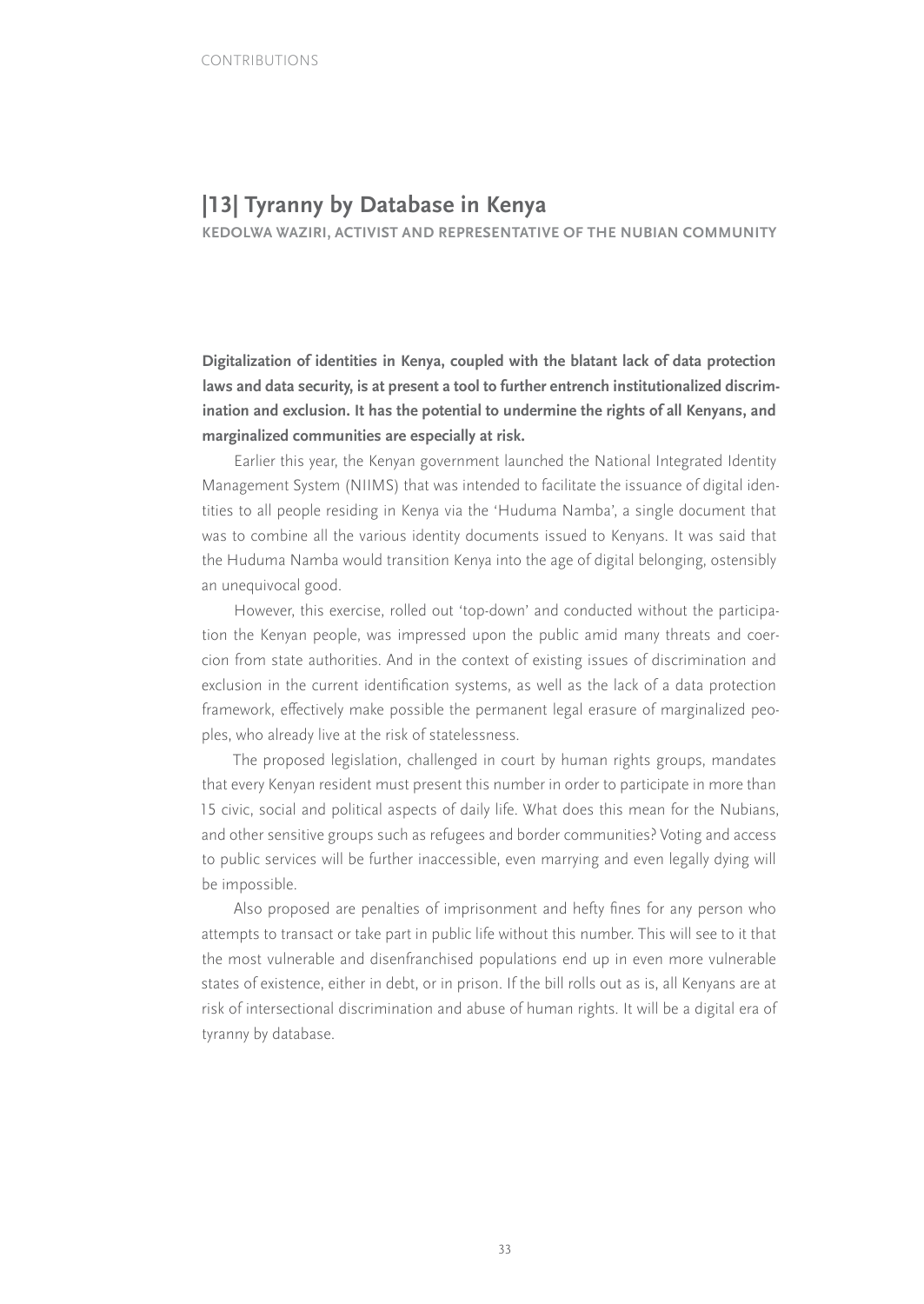### **|14| Non-discrimination by design?!**

**CLAUDE DRAUDE, UNIVERSITY OF KASSEL**

**Images of the typical user still largely inform IT development. Mostly, deviations are only considered when designing for a "special" group, like the elderly or people with disabilities. To counter this, a systemic integration of marginalized perspectives throughout all stages of IT artefact and infrastructure development is needed.**

To countervail the discriminatory effects of digitalization the sociotechnical approach towards IT development must be strengthened. Taking seriously that IT systems are always embedded in specific sociocultural, economic and political contexts would mean to regarding "non-technical" aspects as important as the "technical" ones – or rather to dissolving the separation altogether for a holistic course of action. Sadly, in most parts the sociotechnical approach is neither mirrored in computer science or engineering education nor in research departments or tech industries or infrastructure planning.

The failure to educate on pressing social matters like inequality, power relations, in- and exclusion in their interconnection to technology is responsible for a number of problematic effects of digitalization. Examples range from artificial intelligence (predictive policing and people of color, transgender people and facial recognition), online communication (harassment, violation of privacy), smart homes (domestic violence through smart devices) to the transformation of work (job loss, demand for new qualifications), to name just a few. These examples show the importance of always considering marginalized perspectives – not "just" when designing for so-called "niche-groups".

Realizing that technology affects people differently depending on intersecting social markers is important for every sociotechnical system. Fortunately, there is a growing body of work from activists and scholars that strive for social justice. Intersectional feminist and gender research informs HCI (human-computer interaction), critical and post-colonial thought and experiences challenge computing; anti-oppressive design, design justice, participatory design and inclusive design formulate concrete design approaches. To be effective, however, this expertise needs to be more broadly recognized and supported. Structural integration in academia and research institutions, sufficient resources and funding, acknowledgement from policy makers and the building of infrastructures that support non-discriminatory efforts in IT design are urgently needed.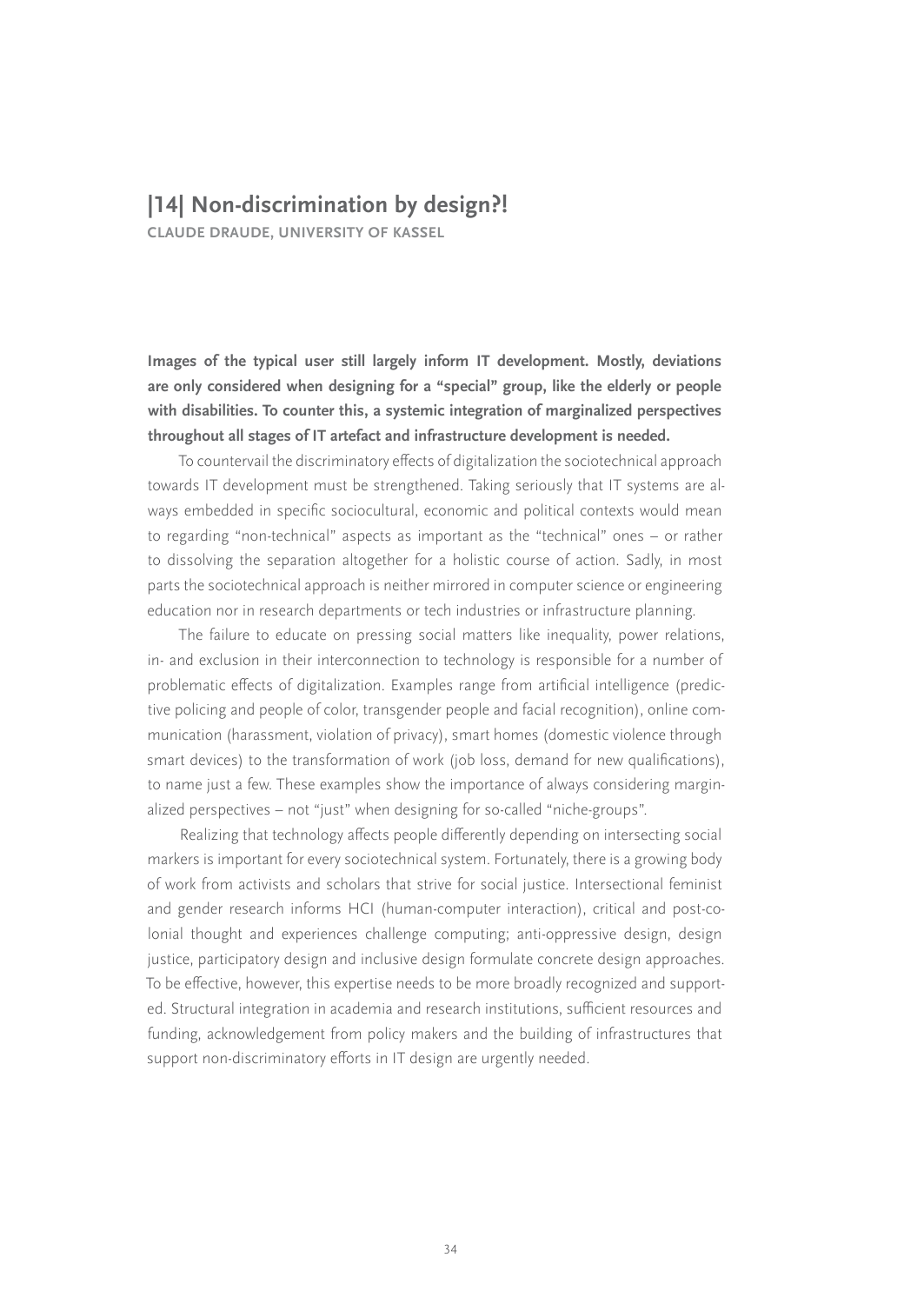# **|15| How EU norms impact marginalized communities around the world**

**CHLOÉ BERTHÉLÉMY, EUROPEAN DIGITAL RIGHTS MOVEMENT**

**European digital laws and technologies are exported to other regions of the world, where marginalized groups can be negatively affected by the adoption of regulatory and technical standards that do not fit their cultural needs and realities.**

Not all regions of the world equally contribute to the development of the internet ecosystem and to the regulatory framework that applies to it. The European Union (EU), along with other Western countries, is actively participating in the internet governance regime. It does so by both building a growing body of laws specifically regulating online challenges and dominating the production of software.

As a result, the EU exports its political and cultural norms to other parts of the world through the way it regulates the internet. For example, after the adoption of the European data protection law in 2018, several countries including Brazil, Argentina, Japan and India have either adopted their first data protection law or are in the process of updating their current legal framework.<sup>1</sup>

However, what works in a European context is not necessarily suited for a different cultural environment. When online services and apps are built with relatively poor security levels, it does reflect Western-centric norms. These weak security features endanger vulnerable communities, such as LGBTQI+ people, when the apps develop globally and become viral. This is especially the case in the Global South where repressive governments use aggressive surveillance measures.

The developers community remains in the majority male, white, middle aged and heterosexual, with limited understanding of other local realities. The main problem is therefore that affected communities are not involved in the production stages.

Similarly, when Europe develops its standards for freedom of expression online and how it regulates the role of internet companies that host users' content, it has an impact on the way similar laws are designed on other continents. Whether by turning companies into judges or by allowing users to enjoy their rights and freedoms, Europe is and will continue to influence the state of human rights online around the world, for better or worse.

<sup>1</sup> Access Now, One year under the EU GDPR: an implementation progress report, May 2019, available at: <https://www.accessnow.org/cms/assets/uploads/2019/07/One-Year-Under-GDPR-report.pdf>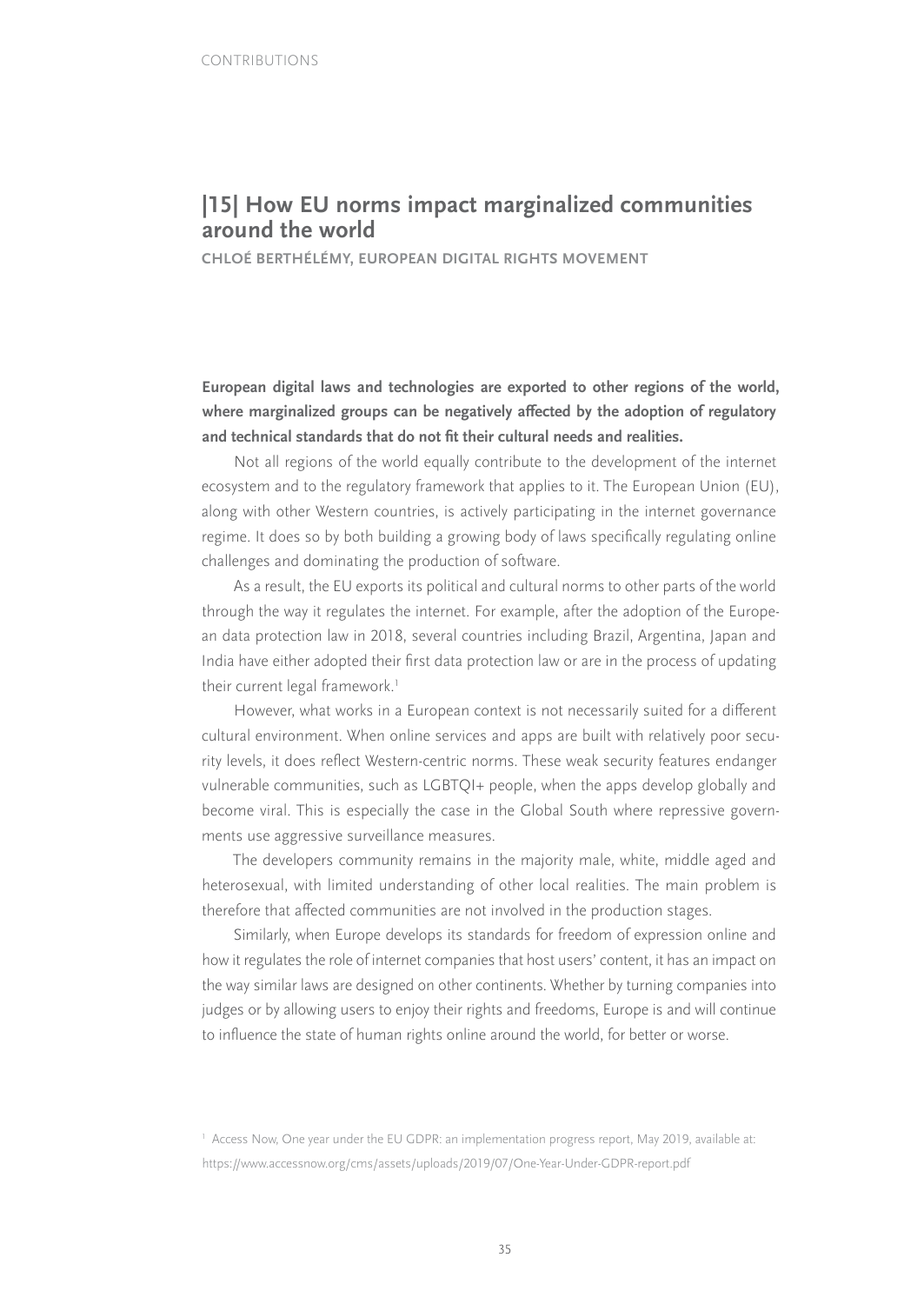### **|16| Something has got to give**

**DIA KAYYALI, PROGRAM MANAGER-TECH + ADVOCACY WITNESS**

Truly inclusive global internet governance requires dismantling existing power structures and addressing existing power dynamics in the Internet governance world, and it requires treating the needs and voices of the most vulnerable and marginalized people as central, rather than an afterthought.

A quick look at various boards and staff pages make it clear – Able-bodied, straight, cisgender white men have claimed Internet architecture and policy as their own, and they have consistently held positions of power and influence. As a result, Internet governance bodies often fail to understand that small decisions can have big impacts on everyone else in the world. It's time for people to give up some of that privilege and for organizations to make a better effort to change the structures that are getting in the way.

First, there is some level of personal responsibility here. In recent years there's been a push to end "manels"- all-male panels - with some men signing pledges not to speak on them. But what about whinels- all white-panels? What about panels speaking about experiences of people in regions where no one on the panel is from that region? Anyone from a marginalized community can relate the experience of seeing exactly this repeatedly. It is frankly cringe-worthy, but somehow continues to happen. This can change. People who have historically had unearned advantage in the field can today say no to opportunities, and pass those opportunities on to others.

Like global warming, though, no level of personal responsibility can change the situation. Instead, the structure of Internet governance work itself has to change. The Internet Governance Forum has made some laudable efforts to increase access for and participation from marginalized communities, including remote and travel funding for representatives from underrepresented communities.

But it's important to see these measures as stop-gap. Schengen or US visas aren't always so easy to get. Taking time to travel isn't so easy. In between such in-person meetings, conference calls are often in English and centered on European or US time zones, excluding much of the world.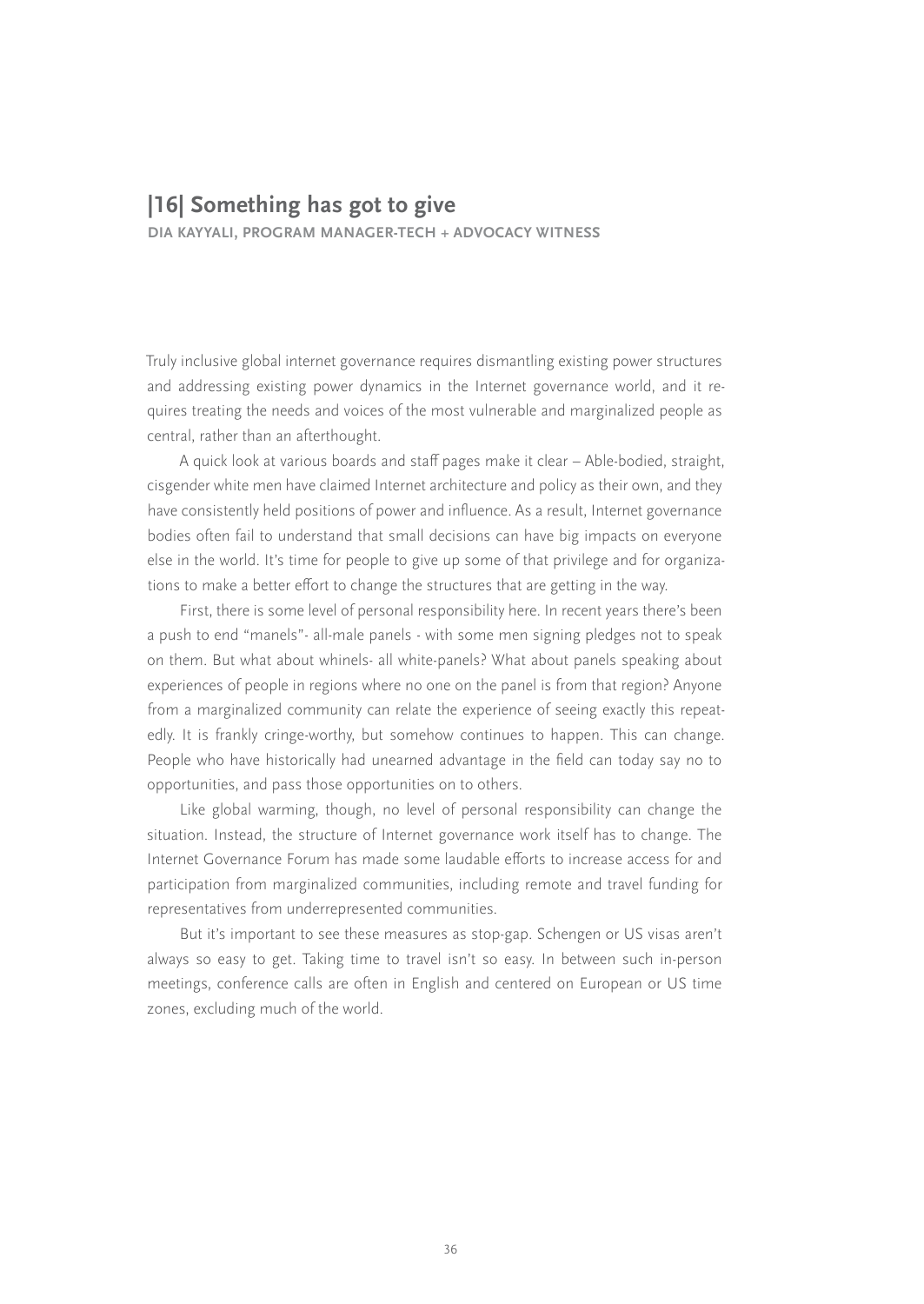Internet governance bodies need to address these issues as much as possible, increasing travel funding and being more thoughtful about meetings. But they also need to make new efforts to meet vulnerable communities where they are. Major Internet governance bodies can send representatives to regional digital rights and technology events. They can hold listening sessions, create easy guidelindes on how to get involved, and provide materials and meetings in more languages.

Once Internet governance bodies begin to put in as much effort towards being inclusive as they are expecting from marginalized and vulnerable communities just to participate at all, we will start to see truly inclusive Internet governance.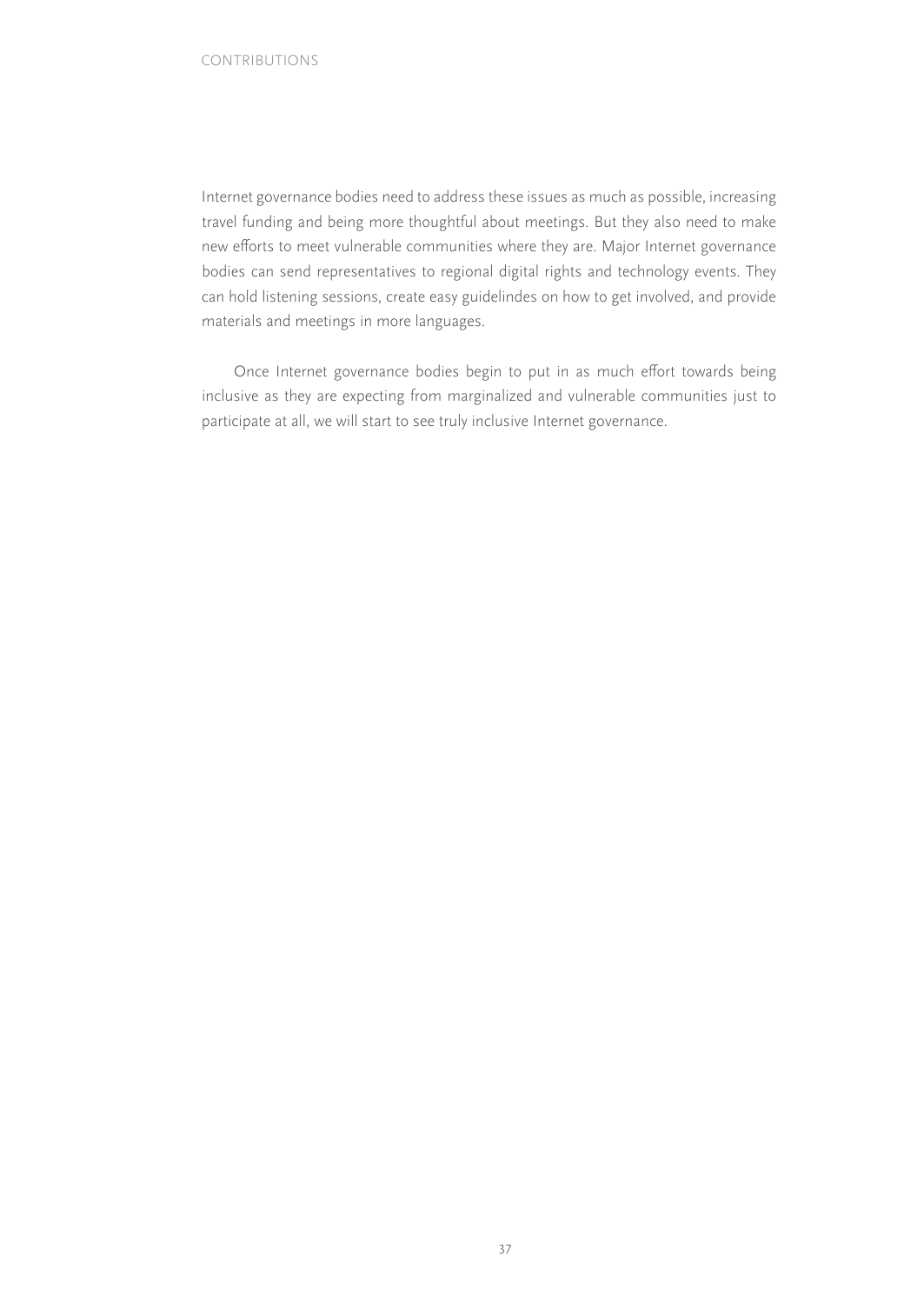# **|17| Governing the Flows of Information in Control Societies**

**JOSEF BARLA, GOETHE UNIVERSITY FRANKFURT AND CHRISTOPH HUBATSCHKE, UNIVERSITY OF VIENNA**

**Reflecting on the 2019 democracy protests in Hong Kong, this statement draws on the concept of 'control societies'—coined by the French philosopher Gilles Deleuze—in order to emphasize that power in technologically advanced control societies works through the control and modulation of the flows of information and communication rather than their confinement.**

In 1990, the French philosopher Gilles Deleuze proposed the notion of 'control societies' as an actualization of Michel Foucault's concept of the 'disciplinary societies'. For Deleuze, the hegemonic form of power acts not so much anymore through repressive confining but through "continuous control and instant communication". That is not to say that there is no disciplinary power anymore, but rather that the aspect of controlling movement and action has become a new hegemonic layer of power.

Deleuze's analysis seems to be true all the more in the age of the internet. Instead of simply blocking or censoring, power seems to be more often about the control of movement and attention, about keeping things moving and circulating. Hence, power, here, is not so much about putting a ban on free speech, but rather about establishing a logic in which only specific things are possible to say and to do.

Take, for example, the current wave of protests against an extradition bill in Hong Kong. In stark contrast to mainland China, in Hong Kong there has always been a strong remembrance of the events of Tian'anmen square in 1989. As a response to the ongoing protests, the Chinese government—rather than repeating their tactics of repressing any news about the protests—not only attempts to control the flows of information but also actively disseminates so-called alternative news.

Spreading manipulated photos and made up stories in order to influence the public opinion on the movement is power's reaction to protests in the age of control societies. Instead of confining and pretending that nothing ever happened, an aggressive and extensive spread of information is employed in order to control the public image, demonstrating what Deleuze meant when he stressed that in control societies "marketing" becomes "the instrument of social control".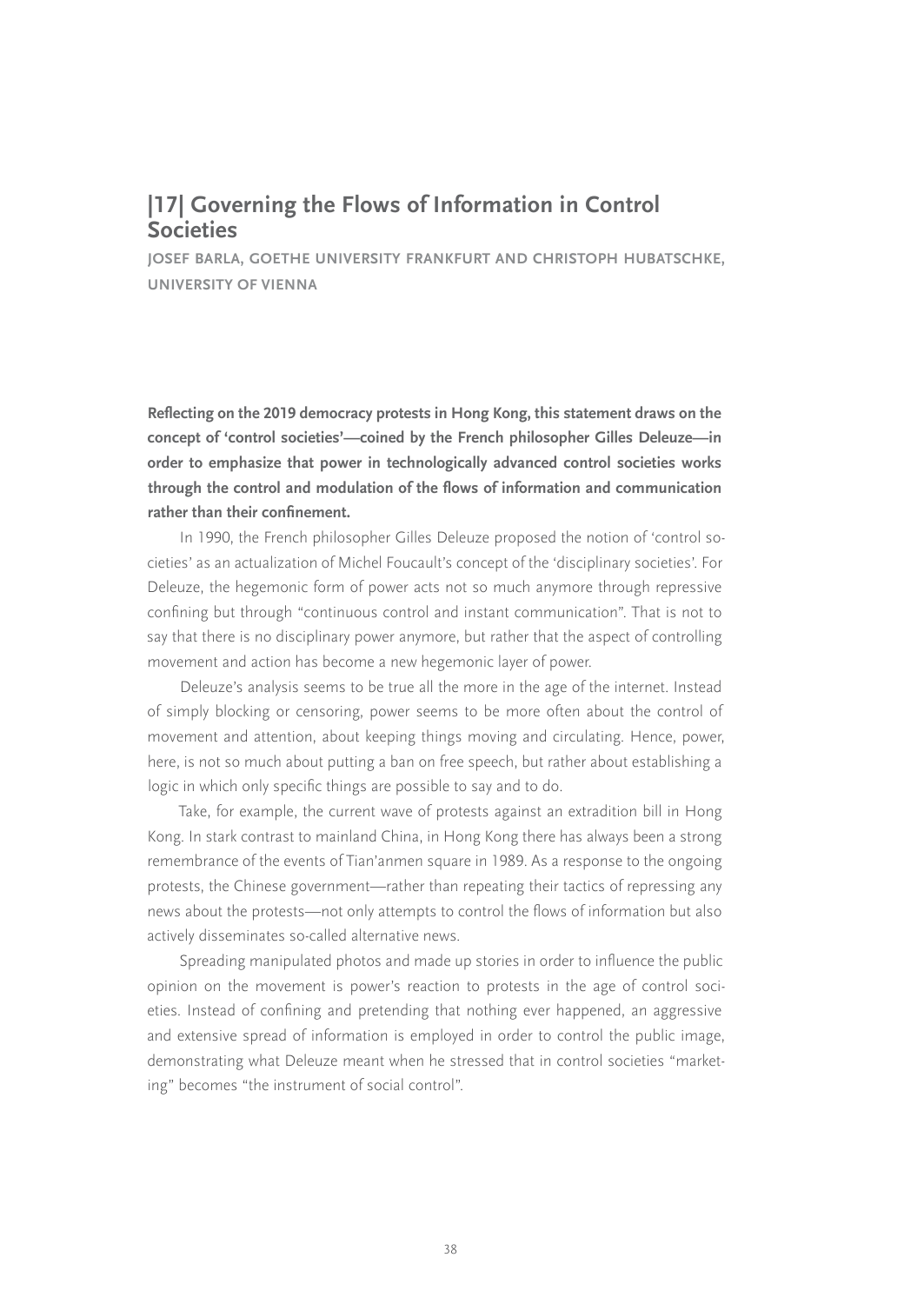# **|18| Towards a Feminist Data Future**

**NICOLE SHEPHARD**

**A recognition that technologies are not neutral has arrived in public and policy discourse. Data form the very basis of most technologies and algorithms that permeate our lives. As the unequal power relations that structure societies are deeply inscribed in that data, an intersectional approach to data is paramount.**

Large amounts of data inform not only the technologies that organise digital space, but also an increasing number of algorithms that affect every aspect of our lives. Data created, processed and interpreted under unequal power relations, by humans and/or human-made algorithms, potentially reproduce the same exclusions, discriminations and normative expectations present in societies.

Data are manifold and pervasive: transactional data, communications data, surveillance data, qualitative and quantitative data generated for research and policy purposes, or datasets assembled to train machine learning algorithms for corporate or state actors. These and other kinds of data overlap at times, can be repurposed or aggregated, and may serve aims not anticipated by those the data represents.

The ongoing work of identifying gaps, bias, and the ways in which racism intersects with classism, sexism, or transphobia to exclude, discriminate and further marginalise those underrepresented and otherwise othered in data builds the basis for a more equitable data future. To do justice to the ever-increasing amount of data that the lived experience at the heart of many feminist movements produces (and relies upon), however requires translating such critique into inclusive data practices.

While privacy and access remain important concerns, a feminist data future also requires assessing a threefold potential for digital violence inherent in all data and data practices: the potential for abuse and harassment of those present in the data, the potential for epistemic violence that comes with the collection and processing of data about others, and the potential for intersectional algorithmic discrimination.

If the wider internet policy arena and feminist digital rights movements collectively aim at understanding and changing the power relations in our data and our lives, exploring the implications of inclusive data and of an intersectional data practice, is an urgent next step to thinking both together.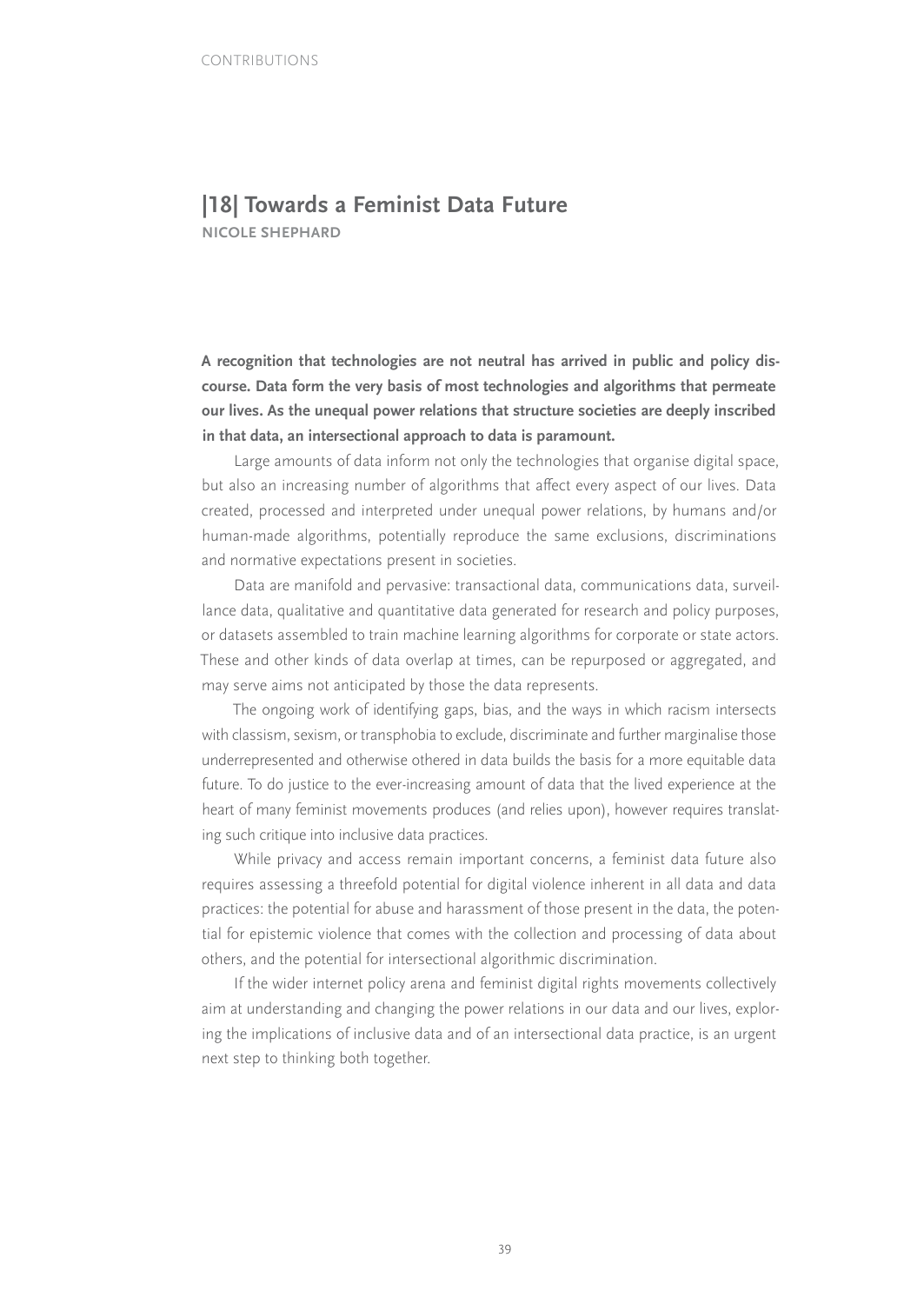# **|19| Against Prediction - The Power of Imagination in the Age of Codes and Numbers**

**KATRIN FRITSCH, DIANA KOZACHEK & HELENE VON SCHWICHOW, MOTIF INSTITUTE FOR DIGITAL CULTURE**

Prediction obtains our ability to imagine. Binaries, numbers and algorithms foresee our futures – based on the past. They take over the space of imagination and consequently the vision for political change. Prediction simplifies, rationalises and boils down the complexities of the societies we live in. Prediction puts imagination at risk.

Feminism welcomes complexities, it does not reduce them to relations. Hence, it inherently opposes prediction and functions as a basis for imagination. The internet is a space structured by patriarchal, capitalist practices. However, it is also a space in which imagination can rapidly develop subversive potential. We need to advocate for free, imaginative spaces on the internet. We need more occasions in which we can practice and re-learn our ability to imagine. These spaces should not necessarily require knowledge on codes or numbers but should emphasise the irrational, the new, the unthought. They should not be bound to the technologically possible but to the socially desirable.

Those who develop technologies have the power to shape them and determine their usage. Yet, technologies are products of cultures and contexts. They can be hacked through imagination. Every citizen has the ability to imagine and thus should have the right to co-create the digital world. Technological processes are political processes, and imagination can function as a powerful feminist and collective tool for social change. It releases citizens from the dangerous assumption that there is a technological will. It enables them to envision and to actively shape the future they want to live in.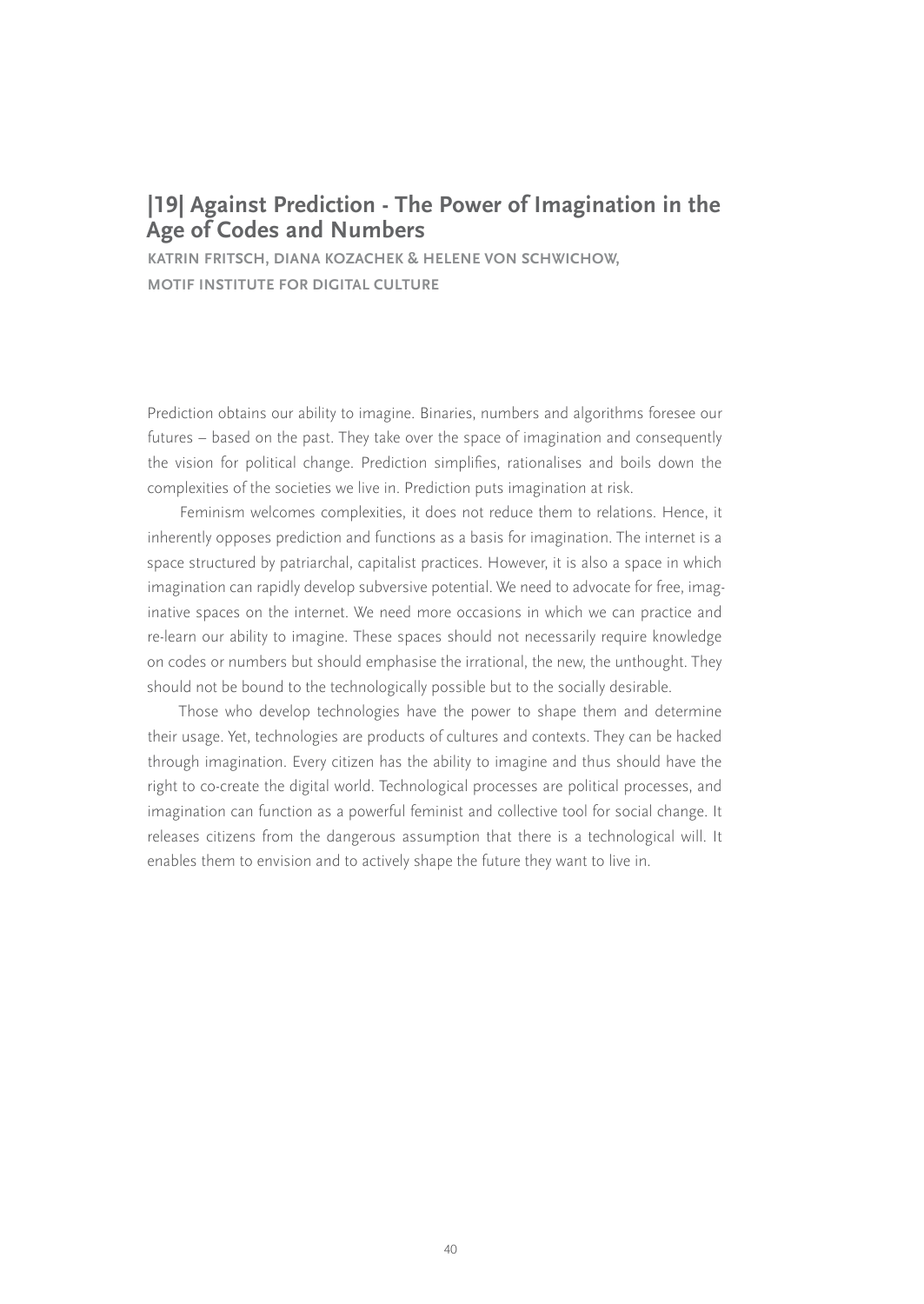# **|20| Making Internet Access for All a Reality**

**MATTHIAS C. KETTEMANN, LEIBNIZ INSTITUTE FOR MEDIA RESEARCH | HANS-BREDOW-INSTITUT (HBI) AND HUMBOLDT INSTITUTE FOR INTERNET AND SOCIETY**

**Being able to access and use the Internet is important for human rights, human security and human development. From this we can derive a dual right to internet access which is crucial for human rights protection: access to the Internet per se and access to emancipatory Internet content. Both dimensions of access are threatened by discriminatory practices, some of which are enshrined both in law and code. It is time to identify and eliminate them.**

Development is much more than the elimination of absolute poverty: it is also the reduction of relative poverty and, as Amarty Sen demonstrated, the freedom of people to realize their capabilities. Together with the United Nations and its Human Rights Council and with much justification we see that the potential of the Internet for human development is great. It can be, as Human Rights Council Resolution 20/8 (2012) already put it, a "driving force in accelerating progress towards development in its various forms". However, the social benefits of increased internet penetration for education, better income, enhanced healthcare and increased lifestyle opportunities, especially in rural areas, are not without preconditions. Access to the Internet is not enough.

The right to access Internet content and through it receive and impart ideas is a key enabling right essential to realizing the full potential of human rights online. The UN 2030 Agenda for Sustainable Development identified the building of resilient infrastructure, the promotion of inclusive and sustainable industrialization and the fostering of innovation as key goals of sustainable development. However, it says too little about accessing content.

Gendered hate speech, persistent intersectional discrimination, and multidimensional digital gaps keep too many people from fully being able to express themselves online. Targeted policies are required to remedy this situation: all stakeholders, especially states and companies, have their roles to play.

States need to exercise their sovereignty in a way that reflects the global common interest in the integrity of the Internet and in ensuring both dimensions of access for all. They need to follow up on their commitments to human development through the Internet, including in the Sustainable Development Goals. Online companies need to ensure that they respect their obligations under the Ruggie Framework and do not – consciously or inadvertently – develop communication spaces that enable discrimination and exclusion. This includes the use of algorithms which need to be ethically sound and made into tools to liberate, not to reinscribe themselves into traditional repressive relationships of power and exclusion.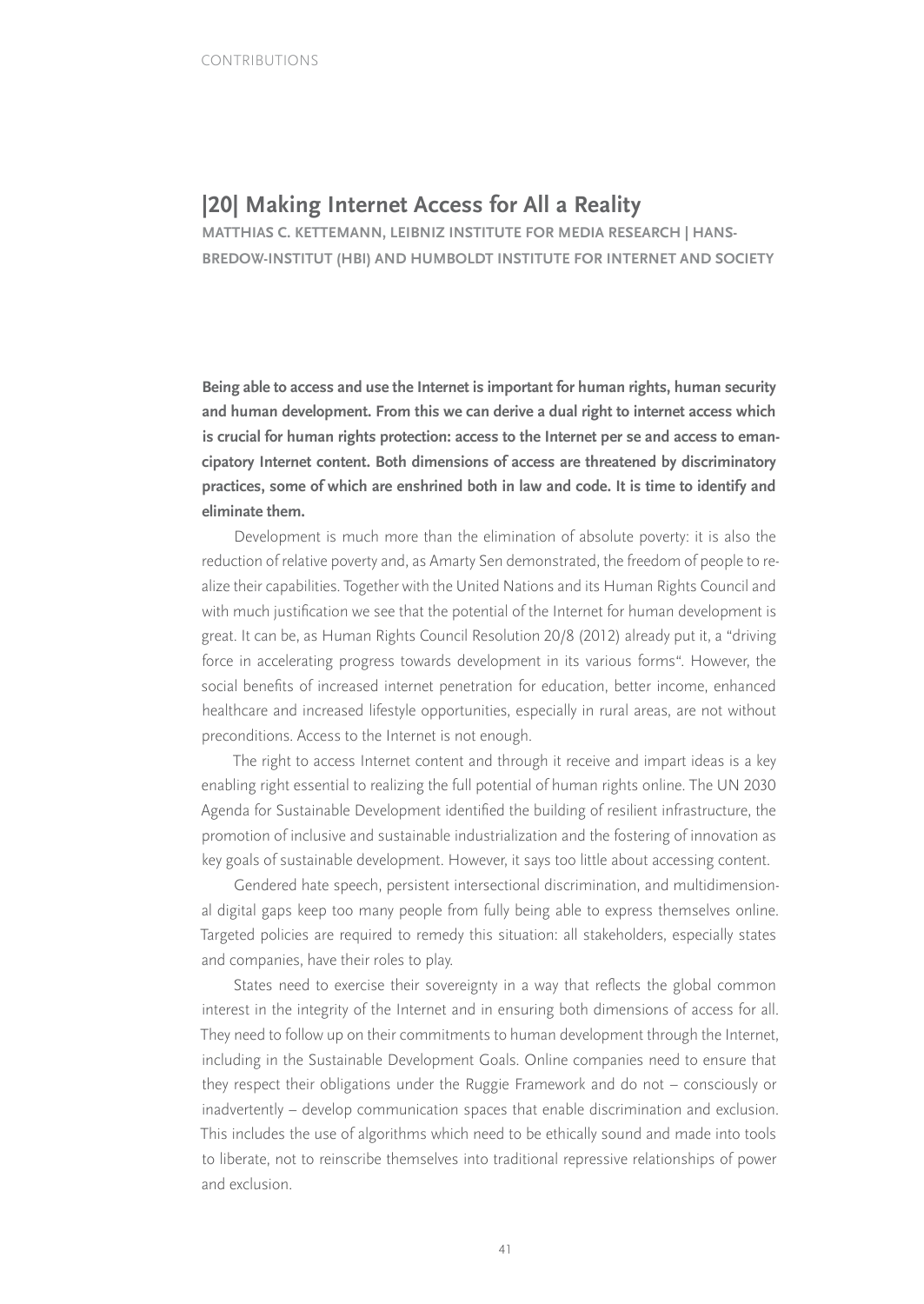### **|21| Designing a better internet CAROLINE SINDERS**

What is the problem with the social networks we inhabit online?

It's this: the spaces where so many of us communicate, collaborate, and stay in touch with friends are also riddled with harassment. This ranges from extensive, organised campaigns, to more personal attacks directed at people of colour and female public figures. And we know that these can escalate, becoming something much more violent and menacing in nature.

4chan is an important example of harm by design. For years, the ethnographer Whitney Phillips and I have been discussing how humour can be weaponised as a means of disguising harassment in digital spaces. We can't see or hear someone when they type something online, therefore much of the intentionality of a conversation is obscured. Phillips wrote 'This is Why We Can't Have Nice Things', which highlights how the design of early 4chan, with its offensive humour and rhetoric, laid the cultural foundations for the contemporary culture of harassment and trolling in so many online spaces.

Is a rape threat a joke, for example? Or is the joking or meme-ing of a terrorist attack also a joke? It is difficult to draw this line from a policy standpoint if you're designing a social network, but it's perhaps even more important to ask a deeper question of: what is the impact of this violent rhetoric when it spreads as a 'humorous' meme?

Which brings us to today. What is happening right now within our internet? Social networks can exist as many things: tools, platforms, weapons, amplifiers. Our social networks allow for activism as well as harassment; if a system allows for coordination of a movement like #MeToo, it also allows for the coordination of #Gamergate. Can we protect one kind of activity whilst curtailing the other? Should we? Misinformation, protest, and harassment campaigns use social networks in similar ways for good or for ill because of how constrained social networks are by design: from the technical infrastructure to the policy framework to the social culture. These networks are about one thing: posting and responding to content, at scale. Their core design hasn't changed in years.

<sup>1</sup> See detailed article here: [https://www.britishcouncil.org/anyone-anywhere/explore/digital-identities/better](https://www.britishcouncil.org/anyone-anywhere/explore/digital-identities/better-internet)[internet](https://www.britishcouncil.org/anyone-anywhere/explore/digital-identities/better-internet)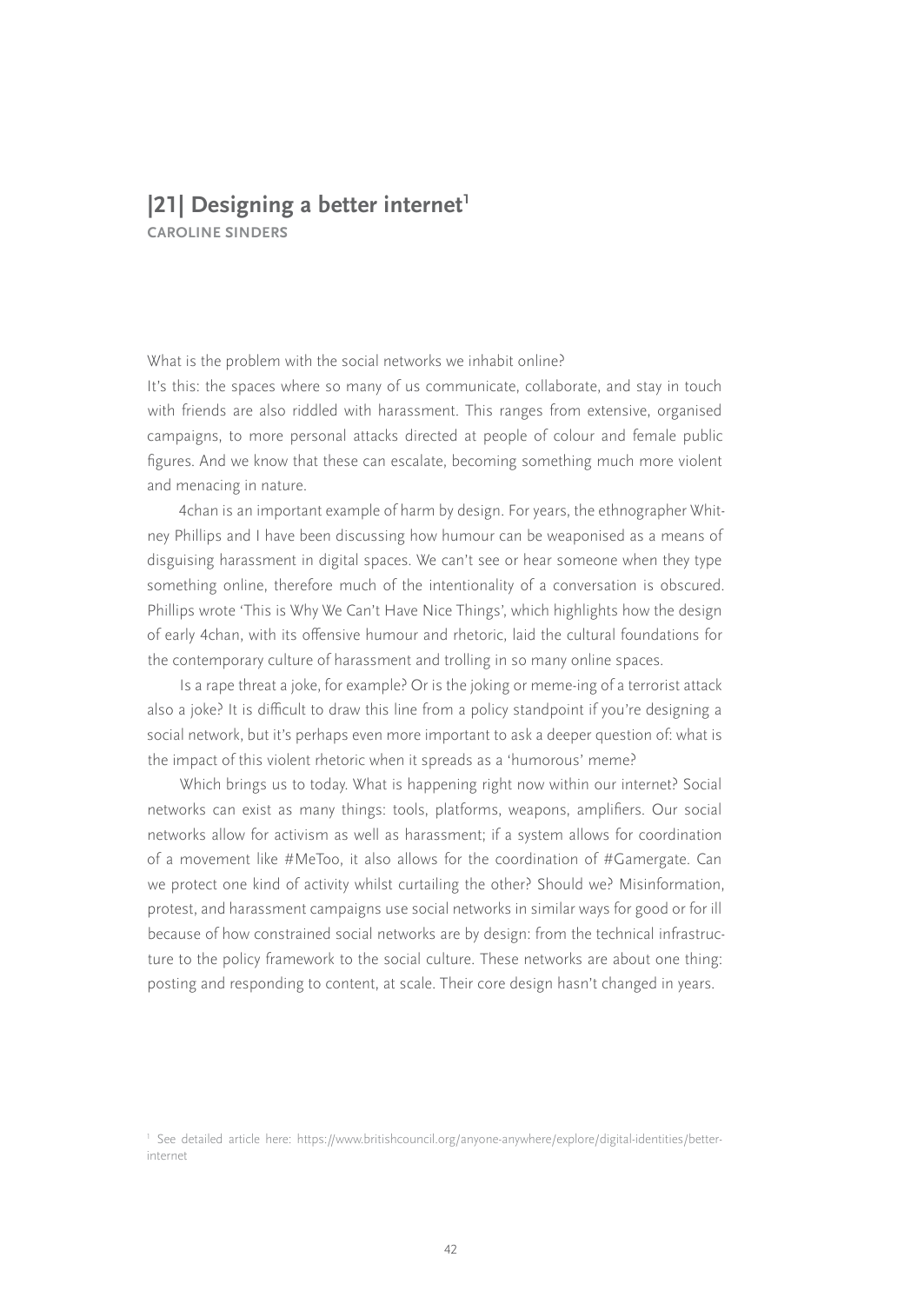And there comes a point when these decisions need to be revisited wholesale. Tinkering is no longer enough – eventually, it may need to be rebuilt. What would social networks look like if user safety, data privacy, ethics or, actually, human care, were the main focus? A gas supplier or rail network is not allowed to put profit ahead of customer safety. What if similar notions of human care were considered a non-negotiable in the designs of social networks? What would Facebook, Twitter, or Instagram look like then?

It's becoming clear that social networks should be designed to allow for user safety and user agency. Algorithmic intervention or filtering – 'coding out toxicity' – won't solve online harassment. After all, tech companies cannot by themselves fix the bad or messy aspects of human behaviour. And perhaps we shouldn't give that much control over our activities to social networks anyway. What we need is a delicate, intentional and designed balancing act – creating enough openness for users to make their own decisions, offset by a sufficient focus on privacy and augmentation. Design needs to give users the proper tools to mitigate harassment when they come into contact with it.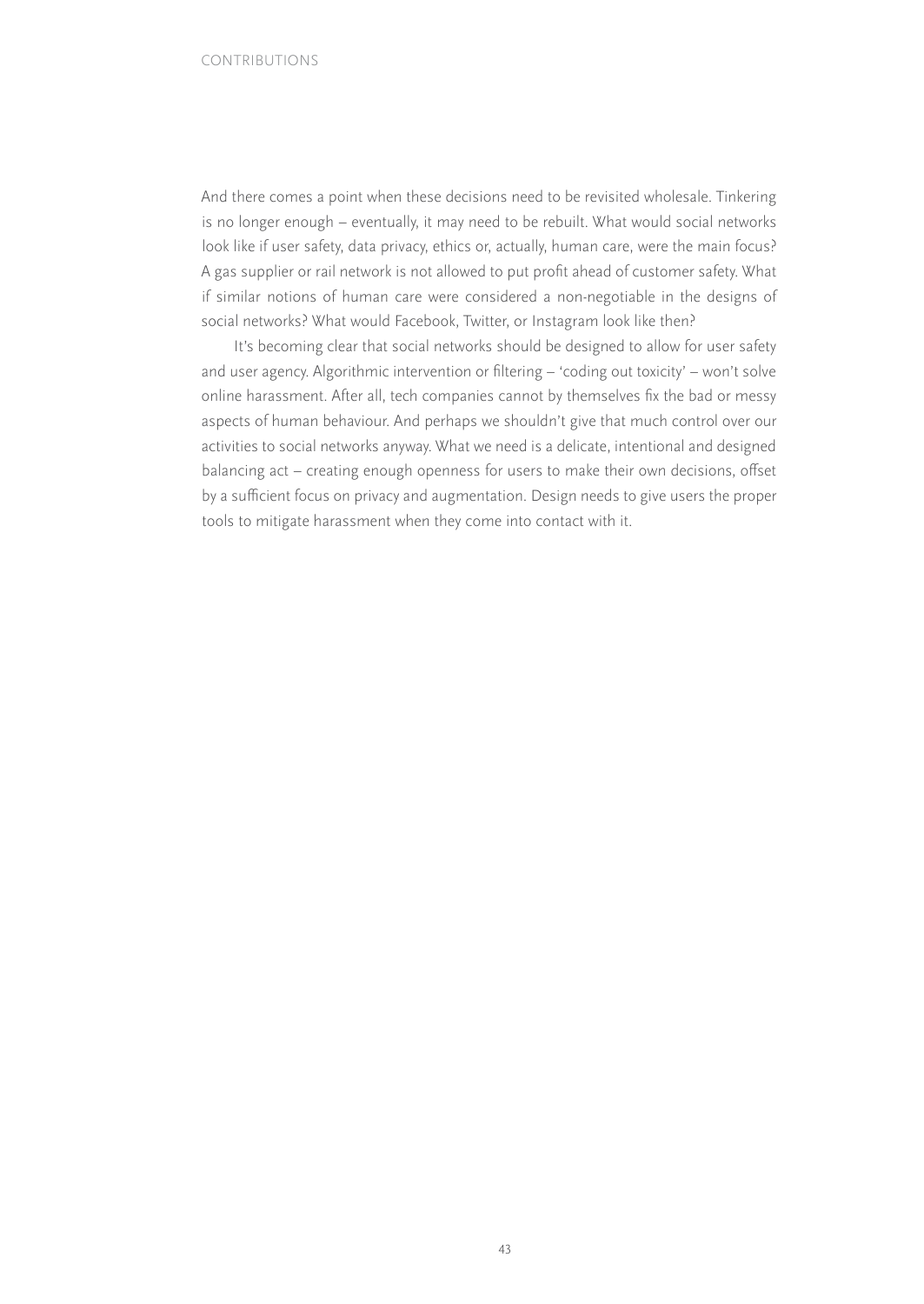## **|22| Challenges to a safer and more inclusive Internet to children and teens: should we rely so much on consent and informed decisions?**

**KELLI ANGELINI, MARINA FEFERBAUM, GUILHERME KLAFKE, STEPHANE HILDA**  BARBOSA LIMA, TATIANE GUIMARAES<sup>1</sup>, PONTIFICIA UNIVERSIDADE CATÓLICA DE **SÃO PAULO**

**Some key regulations for internet governance are based on consent and information. But how can we guarantee effective consent and informed decisions from people who aren't fully intellectually and emotionally developed yet? How safe is an Internet based on consent and informed decisions for children and teens?**

People consent with social media's terms of use while creating their accounts; players express their will while buying perks in a game; users permit that sites collect their data. The more we realize the risks of rights violation in the web, the more we rely on conscience, consent and information as a manner to control what may or may not be done on-line. But what if we are dealing with a group of people who aren't fully intellectually and emotionally developed yet? What about children or teens?

Some regulations protect children and teens by recurring to parents' consent, like Brazilian General Personal Data Protection Law. This strategy isn't flawless. First, it's probably unfeasible that they control everything their children do on the Internet – actually, two in every three Brazilian kids say their parents stay around while they use the Internet, but are not looking at what they are doing.<sup>2</sup> Second, we should consider the generational gap between youth and adults. In 2017, the app Musical.ly reached 7.5 million Brazilian users, in spite of being almost unknown to adults.<sup>3</sup> Parents may consent to uses unfamiliar to them. Third, many adult decisions are influenced by children's desires – a Brazilian research shows that six in every ten interviewed mothers purchased unnecessary products after their children's request in 2015.4

<sup>&</sup>lt;sup>1</sup> The views expressed by the authors are their own and don't necessarily represent the views of their organizations.

<sup>2</sup> TIC KIDS ONLINE 2017, p. 314. Available in Portuguese and English at: [http://globalkidsonline.net/](http://globalkidsonline.net/wp-content/uploads/2018/11/tic_kids_online_2017_livro_eletronico.pdf) [wp-content/uploads/2018/11/tic\\_kids\\_online\\_2017\\_livro\\_eletronico.pdf](http://globalkidsonline.net/wp-content/uploads/2018/11/tic_kids_online_2017_livro_eletronico.pdf) 

<sup>&</sup>lt;sup>3</sup> Available in Portuguese at: [https://link.estadao.com.br/noticias/cultura-digital,musically-faz-sucesso](https://link.estadao.com.br/noticias/cultura-digital,musically-faz-sucesso-entre-os-jovens-e-alcanca-7-5-milhoes-de-brasileiros,70001757585)[entre-os-jovens-e-alcanca-7-5-milhoes-de-brasileiros,70001757585;](https://link.estadao.com.br/noticias/cultura-digital,musically-faz-sucesso-entre-os-jovens-e-alcanca-7-5-milhoes-de-brasileiros,70001757585) [https://emais.estadao.com.br/](https://emais.estadao.com.br/noticias/comportamento,o-que-os-pais-precisam-saber-sobre-o-musically-febre-entre-criancas-e-adolescentes,70001911251) [noticias/comportamento,o-que-os-pais-precisam-saber-sobre-o-musically-febre-entre-criancas-e](https://emais.estadao.com.br/noticias/comportamento,o-que-os-pais-precisam-saber-sobre-o-musically-febre-entre-criancas-e-adolescentes,70001911251)[adolescentes,70001911251](https://emais.estadao.com.br/noticias/comportamento,o-que-os-pais-precisam-saber-sobre-o-musically-febre-entre-criancas-e-adolescentes,70001911251)

<sup>4</sup> Available in Portuguese at: [https://www.spcbrasil.org.br/uploads/st\\_imprensa/analise\\_consumo\\_infantil\\_](https://www.spcbrasil.org.br/uploads/st_imprensa/analise_consumo_infantil_setembro_20151.pdf) [setembro\\_20151.pdf](https://www.spcbrasil.org.br/uploads/st_imprensa/analise_consumo_infantil_setembro_20151.pdf)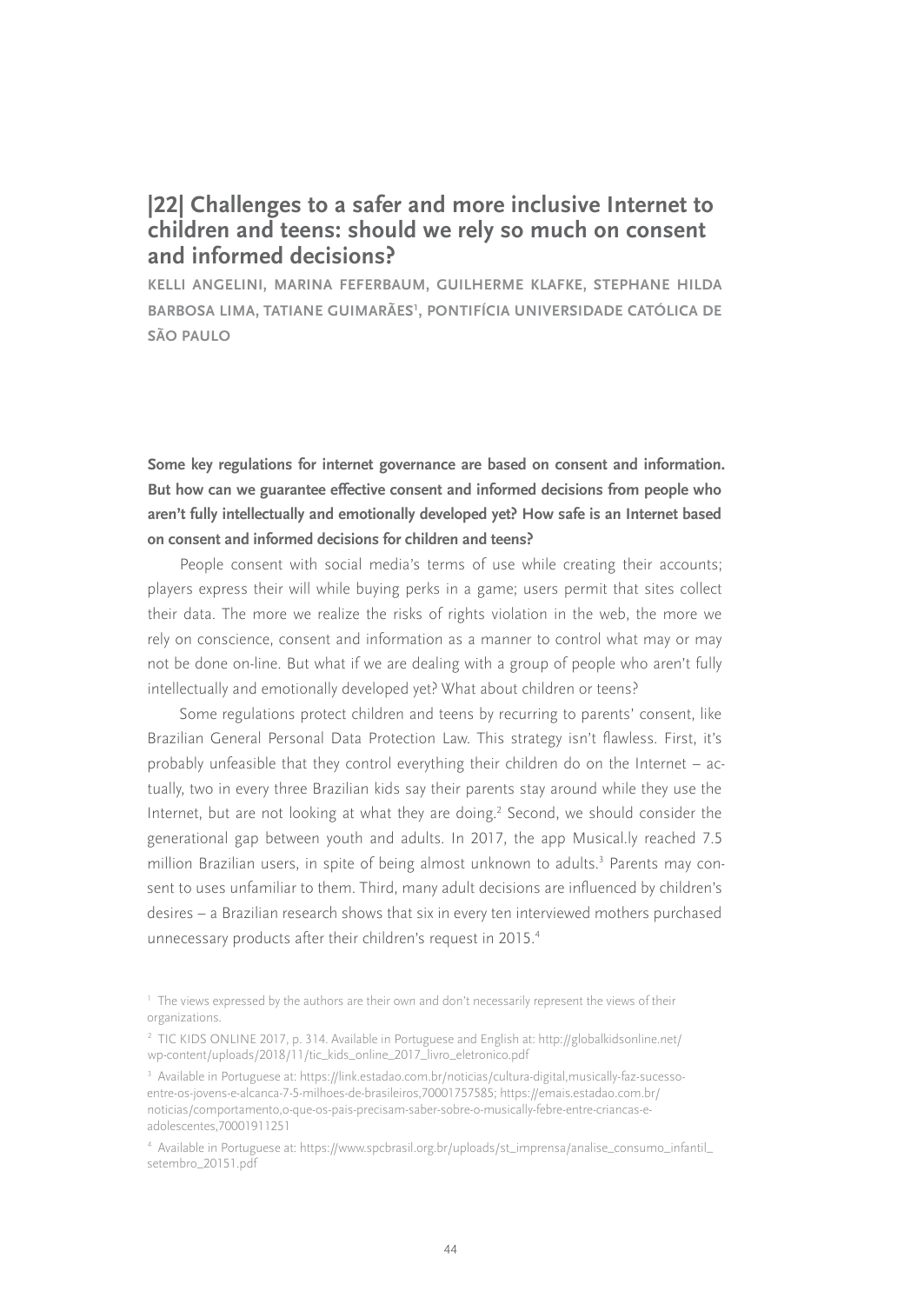We shall create an Internet that takes into account the existence of young users. In some cases, we'll need to create legal or technical locks to protect children and teens rights – for example, prohibiting tracking of data by default in some situations. In other cases, we'll need to be creative and think about new ways of using the web – for example, adding filters to messenger apps<sup>5</sup> or changing how social platforms show their content (videos or timelines).

In sum, we need to build a virtual environment for children and teens as much as for adults.

<sup>5</sup> ROBITZSKI, Dan. Language-Policing AI Will Suggest A Polite Alternative to Online Hate Speech. Available at: <https://futurism.com/polite-alternative-online-hate-speech>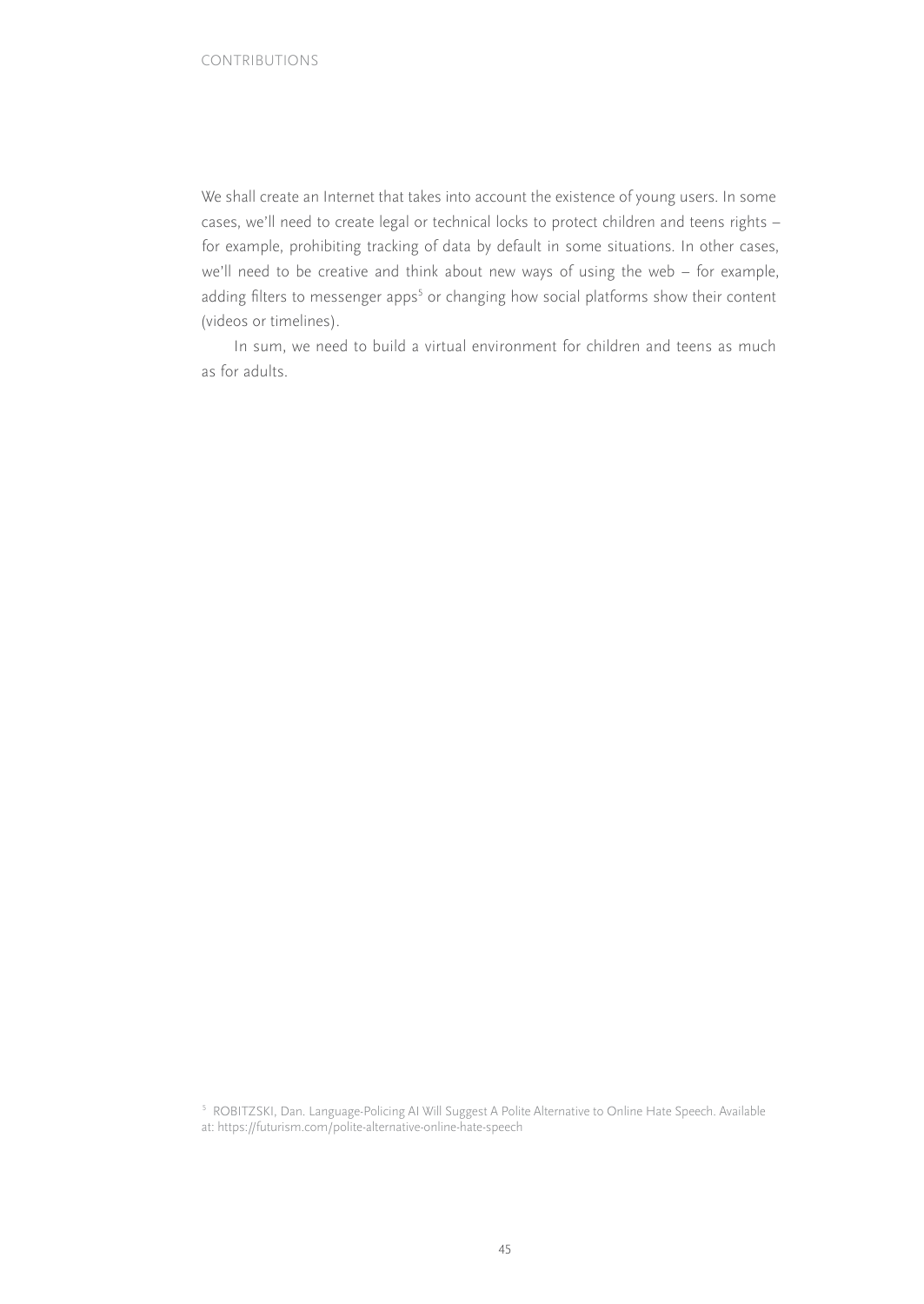### **|23| "Solidarity is our weapon"**

**RICARDA DRÜEKE, UNIVERSITY OF SALZBURG**

**Include queer/feminist perspectives, utilize them in the critique of power, and form civil society partnerships to combat discrimination and exclusion as well as to confront hate online.**

"Solidarity is our weapon": through this slogan, which originates in the context of social movements, several goals and focuses become clear. Solidarity as a basis for social coexistence, encompassing inclusivity and mutual respect, should be the central perspective of our societies – and thus also of internet governance. Solidarity means perceiving diverse social and individual positionings and providing approaches that can work against discrimination, exclusion, and hate. Queer/feminist positions in particular point to this on both a theoretical and a practical level.

Like any area of society, internet governance always has a feminist aspect in which feminism is not monothematic but intersectional. This in turn enables the productive expansion of internet political discourses and calls for more justice at various levels. As the central concerns of internet governance, inclusiveness and solidarity require a confrontation with power structures and power relationships that is effective on many levels. From this perspective, the concentration of power, as reflected in structures, technologies, and actions as well as in norms and discourses, can be taken into consideration, reinterpreted, and changed.

This can be illustrated by the example of hate speech. Such speech acts hurt certain (especially marginalized) groups in particular due to their genders, races and bodies. Only by examining the societal structures of power and inequality that they help to produce and the social discourses that provide their breeding ground can their complexity be grasped. Therefore it is also necessary not to leave the assessment of such speech acts only to corporations such as Facebook or YouTube, but to find civil-society and political solutions to form alliances and to intervene in social discourses.

Queer/feminist movements and actors in particular have repeatedly pointed out that while hate speech has found additional forms of expression through digital media, the linguistic patterns still correspond to traditional anti-gender and sexist narratives. Especially in view of the current backlash, it remains important not to lose heart, and instead to unite even more closely against these tendencies and show solidarity inclusive of the consideration of our own diverse perspectives. It is from alliances, from critiques of power, and from solidarity that agency can emerge.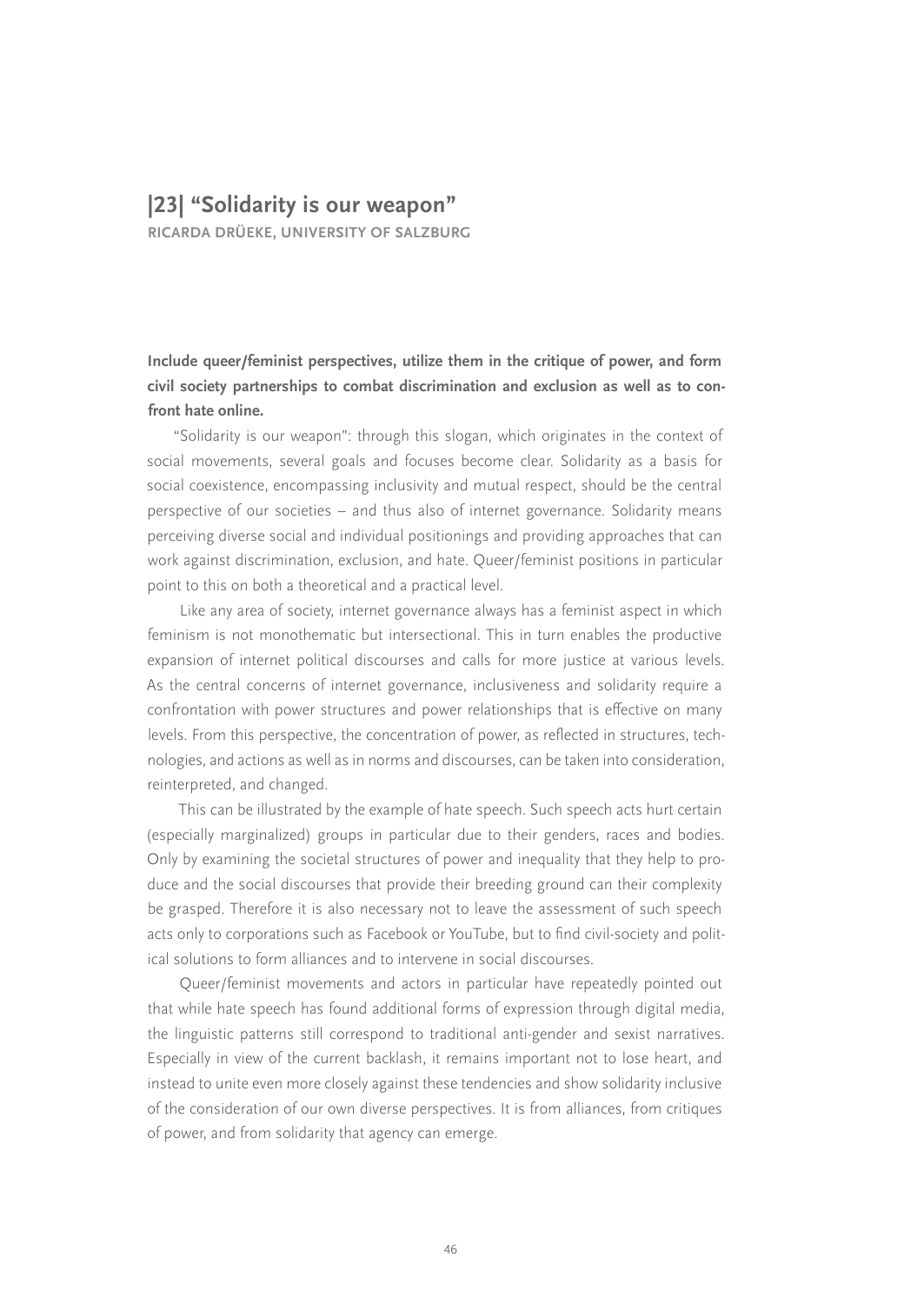### **|24| Enabling Youth Participation in Internet Governance UFFA MODEY, COORDINATOR OF THE NIGERIA YOUTH IGF**

In recent years, the global Internet governance ecosystem has witnessed a great number of youth newcomers (students and young professionals). Youth make up a considerable percentage of Internet users globally. They play an extremely crucial role in shaping our digital future. Therefore, they need to be included in defining processes, principles and policies that govern the use of technology globally. Their experiences online provide intelligence on the effects of technology on our daily lives.

The participation rate of youth from underserved regions in global Internet public meetings has increased. Youth from developing regions are now more aware of the key Internet governance and digital rights issues occurring in their community. This has largely been due to the amount of global fellowship programs which facilitate the participation of youth from these regions in Internet public meetings and provide training and mentorship on Internet technology and policy topics.

We need to do more in addition to the mentioned efforts for youth inclusion in Internet governance. Apart from being aware of the issues, how can youth actually influence technology policy decisions in their communities? Youth need support and encouragement from the community. Internet stakeholders should be able to ensure that young people are integrated into the plan for global sustainability through digital technology.

At Digital Grassroots, one of our goals is to create a platform for youth voices to be heard during Internet governance discussions. We seek to collaborate with other Internet stakeholders to support community youth-led initiatives that enable youth to assess the state of the Internet in their community and effectively communicate possible solutions to issues to the relevant bodies.

We encourage all Internet stakeholders to support the establishment of Youth IGF Initiatives in their regions. This will provide an avenue for them to incorporate the youth agenda in their activities. Youth are the future of technology. They should be properly equipped with the resources they need to excel as leaders in the technology sector.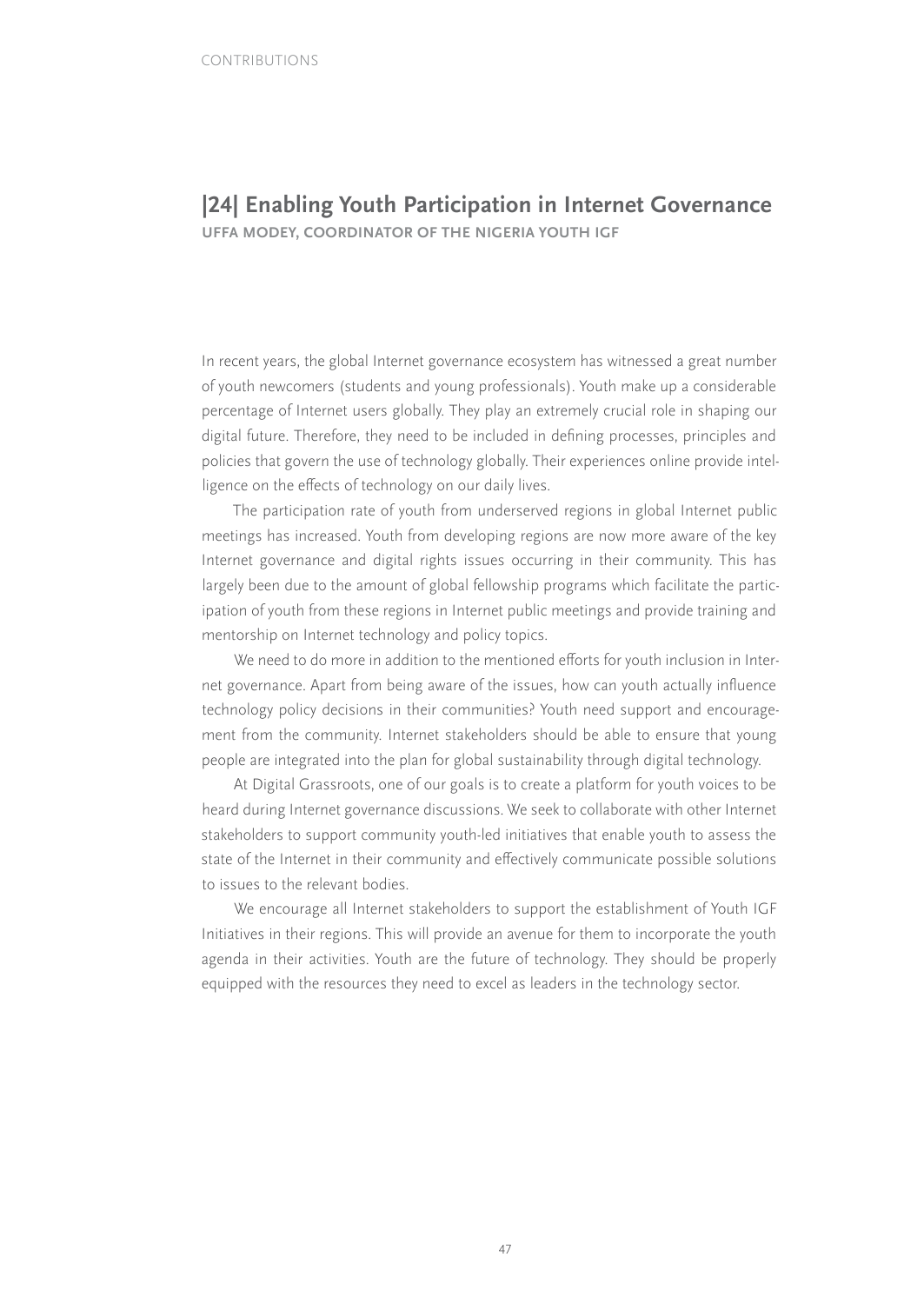# **|25| Restriction of Rights or Right of Restriction? An Inclusive Internet Depends on Proactive, Protective Legislation**

**NAKEEMA STEFFLBAUER, FRAUENLOOP.ORG**

As a lifelong science-fiction enthusiast, I believe in the digital future as an open vista. But for everyone to feel safe and free to explore it, the harmful, hateful and violent behaviours and expression of bigots must be actively held at bay through enforceable regulations that are updated regularly to reflect an ever changing internet. As GDPR forces businesses to inform internet consumers of their data collection practices, so too, should regulation inform individuals of how/whose data was used to devise predictive policing, financial creditworthiness, and facial-recognition algorithms.

The real-world ghetto is a concept loaded with negative connotations. So are spaces on the web where women, racial and gender minorities are successfully attacked and drowned out. The trifecta of cruelty, exclusion, and complacency imposed in the real world has its equivalent in the digital world: only the scope of harm has changed, in the (nearly) borderless realms of the internet. For me, a black woman who grew up poor, the digital world that I experience today offers no more freedom, privacy, fairness or anonymity than the real world - too often, it offers less. This is why we must demand protective tools (hate filters, abuser de-platforming) for vulnerable groups from the entities that profit handsomely from these platforms. The nature of those tools can and should be discussed, but the fact that we are still stuck in discussions around acknowledging the problem is deeply concerning.

The realities of doxxing, deepfakes, data tracking and dubious abuse regulation policies on every major social media platform inhibit many marginalized voices from being heard. These voices are essential to the evolution of human interaction, and deserve protection from the threats of silencing, violence and privacy violation. GDPR has shown that fairness and policy disclosures can be mandated, but GDPR is only the start.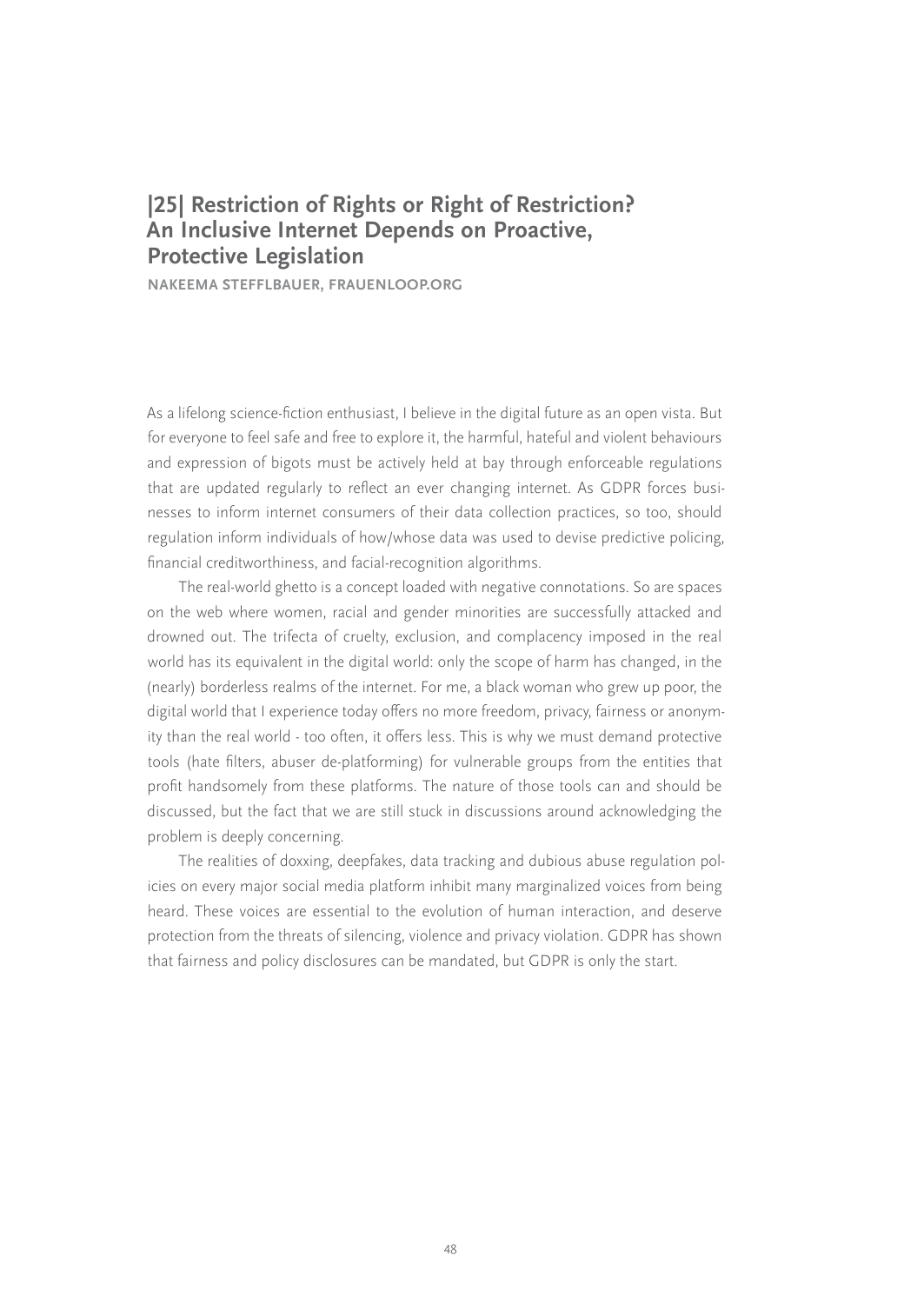## **|26| Making a Feminist Internet**

**ASSOCIATION FOR PROGRESSIVE COMMUNICATIONS (APC)**

At APC we believe a feminist internet empowers more women and people of diverse sexualities and gender expressions to fully enjoy our rights, engage in pleasure and play, and dismantle patriarchy.

At the Association for Progressive Communications (APC) we believe a feminist internet empowers more women and people of diverse sexualities and gender expressions to fully enjoy our rights, engage in pleasure and play, and dismantle patriarchy. How can we achieve this goal? Through the following critical principles:

- **•** Access and technology usage. A feminist internet starts with enabling more women and people of diverse genders and sexualities to enjoy universal, acceptable, affordable, open, meaningful and equal access to the internet, and have the right to create, design, adapt and critically and sustainably use ICTs.
- Internet as a political space. The internet is a transformative political space. A feminist internet facilitates new forms of citizenship that enable individuals to claim, construct and express selves, genders, and sexualities.
- **•** Governance and the economy. A feminist internet also implies challenging the patriarchal spaces and processes that control its governance. The capitalist logic that drives technology towards further privatisation, profit, and corporate control should also be interrogated. We should work towards alternative forms of economic power grounded in principles of cooperation, solidarity, commons, environmental sustainability, and openness.
- **•** Freedom of expression, agency, and consent. We defend the right to sexual expression as a freedom of expression issue of no less importance than political or religious expression. We support reclaiming and creating alternative erotic content that resists the mainstream patriarchal gaze and locates women and queer persons' desires at the center.
- **•** Privacy, data, anonymity, and memory. We support the right to privacy and to full control over our personal data, information and personal history and memory on the internet. We also defend the right to be anonymous and reject all claims to restrict anonymity online.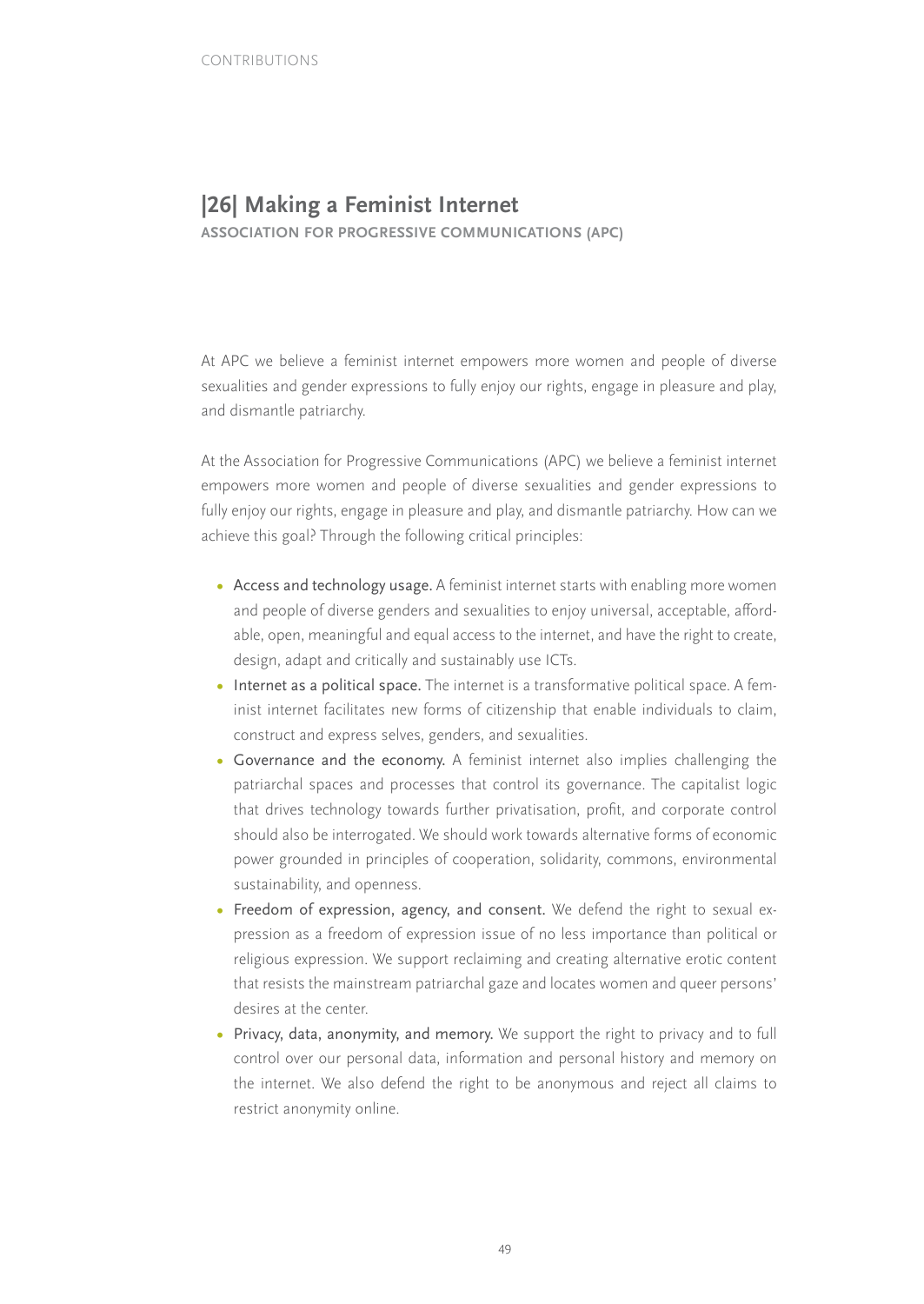- **•** Children and youth. The voices and experiences of young people must be included in the decisions about safety and security online, and the promotion of their safety, privacy, and access to information.
- **•** Online gender-based violence. Policymakers and the private sector need to address online gender-based violence (GBV) against women and people of diverse genders and sexualities. Individual internet users also have a role to play, by calling out and not spreading online gender-based violence. The attacks, threats, intimidation and policing experienced are real, harmful and alarming, and are part of the broader issue of GBV. Realizing a feminist internet implies ending this.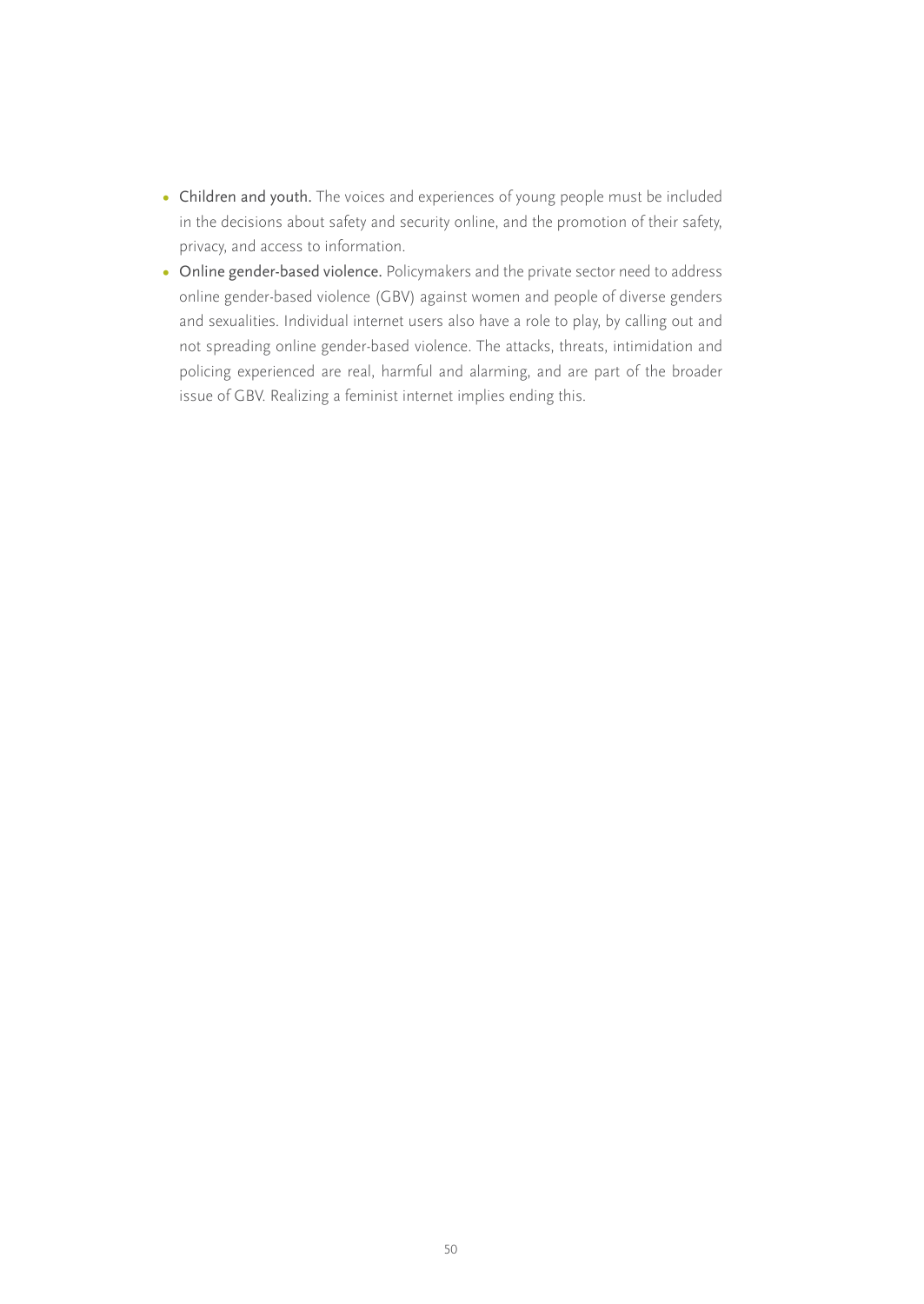**|27| If you can't stand the heat, get out of the kitchen KATHARINA MOSENE, LEIBNIZ INSTITUTE FOR MEDIA RESEARCH | HANS-BREDOW-INSTITUT (HBI), HUMBOLDT INSTITUTE FOR INTERNET AND SOCIETY AND NETZFORMA\* E.V.**

Digital violence, continued exclusion practices and hate speech are still present online. Sexism, racism, anti-Semitism, ableism, trans- and homophobia figure prominently in hate speech. Moreover, membership in more than one group which is targeted online increases the danger of becoming a victim of digital violence. As Amnesty International confirmed in 2018, "women of colour, religious or ethnic minority women, lesbian, bisexual, transgender or intersex (LBTI) women, women with disabilities, or non-binary individuals who do not conform to traditional gender norms of male and female, will often experience abuse that targets them in unique or compounded way".1 This is dangerous. If socially discriminated groups experience additional violence in the digital sphere and therefore withdraw from participation, this negatively affects the rationality of socio-political discourse processes mediated by technology.

Discrimination in digital spaces is not limited to forms of digital violence. Rather, the internet acts as a mirror of society in many ways, shaping all forms of discrimination as diverse as society itself.

All technologies that create, organize and expand the digital are not neutral or unbiased, but are social constructions which are always tied to existing relations of power, domination and discrimination. In doing so, they have proven to link up with colonial practices where the collection of social data already supported the establishment of a patriarchal power structure.

Data has traditionally been collected for surveillance and monitoring; since that very moment, individual freedom and the right to privacy have been abandoned for the sake of the alleged safety of everyone. In this context, the fact that surveillance and control have always manifested systems of social exclusion is of particular significance: "After all, surveillance has long functioned as a powerful patriarchal tool to control women's bodies and sexuality. Online harassment, stalking, and other forms of sexualised violence often directly rely on practices and technologies of surveillance."2 (Shephard, 2017a)

<sup>1</sup> Amnesty International: Toxic Twitter - a toxic place for women, 2018, [https://www.amnesty.org/en/latest/](https://www.amnesty.org/en/latest/research/2018/03/online-violence-against-women-chapter-1/) [research/2018/03/online-violence-against-women-chapter-1/](https://www.amnesty.org/en/latest/research/2018/03/online-violence-against-women-chapter-1/)

<sup>2</sup> Nicole Shephard: What is sexual surveillance and why does it matter?, 2017, [https://www.genderit.org/](https://www.genderit.org/feminist-talk/what-sexual-surveillance-and-why-does-it-matter) [feminist-talk/what-sexual-surveillance-and-why-does-it-matter](https://www.genderit.org/feminist-talk/what-sexual-surveillance-and-why-does-it-matter)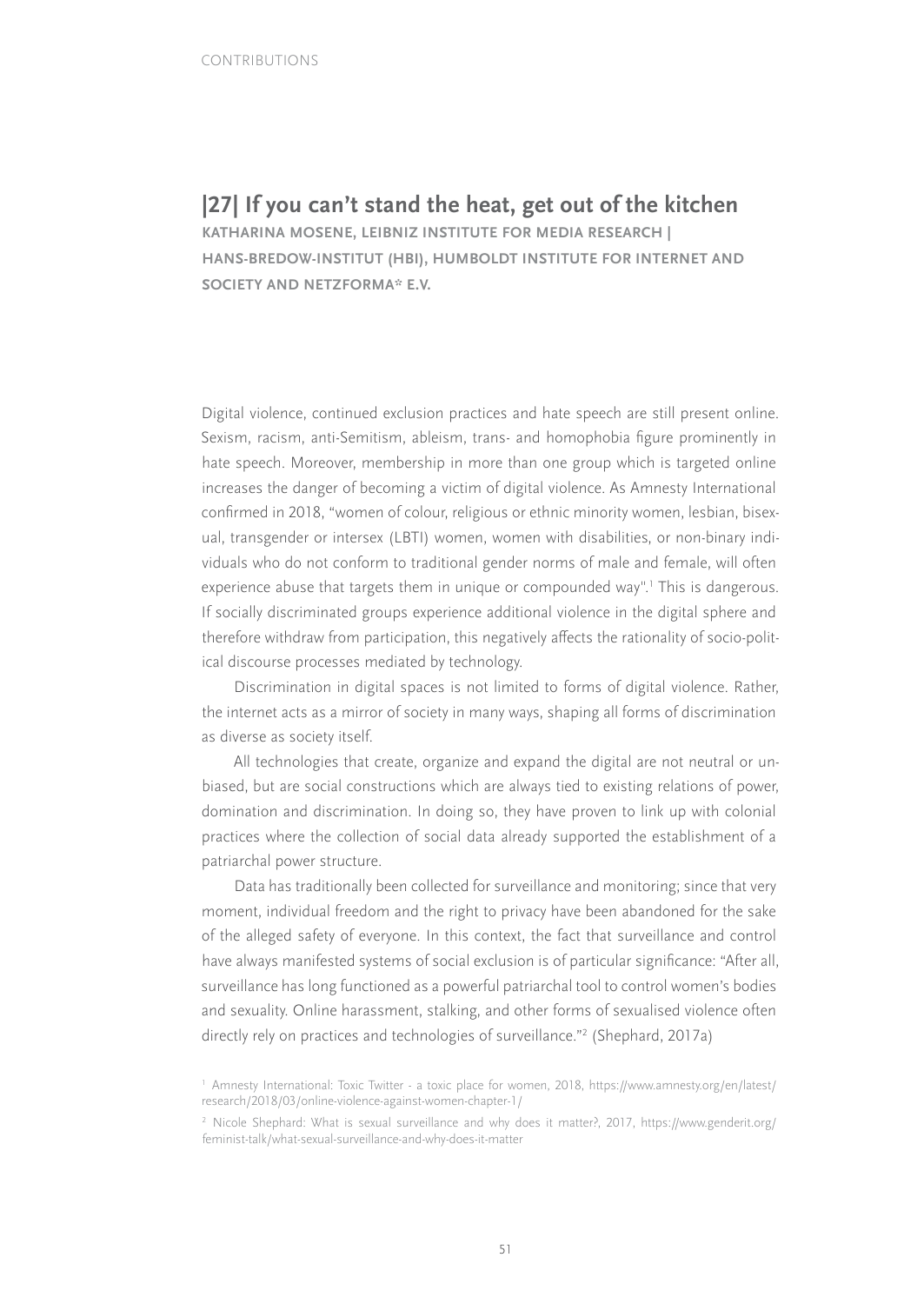Technology is never neutral. Stereotypes of discrimination have been manifested in the code and are transferred to deep learning mechanisms through the use of biased training data. The normalization and standardization of human bodies and lifestyles is implicitly inscribed in the code. Biometric facial recognition is widely known to be unable to identify People of Colour because it usually relies solely on white training data sets. Similar to this, AI training data sets from autonomous vehicles disregard training data from non-normalized bodies such as wheelchair users\*. Such discriminatory systems are increasingly gaining ground: "Take for example full body scanners at international airports and how they disproportionately affect particular bodies, including people with disabilities, genderqueer bodies, racialised groups or religious minorities. To illustrate how algorithms are by no means neutral we can also revisit the discussions of Google image search results for 'unprofessional hair' (hint: black women with natural hair), 'women' or 'men' (hint: normatively pretty white people). Whether we argue that Google's search algorithm is racist per se, or concede that it merely reflects the racism of wider society – the end result remains far from neutral."3 (Shepard, 2016) Digital technology by no means makes us a community of equals - it rather strengthens existing systems of power and exclusion. For this reason, digital innovation must always be critically questioned.

The sad truth is the Internet is not a neutral platform for global empowerment. Rather information and communication technologies mirror the structures of social power and domination in our societies. They are saturated with systems of discrimination and exclusion. If left unchecked, vulnerable groups will be marginalized online as well, and prejudice and discriminatory practices will be digitalized and exacerbated. We need to stop that, we need to have inclusive discourses that are liberated of capital- and power structures, we need to question established systems and discuss them openly. We have to admit that equality and justice can only be reached if we bring everyone at the table and that the issue of empowerment will continue to matter in years to come.

<sup>3</sup> Nicole Shephard: 5 reasons why Surveillance is a feminist issue, 2016, [https://blogs.lse.ac.uk/](https://blogs.lse.ac.uk/gender/2016/06/02/5-reasons-why-surveillance-is-a-feminist-issue/) [gender/2016/06/02/5-reasons-why-surveillance-is-a-feminist-issue/](https://blogs.lse.ac.uk/gender/2016/06/02/5-reasons-why-surveillance-is-a-feminist-issue/)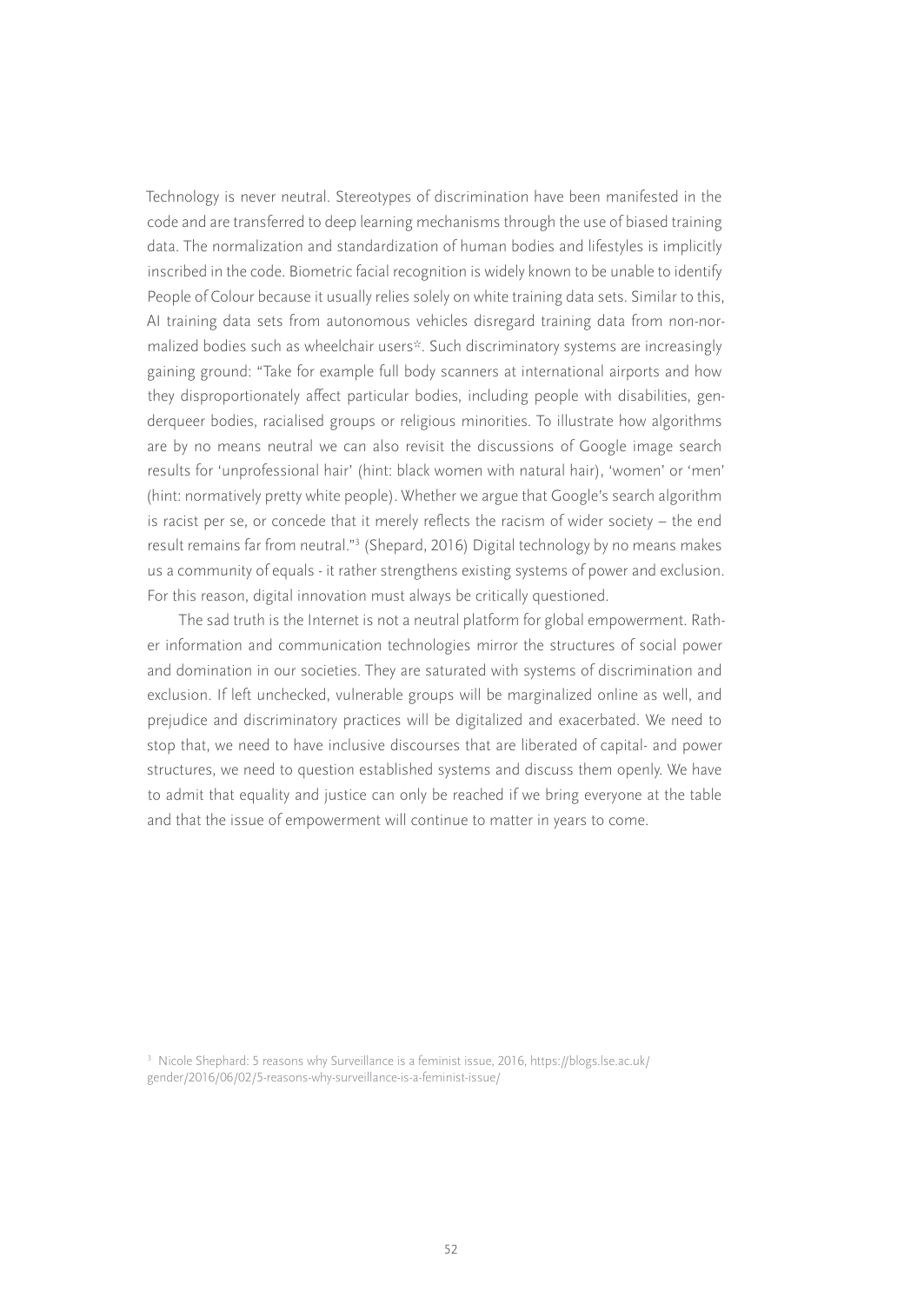# **|28| Non-Marginalized Groups laid the Groundwork for Toxic Online Dynamics Today …**

**JONATHAN ZITTRAIN, HARVARD UNIVERSITY**

In many cases – before and after 2010 – some use of the internet's affordances to abuse others was met with encouragement. The practice of "trolling," for its own sake, intentionally seeking to shock, annoy, or enrage other internet users, became both a hobby and a sort of spectator sport, with content consumers watching, often gleefully, the sowing of chaos.

Whitney Phillips argues in a 2019 paper titled "It Wasn't Just the Trolls: Early Internet Culture, 'Fun,' and the Fires of Exclusionary Laughter" that the widespread acceptance (even embrace) of an internet culture comfortable with many forms of insensitivity and abuse laid much of the groundwork for some of the toxic online dynamics of today.

Her account asks us to review the internet libertarianism of the rights era, whose proponents typically might not in person have been on the receiving end of attacks against already-marginalized groups.

# **… therefore marginalized Groups have to be included in making Speech Policies**

**JILLIAN YORK, ELECTRONIC FRONTIER FOUNDATION**

No speech policies for us without us: Speech policies frequently inhibit the very voices they're meant to protect.

Whether by governments or corporations, all too often moves to restrict freedom of expression are made without consulting marginalized communities.

From Facebook's restrictions on depictions of the female body to the EU's proposed terrorism regulation to the United States' vague and censorious attempt to limit human trafficking through FOSTA, such policies frequently inhibit the very voices they're supposedly meant to protect.

In order to ensure just and equitable policies, marginalized communities must be given a seat at the table, rather than be paid mere lip service by the powerful rulemakers who rarely have their interests at heart.

53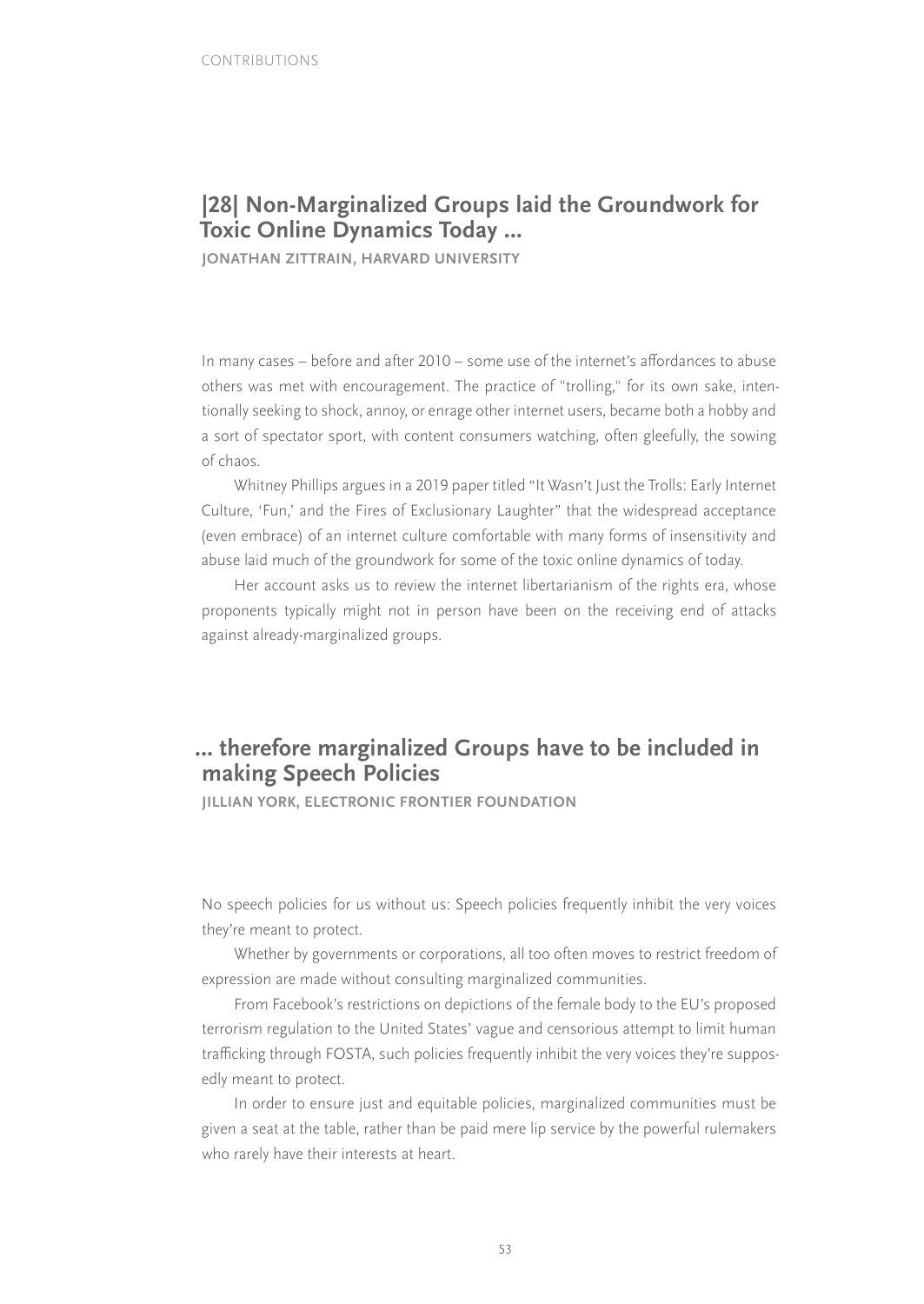### **|29| Because I am involved!**

**NNENNA NWAKANMA, WORLD WIDE WEB FOUNDATION**

My name is Nnenna. I come from the Internet. I followed the High-Level Panel's work very closely. I participated in Consultations in Europe and in Africa, Community Consultations, Online Consultations, even a one-on-one consultation. Having been around since WSIS, the Digital Solidarity Fund, Netmundial and the global, regional, subregional, and some national IG Forums. I hold stakes here.

I was a bit underwhelmed by the report. I had expected a more indepth document, of more than 30 pages! What effort the panel must have made in deciding what to keep, how to keep it and what not to put in the main report! I loved the title, The Age of Digital Interdependence. For one, it captures the vision of the pioneers of the Internet: community, commons, co-creation, multi-stakeholders, embracing the future and like Sir Tim Berners-Lee, the inventor of the world wide web puts it "For Everyone".

For me, "Digital" is not the problem. Technology in itself, has not been our major issue. Our challenge is with "Cooperation"... in other words, with people, humans. One question keeps running on my mind: If Digital Solidarity Fund died, and NetMundial went cold, what guarantee do we have that Digital Cooperation will live? How do we engage, going forward, to make it sustainable. Maybe by 2020 we will have a way forward... The introduction of the term "multilateralism" and "holding each other accountable, along with multistakeholderism, for me is a good indication that we may finally be able to have governments get "passionate" over this.

Either for political correctness or just lack of space, I did not see an acknowledgement of the geo-political tensions that exist in our real world. Are the forces that hold sway in global warming, global arms (war and peace), global financial flows (licit and illicit), international air and sea movements, world trade and commerce (tariffs and trade wars), not be the same in Digital Cooperation? What will be the difference between this "Digital Cooperation" and the existing development landscape as we know it today? Virtual collaboration is great but real world (geographic and political) forces (push and pull) are here with us. Will something new happen?

The proposed architectural models for coordination made me smile. The IGF is so much like the United Nations: no rapid response team (army), not enough budget, not much teeth to bite, and not able to take decisions and implement them. The IGF is not what we want it to be. But we do not have a better option. We all wish to be happy, but since we cannot all be happy in our own ways, we settle for collective dissatisfaction.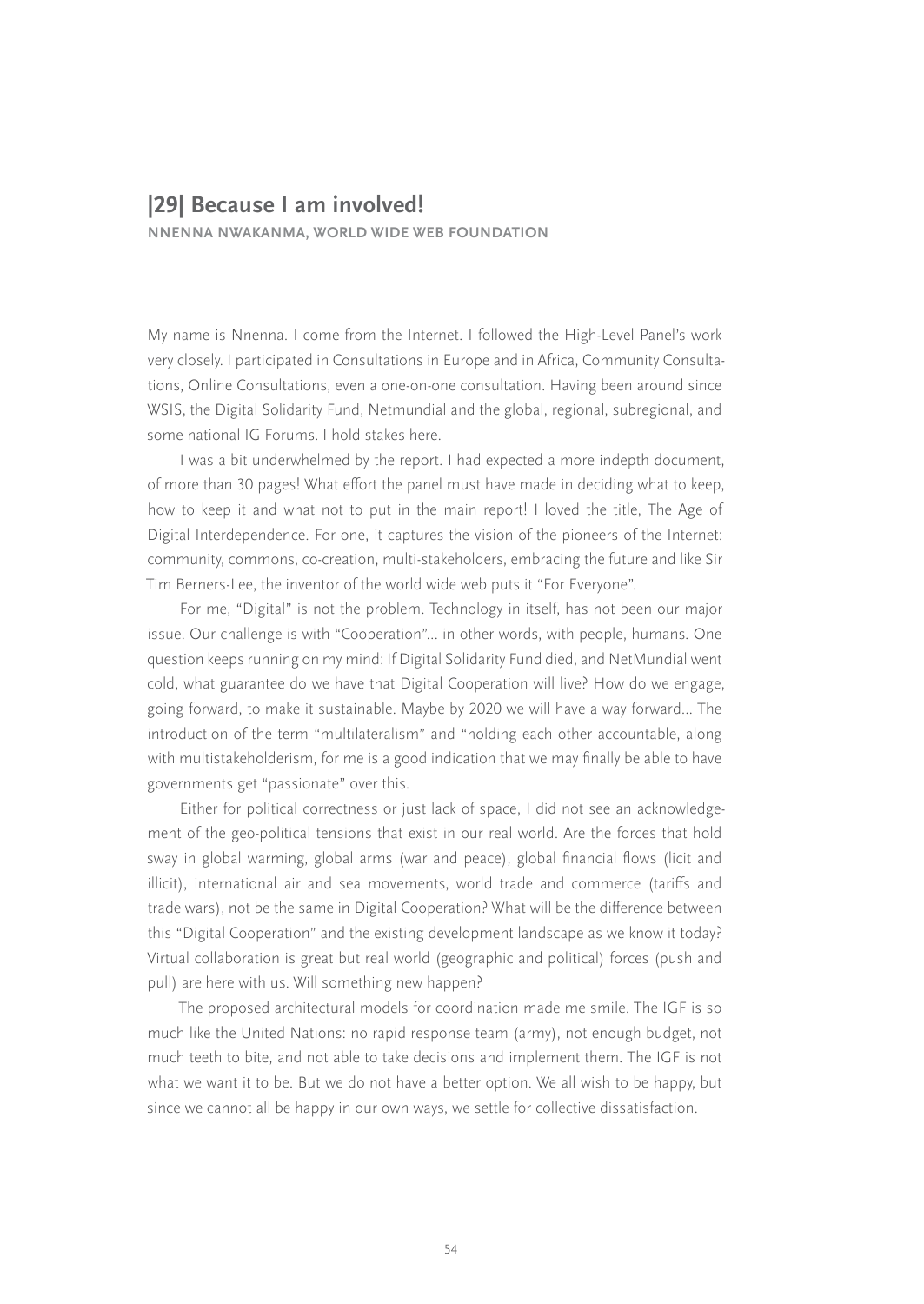Here is what I see:

There is the pessimism of processes that came and went, but also the optimism of a renewed global concern.

We need to acknowledge the pessimism of long tortuous UN processes but also the optimism of a large global digital community.

There is the pessimism of the connected 50% who may not care, but also the optimism of the unconnected 50% who are to come online.

It is time to balance the pessimistic drive of some actors to control and dominate others with the strong optimism of multiple others who seek to use digital tools for human development, poverty reduction and job creation.

The age of digital interdependence is the ripe age to challenge the strength of digital pessimism with the power of resolute, concerted digital cooperation.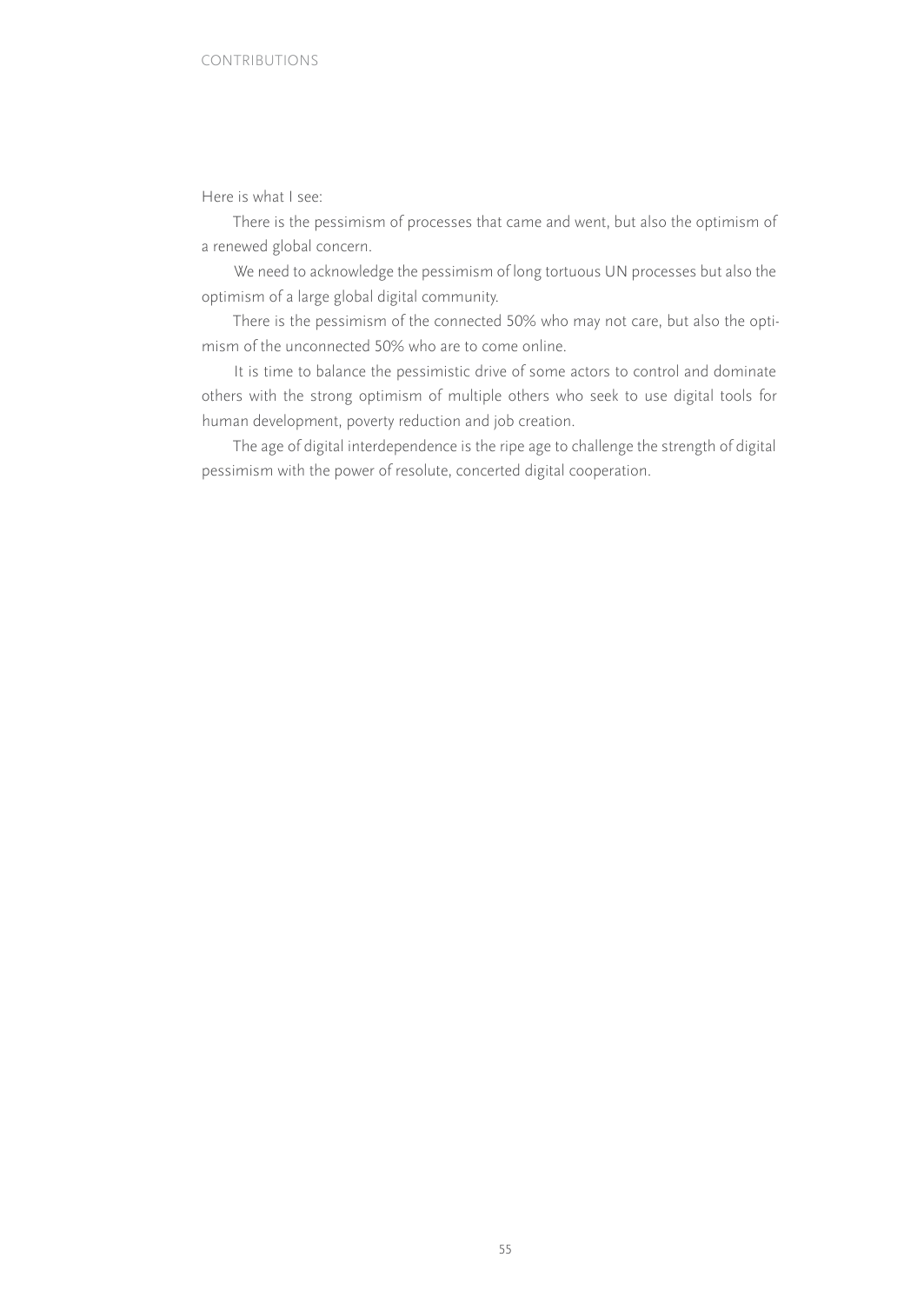# **|30| Internet governance needs tough love**

**MARIETJE SCHAAKE, STANFORD UNIVERSITY**

Participating in internet governance gatherings has often left me feeling both very inspired and deeply frustrated. Inspired by the energy, ideas and goodwill from volunteers, the endless patience to listen to different perspectives and to negotiate an agreed text. Frustrated because internet freedom has been declining for 8 years in a row according to Freedom House and the many multi-stakeholder initiatives are not stopping that trend.

Mass surveillance, disinformation, privacy violations and cyberattacks are exacerbating conflict and eroding trust. Not only is the internet less open and its users less free; companies and governments alike see the internet as a place for power and control. The stakes are high for these stakeholders. But as states build sophisticated surveillance ecosystems, individual empowerment is becoming a distant dream. And as private companies design for ever more profit, the public interest is squeezed. Technology is not neutral, and governance is key.

At internet governance gatherings I often meet people who are idealistic and assume shared goals. These goals usually sound something like this: 'towards a resilient, safe and open internet, which allows people the world over to reap the benefits of digitization, while their human rights are respected'. But internet governance events tend to be self-selecting, and some of the most powerful decision-makers can opt out. While democratic governments tend to invest in the multi-stakeholder model, authoritarian regimes do not. In fact, they benefit from processes without teeth.

It is time for a serious reality check. For governance to have impact, ideals have to be implemented. The United Nations has confirmed its commitment to universal human rights online, as offline. This is of vital importance as a principle but is only truly meaningful when violators face consequences, and if the offline world is an indicator, we should not be reassured. It is high time to close the accountability gap. Whether we see personal data used to undermine democracy, cyberattacks deployed to paralyze critical infrastructure or zero-days spread to infect devices with ransomware, the perpetrators hardly ever face justice.

So it is time to move beyond declarations of Independence or of Interdependence, Magna Carta, Social Compact, New Deal or Geneva Convention Online. Soon there will be no more big words unused, while the actual impact of them will not have followed suit. Multi-stakeholder gatherings should focus less on new processes, statements, and more on results and enforcement. This will require articulating the responsibilities of various stakeholders more clearly, as well as ensuring mechanisms for compliance, oversight and accountability exist.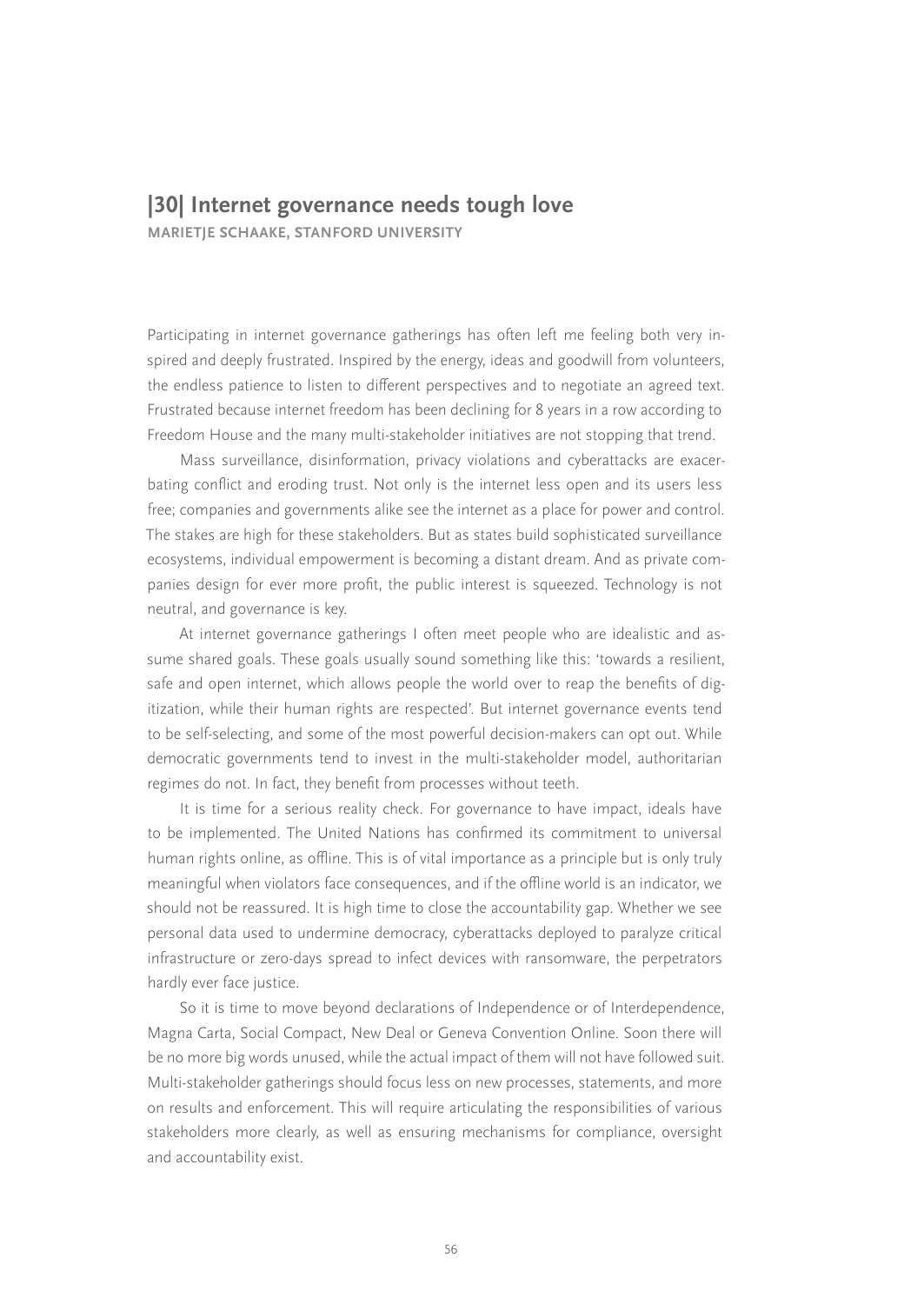All this is not to say internet governance through multi-stakeholder processes should not happen, on the contrary. The internet would be a better place if it was actually be governed by the stakeholders who care to join in inclusive processes, to work towards shared declarations. In a time of zero-sum politics, they are a welcome relief, but in order to remain relevant and legitimate, it is now essential to move beyond words. The IGF is the perfect moment for a reality check and some tough love.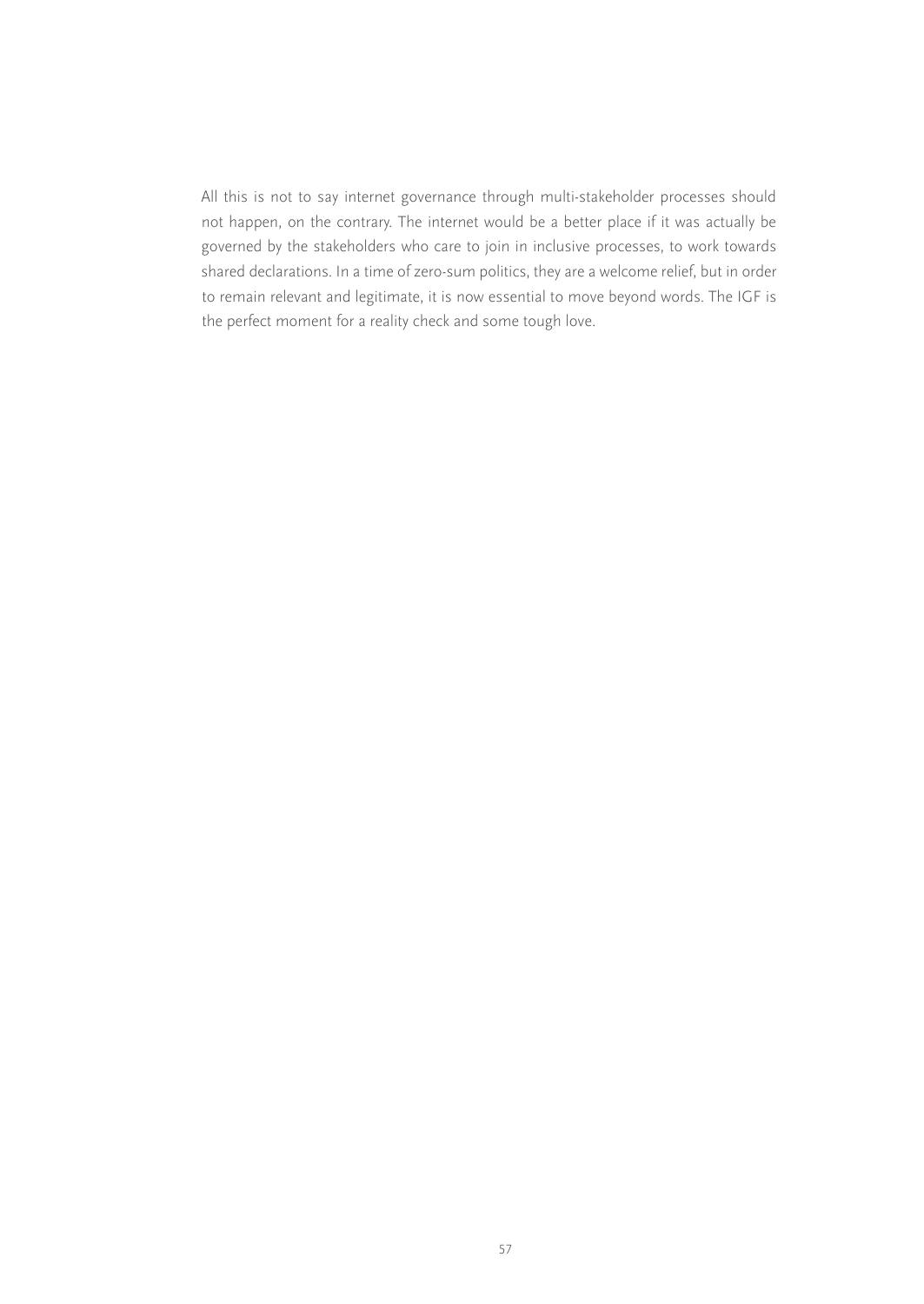# **AUTHORS**

58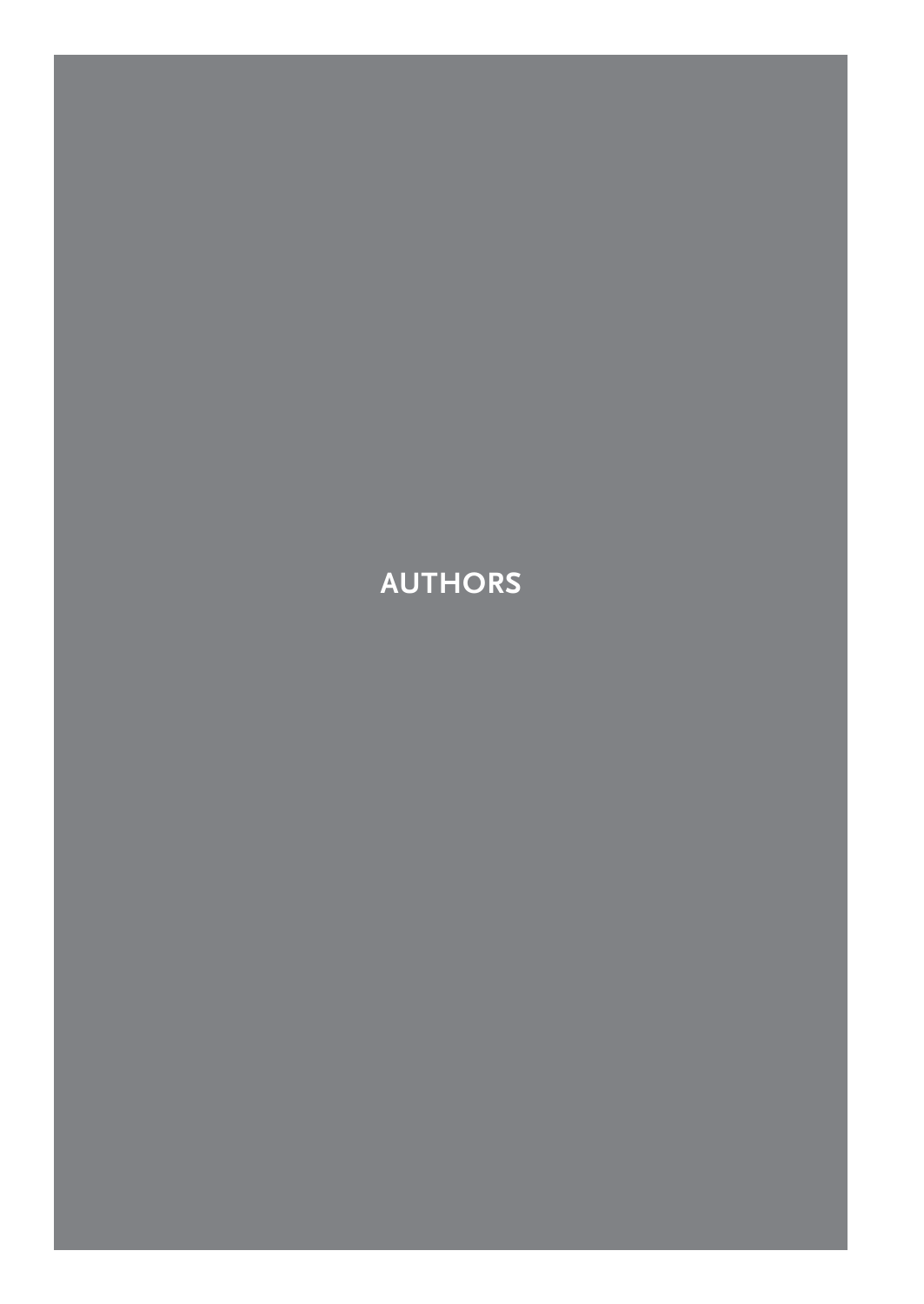**Raúl Aguayo-Krauthausen** was born in 1980 in Peru and now lives in Berlin. His second home is the Internet. There he tweets, blogs and posts about the things that move him. Sometimes humorous, sometimes serious and sometimes with a pointed tongue. He studied social- and business communication and design thinking. After a few detours in the advertising industry, he worked for four years at Radio Fritz, rbb. Together with other comrades-in-arms\*, he founded two non-profit associations, SOZIALHELDEN e.V. and AbilityWatch e.V., where he is an activist, speaker and consultant for inclusion and accessibility.

#### **Kelli Angelini**

Legal Manager at the Brazilian Network Information Center (NIC.br). Master in Civil Law at Pontifícia Universidade Católica de São Paulo.

**APC** is an international network of civil society organisations founded in 1990, dedicated to empowering and supporting people working for peace, human rights, development and protection of the environment, through the strategic use of information and communication technologies (ICTs). We work to build a world in which all people have easy, equal and affordable access to the creative potential of ICTs to improve their lives and create more democratic and egalitarian societies. www.apc.org

**Josef Barla** is a postdoc researcher in the Biotechnologies, Nature and Society research Group at Goethe University Frankfurt am Main. He specializes in science and technology studies, the philosophy of technology, and feminist epistemologies.

Dr. **Tatiana Bazzichelli** is a curator and researcher on network culture, hacktivism and whistleblowing. She is the artistic director and founder of Disruption Network Lab, a Berlin-based nonprofit organisation in Germany that has since 2014 organised international events at the intersection of human rights and technology with the objective of strengthening freedom of speech. <https://www.disruptionlab.org/>

**Chloé Berthélémy** is Policy and Campaigns Officer at European Digital Rights (EDRi), supporting advocacy efforts in the fields of intermediary liability and surveillance policies. Before joining EDRi, she was advocating for youth rights at European level. In her free time, she is active in several environmental and feminist social movements.

**The Centre for the Internet and Human Rights (CIHR)** is a vibrant hub for academic research about technology and society. It's goal is to inform current public and academic debates by producing high-quality research grounded in theory and empirical data. The CIHR strives to be a platform for individuals who share a common goal of promoting research about internet with a focus on human rights.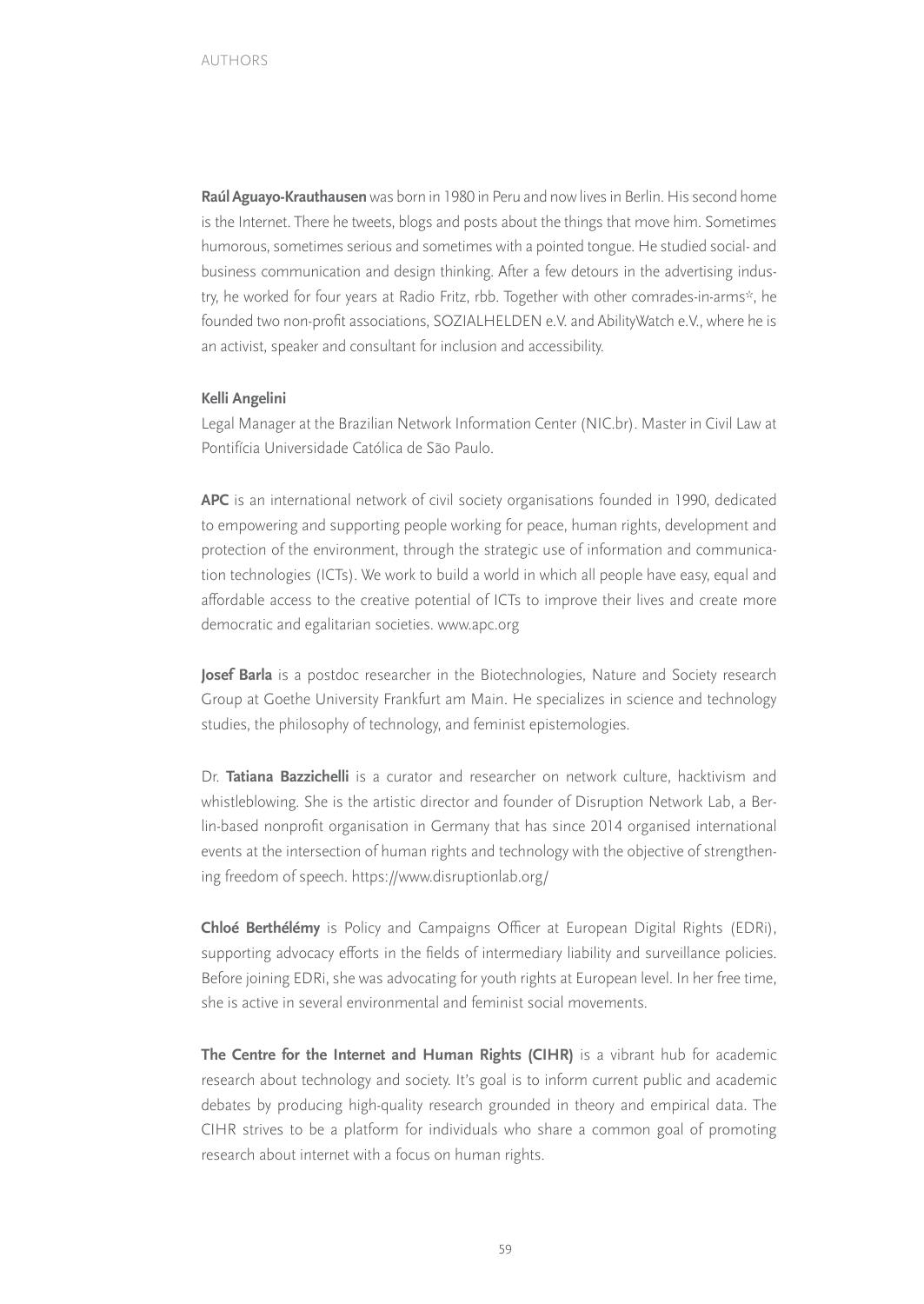**Nana Kesewaa Dankwa** is currently a doctoral candidate at the Scientific Research Centre for Information Systems Design in Kassel. Her research interests are in Smart Home and IoT Technology and how they can be designed to with persons for them and she is also a writer.

**Digital Rights Foundation** is a non-profit based in Pakistan that works on issues of online freedom of expression, right to privacy, digital safety and online harassment. We strive to make online spaces safe and accessible, particularly for marginalised members of society.

**Claude Draude** is professor at the Faculty of Electrical Engineering/Computer Science and head of work group "Gender/Diversity in Informatics Systems" (GeDIS) at the University of Kassel, Germany. Her work seeks to integrate approaches from gender studies, feminist STS, new materialism, arts and design into computing to develop more inclusive sociotechnical IT systems.

**Ricarda Drüeke** is an Assistant Professor in the Department of Communication Studies at the University of Salzburg, Austria. Her research interests are political communication and digital publics, digital activism and networked feminism and medial representations of ethnicity and gender. Her ongoing research project deals with media repertoires in contemporary protest movements.

#### **Marina Feferbaum**

Professor at São Paulo Law School of Fundação Getulio Vargas (FGV Direito SP). PhD in Human Rights at Pontifícia Universidade Católica de São Paulo.

**Katrin Fritsch** researches, writes, and talks about data, artificial intelligence and society. She is co-founder of MOTIF Institute for Digital Culture, an independent think tank that advocates for sustainable technologies and bold visions of the futures.

Dr. **Kathrin Ganz** is a researcher at Freie Universität Berlin. Currently, her focus is on open access publishing and on hate speech. She is on the board of Otherwise Network.

**Baldeep Grewal** is a PhD candidate in the minor cosmopolitanisms research and training group at the University of Potsdam. Hir formal training is in the field of English Literary and Cultural Studies, and hir work engages the fields of postcolonial theory, and Science, Technology and Society studies (STS), and all coupling therein. Sxe divides hir time between hir academic career, and hir role as a co-moderator of the Gender DC at the Internet Governance Forum.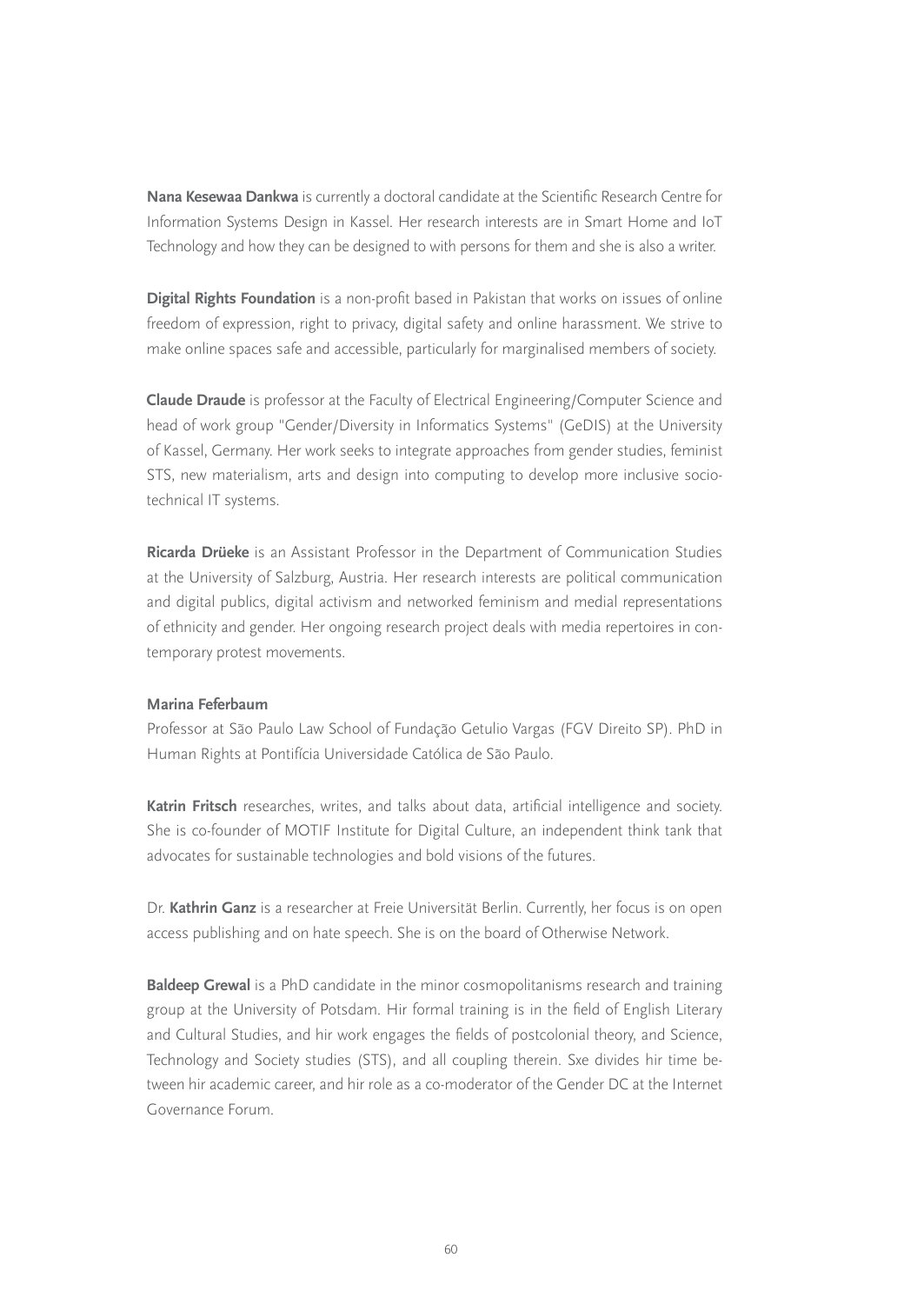#### **Tatiane Guimarães**

Researcher at the Center for Education and Research in Innovation of São Paulo Law School of Fundação Getulio Vargas (CERI-FGV Direito SP). Undergraduate at Pontifícia Universidade Católica de São Paulo.

#### **Stephane Hilda Barbosa Lima**

Researcher at the Center for Education and Research in Innovation of São Paulo Law School of Fundação Getulio Vargas (CERI-FGV Direito SP). Master in Law at Federal University of Ceará.

**Christoph Hubatschke** is a political scientist and philosopher based in Vienna. His research interests are philosophy of technology, poststructuralist philosophy and critical perspectives on AI and humanoid robotics. He is one of the founding members of the transdisciplinary research group H.A.U.S. – Humanoids in Architecture and Urban Spaces ([https://h-a-u-s.org/\)](https://h-a-u-s.org/). MMag. Christoph Hubatschke, University of Vienna, Department for Philosophy,<http://www.diebresche.org/>

**Dia Kayyali** is the Program Manager for tech + advocacy at WITNESS, an organization that helps people document human rights abuses with video and related technology. Dia fights to ensure that policy – whether made by tech companies, governments, or multi-stakeholder bodies – helps rather than harms those human rights defenders.

#### **Guilherme Klafke**

Project Leader at the Center for Education and Research in Innovation of São Paulo Law School of Fundação Getulio Vargas (CERI-FGV Direito SP). PhD in Constitutional Law at University of São Paulo.

**Diana Kozachek** is currently enrolled in the master's degree programme Future Studies at Freie Universität Berlin. Before, she has worked for several years in creative agencies such as Scholz & Friends Berlin as digital communications concepter for clients such as the European Commission, BMVI, Audi and Car2Go.

Dr. **Kathy Meßmer** is a sociologist and member of Otherwise Network. She engages in all questions concerning digital publics and hate speech.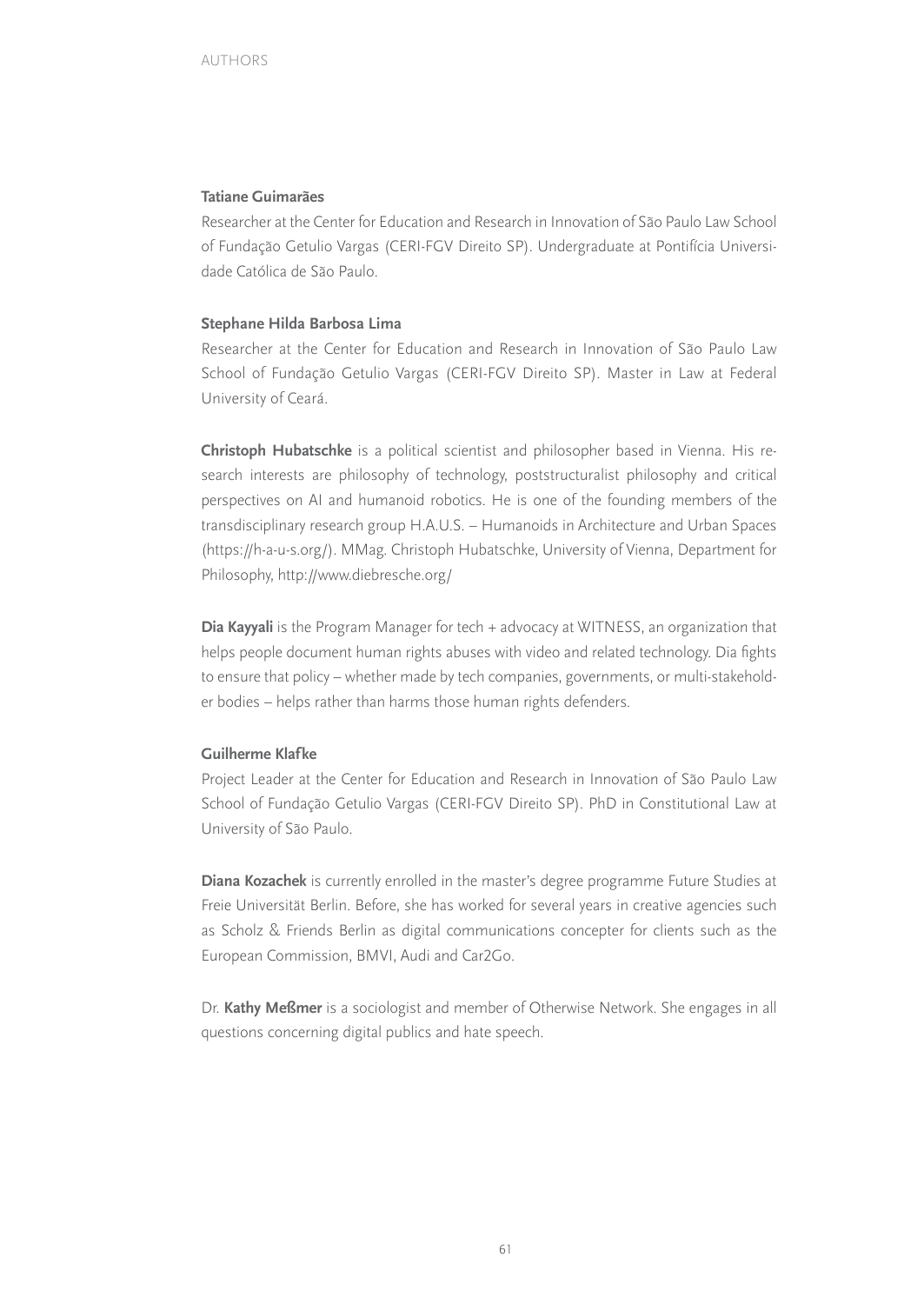**Uffa Modey** is the Vice President/Cofounder of Digital Grassroots and the Coordinator of the Nigeria Youth IGF. She is a Nigerian female who is passionate about capacity building for youth engagement in Internet technology and governance. She designs and leads digital literacy programs for youth from underserved communities globally. Connect with her via email uffa@digitalgrassroots.org or Twitter @fafa416

**netzforma\* e.V.** - Verein für feministische Netzpolitik, founded in January 2018, is an association in which activists from various backgrounds work on a feminist network policy. The focus is on topics such as access to and participation on the Internet, Big Data, data protection and artificial intelligence.<http://netzforma.org/ueber-uns>

**Kelda Niemeyer** works as a lawyer in Berlin in the fields of data protection law, copyright law, e-commerce and open source. She is a co-founder of Otherwise Network.

**Nnenna Nwakanma** advocates for policy and systemic changes that are needed for meaningful internet access, open data, open government and the open web across Africa, bringing together local and international stakeholders to advance the digital agenda. She works to drive affordable internet access, data rights, digital freedom and digital responsibilities of stakeholders, sectors and actors.

**Francesca Schmidt** studied German language and literature, German linguistics and society, history and politics in South Asia in Heidelberg and Berlin. As a Senior Programme Officer for Feminist Digital Policy at the Gunda Werner Institute for Feminism and Gender Democracy, Francesca Schmidt deals with questions of digital violence, surveillance and control, algorithms, artificial intelligence, and their socio normative implications. She is also a founding member and board member of Netzforma\* e.V. - Verein für feministische Netzpolitik. In the FFBIZ e.V. she is active as a board member.

**Elisabeth Schauermann** in her role as a project coordinator at the German Informatics Society (GI) organises the global Youth Internet Governance Forum Summit 2019. Since 2015, she has been involved in Internet Governance in academic, professional, and volunteer contexts with a strong focus on human rights, diversity, and new forms of participation.

**Nicole Shephard** is an independent researcher, consultant and freelance writer in gender and technology. She takes an intersectional feminist perspective on topics like the politics of data, surveillance, online harassment or diversity and inclusion in the tech workplace. Nicole combines a PhD in Gender Studies (LSE) with her professional background in ICT and HR roles.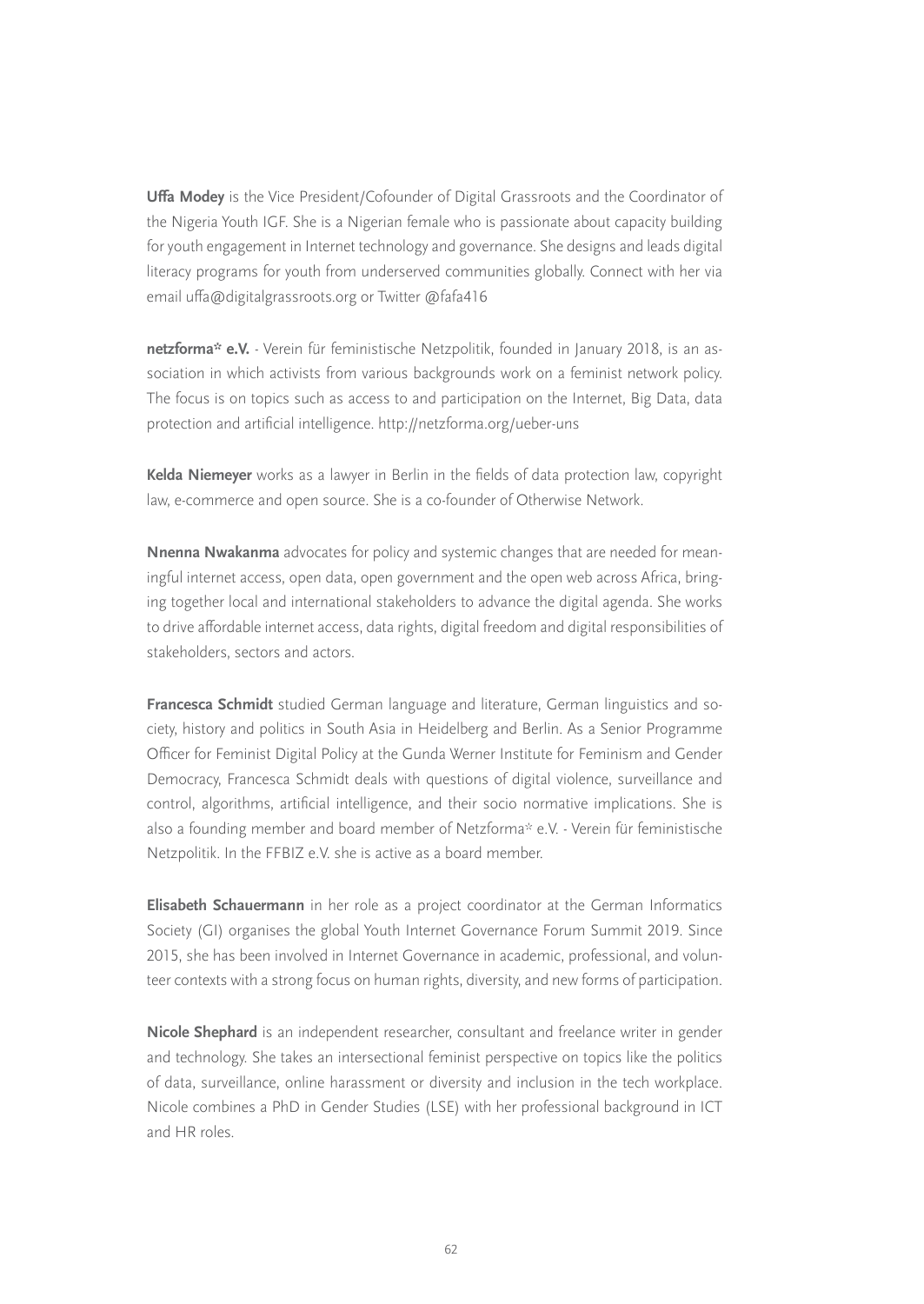**Helene von Schwichow** holds a master degree in Communication in Social and Economic Contexts from the Berlin University of the Arts. Before founding MOTIF, she has worked in content curation and communication in start-ups and as a research assistant at HIIG and UdK Berlin.

**Caroline Sinders** is a machine learning designer/user researcher, artist, and digital anthropologist. She has been examining the intersections of natural language processing, artificial intelligence, abuse, online harassment, and politics in digital, conversational spaces.

Dr. **Nakeema Stefflbauer** is a Harvard University-trained researcher turned senior digitalization executive and the founder and CEO of FrauenLoop.org. Her nonprofit organization, based in Berlin, Germany, trains women with resident, immigrant and refugee status in programming skills for web development, data analytics, and deep learning/AI jobs. Dr. Stefflbauer is an advocate for digital inclusion, tech equity and algorithmic transparency. She writes and speaks about the impact of digital technologies and unregulated automation on marginalized groups.

**Marietje Schaake** [has been named Stanford University's Cyber Policy Center's international](https://www.apc.org) [policy director, as well as international policy fellow at the University's Institute for Hu](https://www.apc.org)[man-Centered Artificial Intelligence \(starting November 1\). Between 2009 and 2019 she](https://www.apc.org) [served as a Member of European Parliament for the Dutch liberal democratic party, where](https://www.apc.org) [she focussed on trade, foreign affairs and technology policies. She is a Member of the](https://www.apc.org) [Global Commission on the Stability of Cyberspace and the Transatlantic Commission on](https://www.apc.org) [Election Integrity, and affiliated with a number of non-profits including the European Coun](https://www.apc.org)[cil on Foreign Relations and the Observer Research Foundation in India.](https://www.apc.org)

**Jillian C. York** [is a writer and activist whose work examines the impact of technology on our](https://www.apc.org) [societal and cultural values. Based in Berlin, she is the Director for International Freedom](https://www.apc.org) [of Expression at the Electronic Frontier Foundation and a fellow at the Center for Internet &](https://www.apc.org) [Human Rights at the European University Viadrina.](https://www.apc.org)

**Kedolwa Waziri** [is a Kenyan writer and activist. Her work lives at the intersection of social](https://www.apc.org) [justice, art and feminist politics.](https://www.apc.org)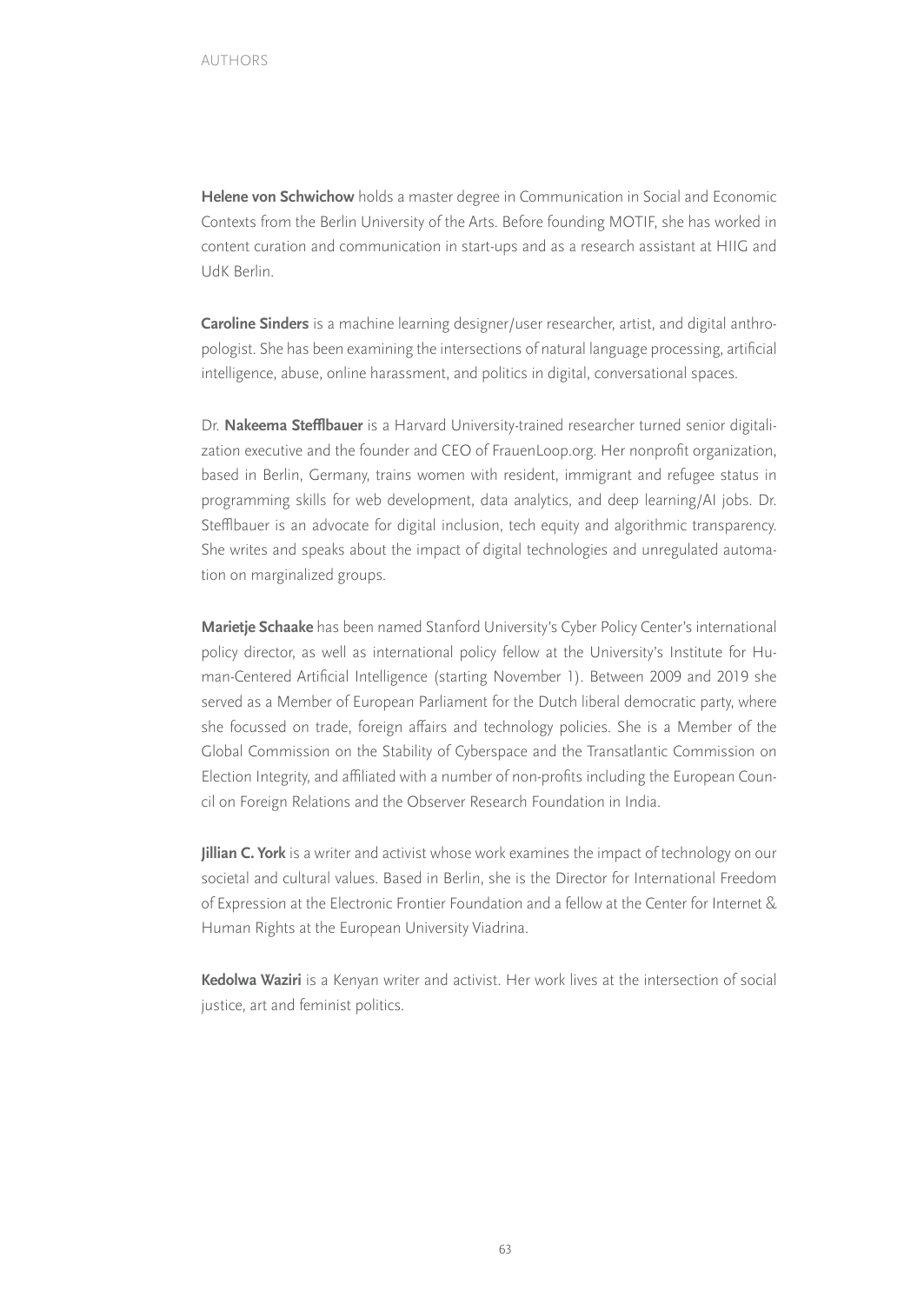**EDITORS**

64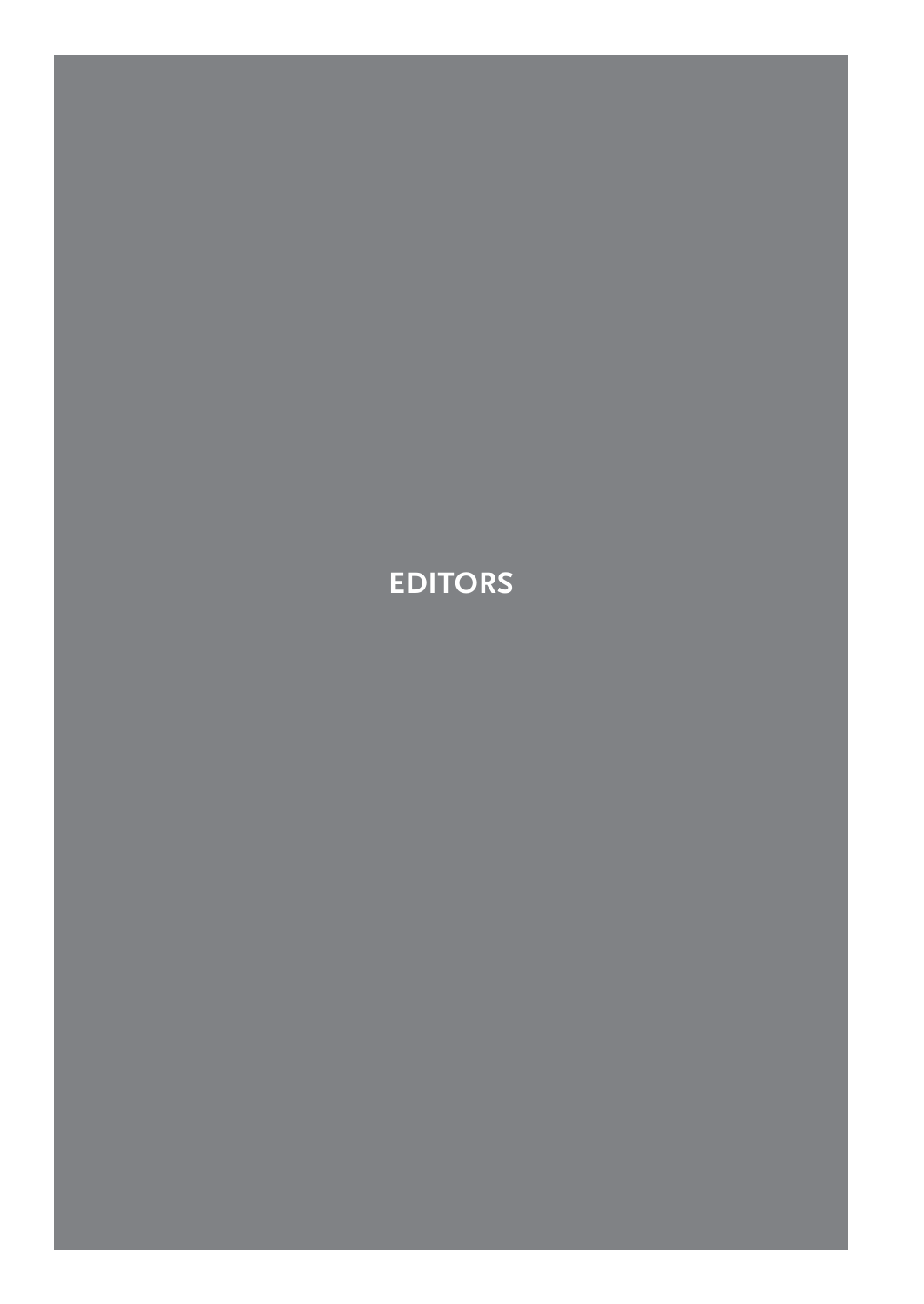

**Katharina Mosene** is a Political Scientist (M.A.) and responsible for Strategic Research Development, Science-to-Public Communication and Science Impact Management at the Leibniz Institute for Media Research | Hans-Bredow-Institut (HBI). She is also associated with the TUM Medical Education Center, Technical University of Munich in the area of Digital Education / eLearning and gives workshops for volunteers and associations on Internet security topics (Deutschland sicher im Netz e.V. / Federal Ministry of the Interior, Germany). Katharina is also a founding member of netzforma\* e.V. - Verein für feministische Netzpolitik, where she deals with topics such as promoting equal access to the Internet, protection against violence online and the right to privacy.



PD Mag. Dr. **Matthias C. Kettemann,** LL.M. (Harvard), is Head of the Research Program Regulatory Structures and the Emergence of Rules in Online Spaces at the Leibniz Institute for Media Research | Hans-Bredow-Institut (HBI), Hamburg, Chair ad interim for Public Law, International Law and Human Rights - Hengstberger Professor for the Foundations and Future of the Rule of Law, University of Heidelberg, and associated researcher at the Alexander von Humboldt Institute for Internet and Society, Berlin and the Privacy and Sustainable Computing Lab of the Vienna University of Economics and Business. His research focuses on how rules develop in online spaces, how individual spheres of freedom are protected, and how societal values and the common interest is insured in sociotechnical constellations. He studied international law in Graz, Geneva and Harvard Law School and completed his postdoctoral work at the Cluster of Excellence "The Emergence of Normative Orders" at Goethe University Frankfurt am Main. Matthias has provided expertise for the German Bundestag, several DAX companies, foundations and international organizations, on Internet regulation, cybersecurity and human rights.